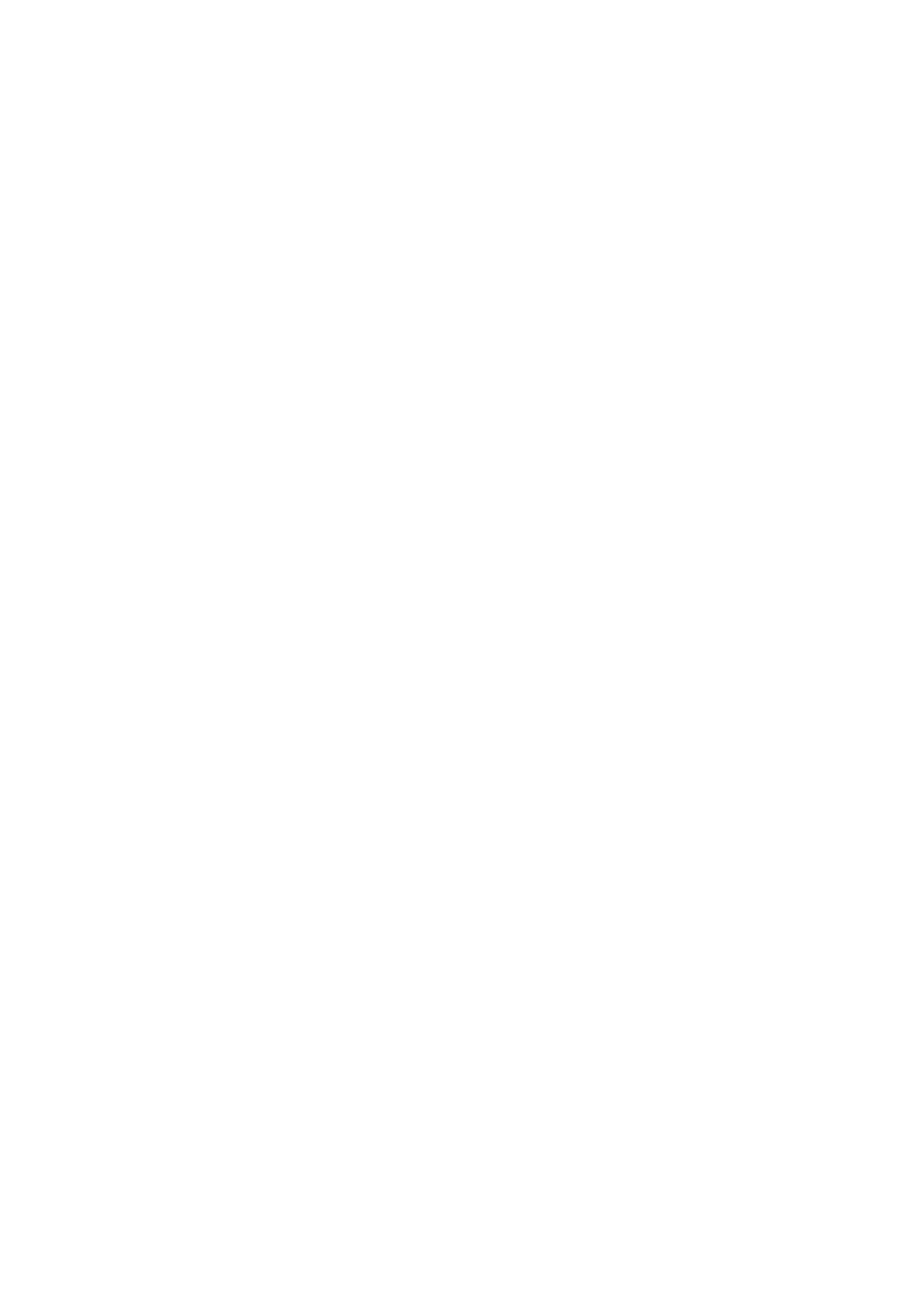# Policy coherence and the 2030 Agenda:

# Building on the PCD experience



Ministry of Foreign Affairs of the Netherlands



**Swiss Agency for Development** and Cooperation SDC



# James Mackie, Martin Ronceray and Eunike Spierings

March 2017

## Key!messages

The 2030 Agenda introduces the new principle of PCSD which sounds similar to PCD but in practice is considerably more complex. Moving from PCD to PCSD thus raises both substantive and procedural issues.

Developing an approach to PCSD is at the heart of tackling the major integrated policy challenge posed by the 2030 Agenda and needs to draw on a range of experience, such as nexus thinking, mainstreaming,! whole-of-government ideas as well as PCD approaches.

Research suggests that there is considerable practical experience of promoting PCD that can be of direct value for creating tools to promote PCSD. In particular the idea of a 'PCD system' with various complementary tools working in conjunction with each other should be valuable.

One success story in promoting PCD has been the creation of 'policy champions' to push the development agenda with other policy areas. Working with several sector champions as a group might be a useful way forward for implementing PCSD.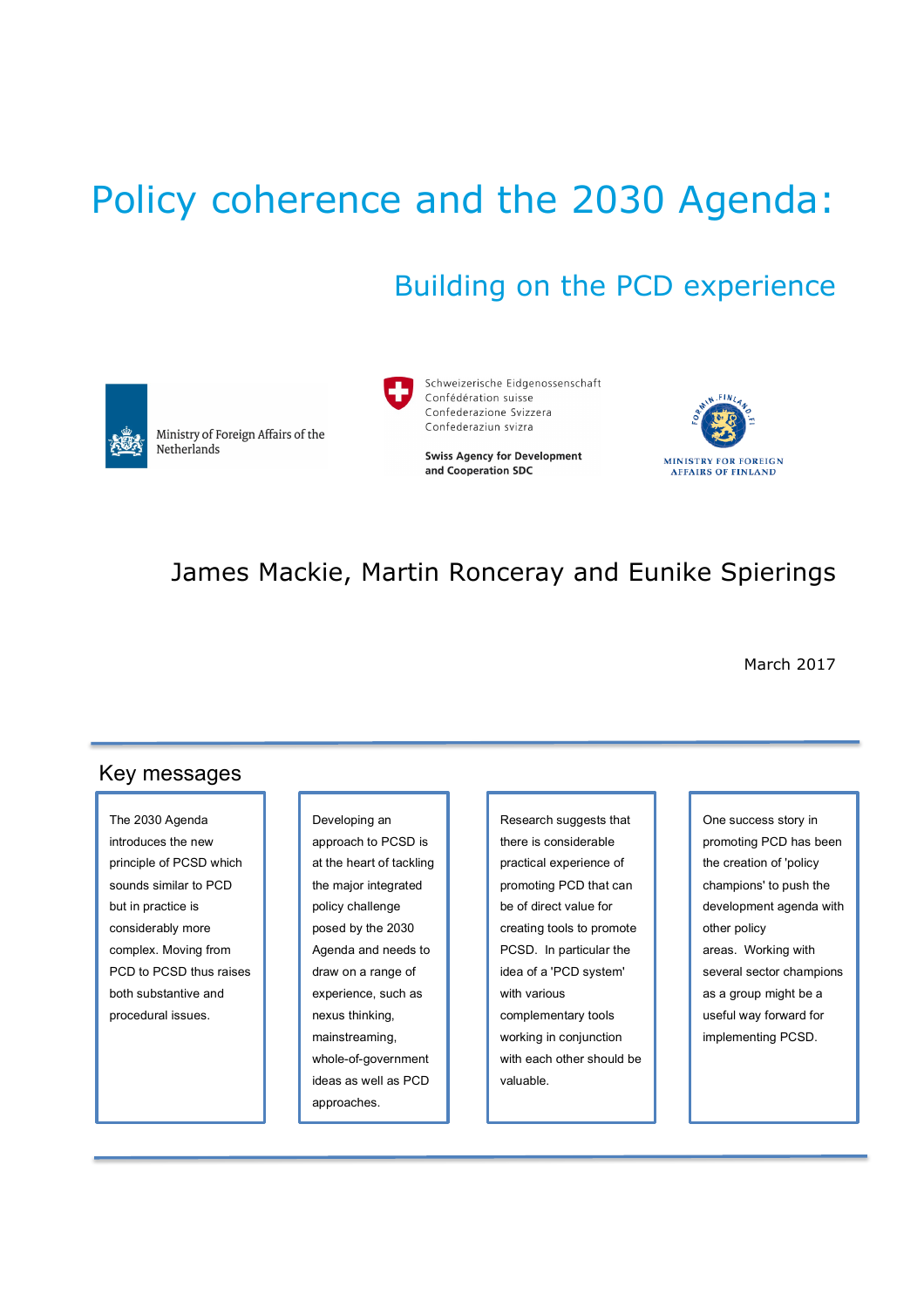ii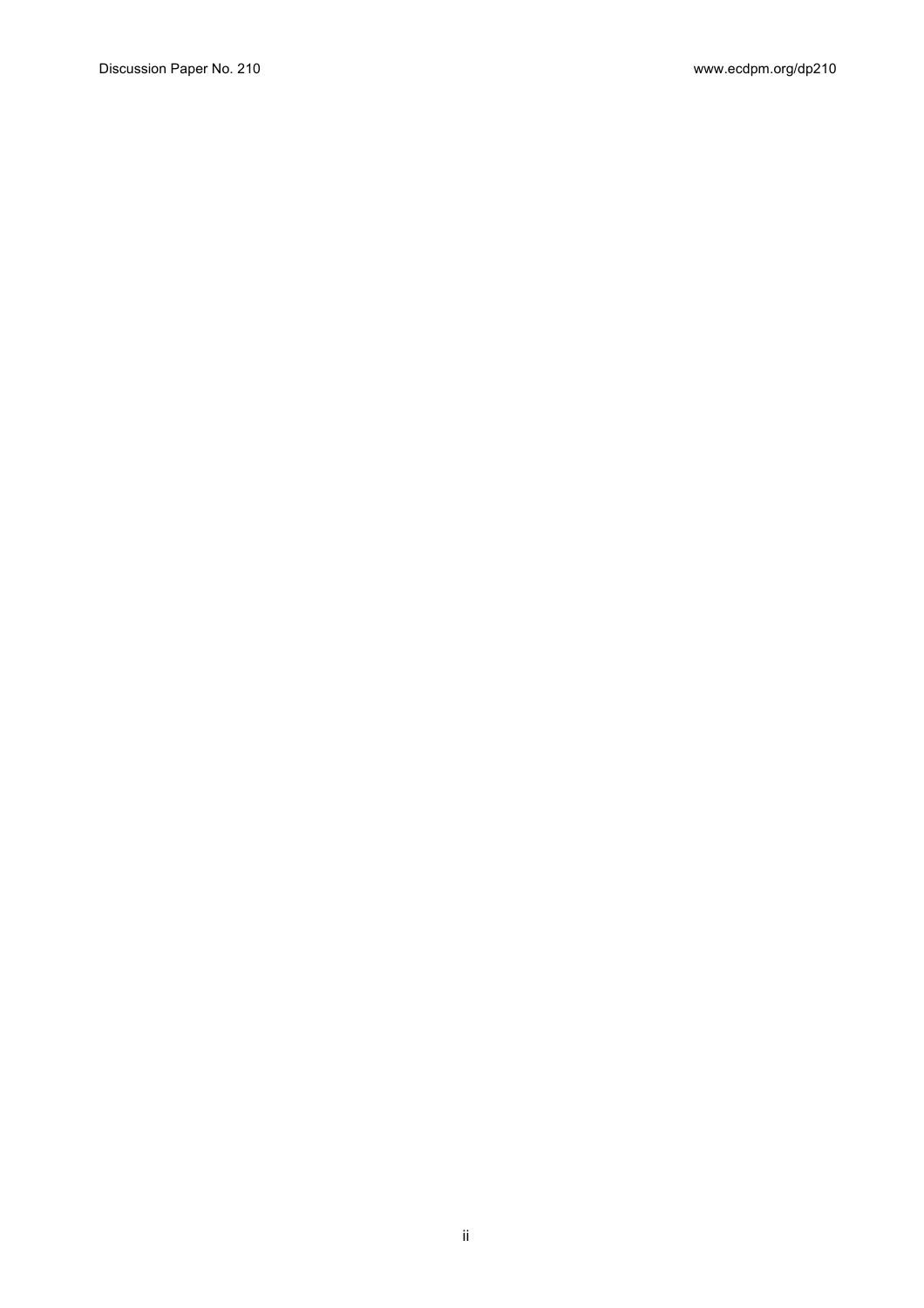# **Table of Contents**

| 2.1. |  |
|------|--|
| 2.2. |  |
| 2.3. |  |
| 2.4. |  |
|      |  |
| 3.1. |  |
| 3.2. |  |
| 3.3. |  |
|      |  |
| 4.1. |  |
| 4.2. |  |
|      |  |
|      |  |
|      |  |
|      |  |

# List of Boxes

# **List of Tables**

| Table 2: A comparison of key features of four approaches to promoting policy coherence22 |  |
|------------------------------------------------------------------------------------------|--|
|                                                                                          |  |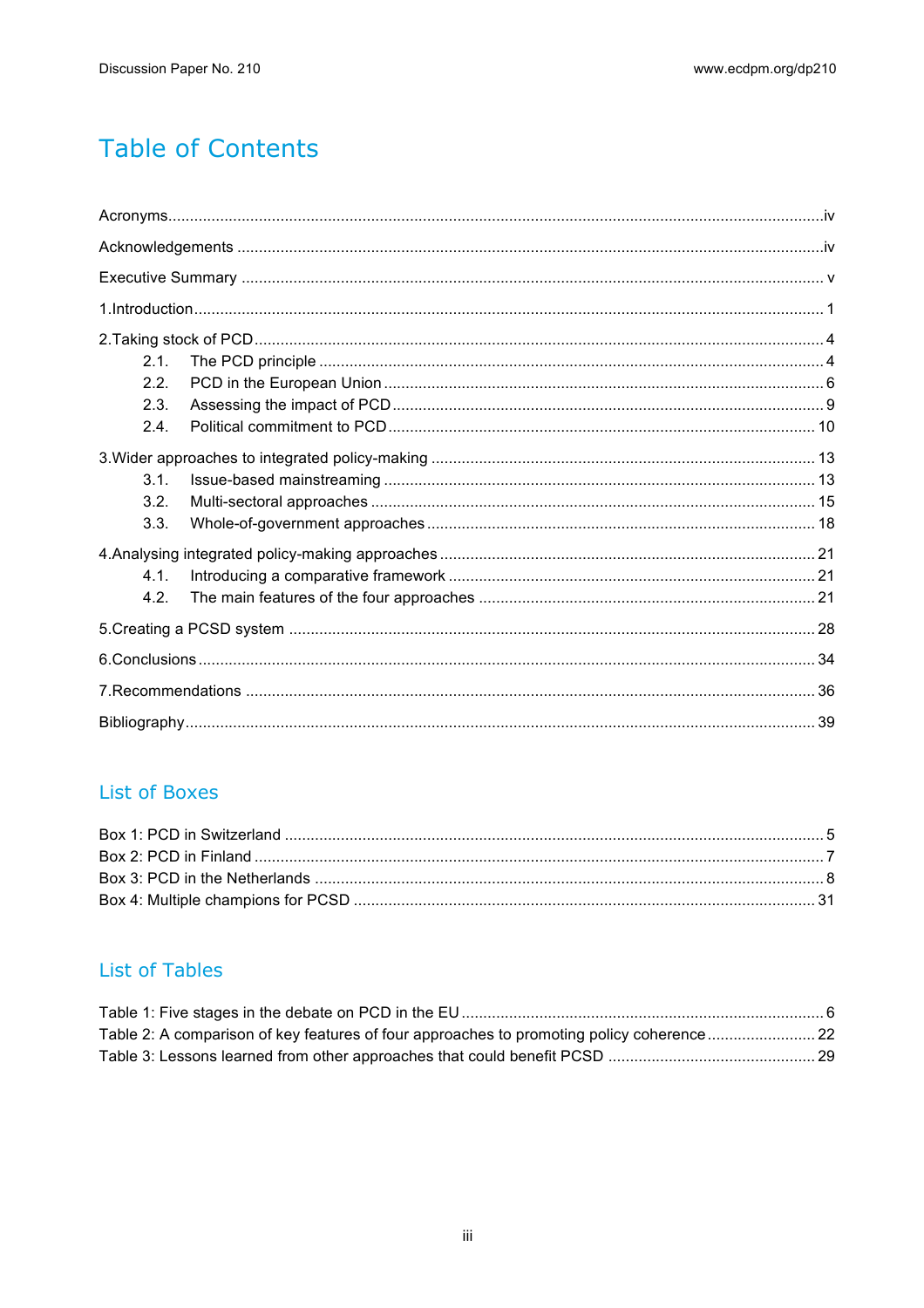# Acronyms

| <b>CDI</b>       | Commitment to Development Index                                                         |
|------------------|-----------------------------------------------------------------------------------------|
| <b>COP</b>       | <b>Conference of Parties</b>                                                            |
| <b>CSO</b>       | Civil-society organisation                                                              |
| <b>DAC</b>       | Development Assistance Committee                                                        |
| <b>DEVCO</b>     | European Commission's Directorate-General for International Cooperation and Development |
| <b>DEVE</b>      | Development Committee of the European Parliament                                        |
| DG               | Directorate-General                                                                     |
| <b>DPC</b>       | <b>Development Policy Committee</b>                                                     |
| <b>ECOSOC</b>    | United Nations Economic and Social Council                                              |
| EP               | European Parliament                                                                     |
| <b>ESRF</b>      | Economic and Social Research Foundation                                                 |
| EU               | European Union                                                                          |
| <b>FRAME</b>     | Fostering Human Rights Among European Policies                                          |
| <b>HLPF</b>      | High-Level Political Forum                                                              |
| <b>HRVP</b>      | High Representative of the Union for Foreign Affairs and Security Policy                |
| <b>iSDG</b>      | Integrated Sustainable Development Goals                                                |
| M&E              | Monitoring and Evaluation                                                               |
| <b>MDG</b>       | Millennium Development Goals                                                            |
| <b>NCSD</b>      | National Commission on Sustainable Development                                          |
| NGO              | Non-governmental organisation                                                           |
| <b>NSDS</b>      | National Sustainable Development Strategies                                             |
| ODA              | official development aid                                                                |
| <b>OECD</b>      | Organisation for Economic Cooperation and Development                                   |
| PCD              | Policy coherence for development                                                        |
| <b>PCDI</b>      | Policy Coherence for Development Index                                                  |
| <b>PCSD</b>      | Policy Coherence for Sustainable Development                                            |
| <b>SDC</b>       | Agency for Development and Cooperation                                                  |
| <b>SDG</b>       | Sustainable Development Goals                                                           |
| <b>TTIP</b>      | Transatlantic Trade and Investment Partnership                                          |
| UK.              | United Kingdom                                                                          |
| UN.              | <b>United Nations</b>                                                                   |
| <b>UNFCCC</b>    | United Nations Framework Convention on Climate Change                                   |
| <b>UNGA</b>      | United Nations General Assembly                                                         |
| <b>WTO TRIPS</b> | World Trade Organisation's Agreement on Trade-Related Aspects of Intellectual Property  |

# Acknowledgements

This Discussion Paper grew out of reflection in two fora in which ECDPM is engaged. The first is a regular discussion group on PCD facilitated by ECDPM that includes PCD focal points from a few EU member states. The second is an on-going exchange with a number of other think tanks at the global level around the 2030 Agenda process at the UN, in which we seek to develop a programme of research on how best to promote PCSD in the implementation of the Global Goals for sustainable development. The authors wish to thank the various persons from both these fora and elsewhere who have offered their encouragement and comments on the early drafts of the paper. While the responsibility for the contents of the paper remains ours we hope we have done justice to their ideas and suggestions.

We are also grateful for the financial support received for the work on this paper from the Netherlands and Finnish Ministries of Foreign Affairs and the Swiss Agency for Development and Cooperation.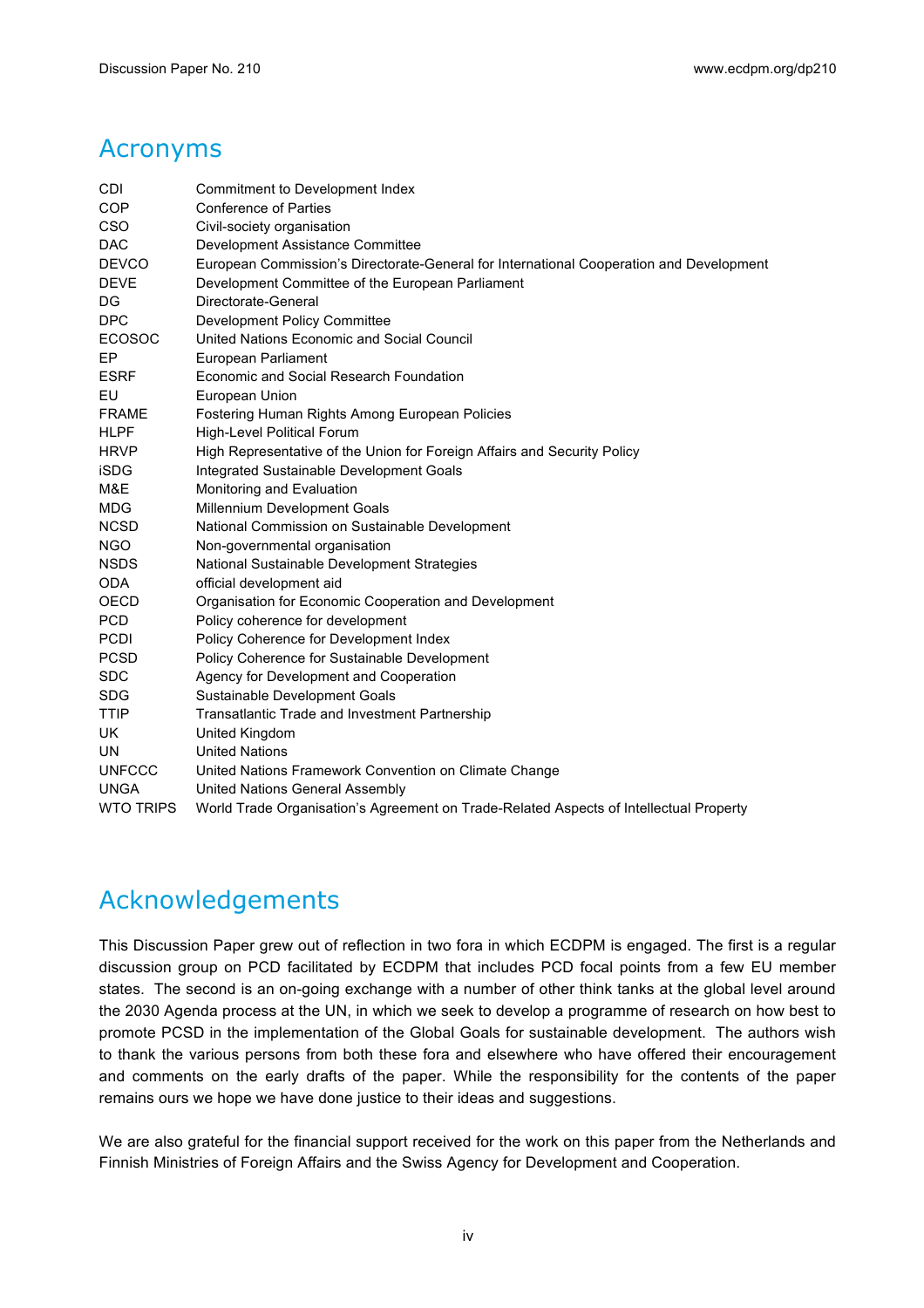# Executive Summary

After two decades of stressing the importance of policy coherence, European and Organisation for Economic Cooperation and Development (OECD) governments have become accustomed to the need to promote coherence among their policies. In their international cooperation work, the principle of policy coherence for development (PCD) in particular has become accepted, even though it often leads to fierce debate. A whole set of mechanisms and practices have been built up in support of this debate, so as to encourage the search for synergies and inform the trade-offs and arbitration that are often inevitably required.

With the advent of the 2030 Agenda, the principle of policy coherence has now been extended to cover the whole scope of sustainable development. PCSD, or 'policy coherence for sustainable development', has thus become a reality reflected in the 'Systemic Issues' section of Sustainable Development Goal 17 (SDG17) on 'Strengthening the Means of Implementation and Revitalising the Global Partnership'. Yet for those familiar with the practice of PCD, the challenge of this logical but much broader concept is immense. Recent research has demonstrated the multiple linkages that exist across the Sustainable Development Goals (SDGs) and the effort in terms of integrated policy-making that the 2030 Agenda will require. How this might be tackled, and what useful lessons can be gleaned from past practice in promoting policy coherence to support this effort, are the subjects of this paper.

The paper starts with an analysis of the practice of PCD and the mechanisms that have been developed to support its promotion. This is then extended to other existing practices in integrated policy-making, grouped into three broad types:

- 1. mainstreaming;
- 2. multiple-sector approaches;
- 3. whole-of-government approaches;

in addition to the single-sector approach to which PCD is deemed to belong. These four approaches are then compared and a set of lessons derived from the analysis to form the basis for building a possible approach to promoting PCSD.

The analysis demonstrates that, while all four approaches share a number of characteristics and tools, PCD does seem to have pushed integrated policy-making further than most. One of the key successes of the PCD approach is to have fostered 'champions' for the cause of developing countries inside highincome country policy-making systems. This advocacy approach, with an official or team proactively promoting the interests of developing countries in an OECD country government, has proven that it can produce results, particularly when it focuses on a small set of key issues in which the focal country can make a difference, as opposed to spreading efforts thinly over many different issues. If this idea of a policy champion is extended to the more complex framework of PCSD, one can imagine a set of several agents each tasked with championing one important aspect of the 2030 Agenda, but also with working together to work out the synergies, compromises and trade-offs required to promote PCSD successfully (see text box 4 on p.32).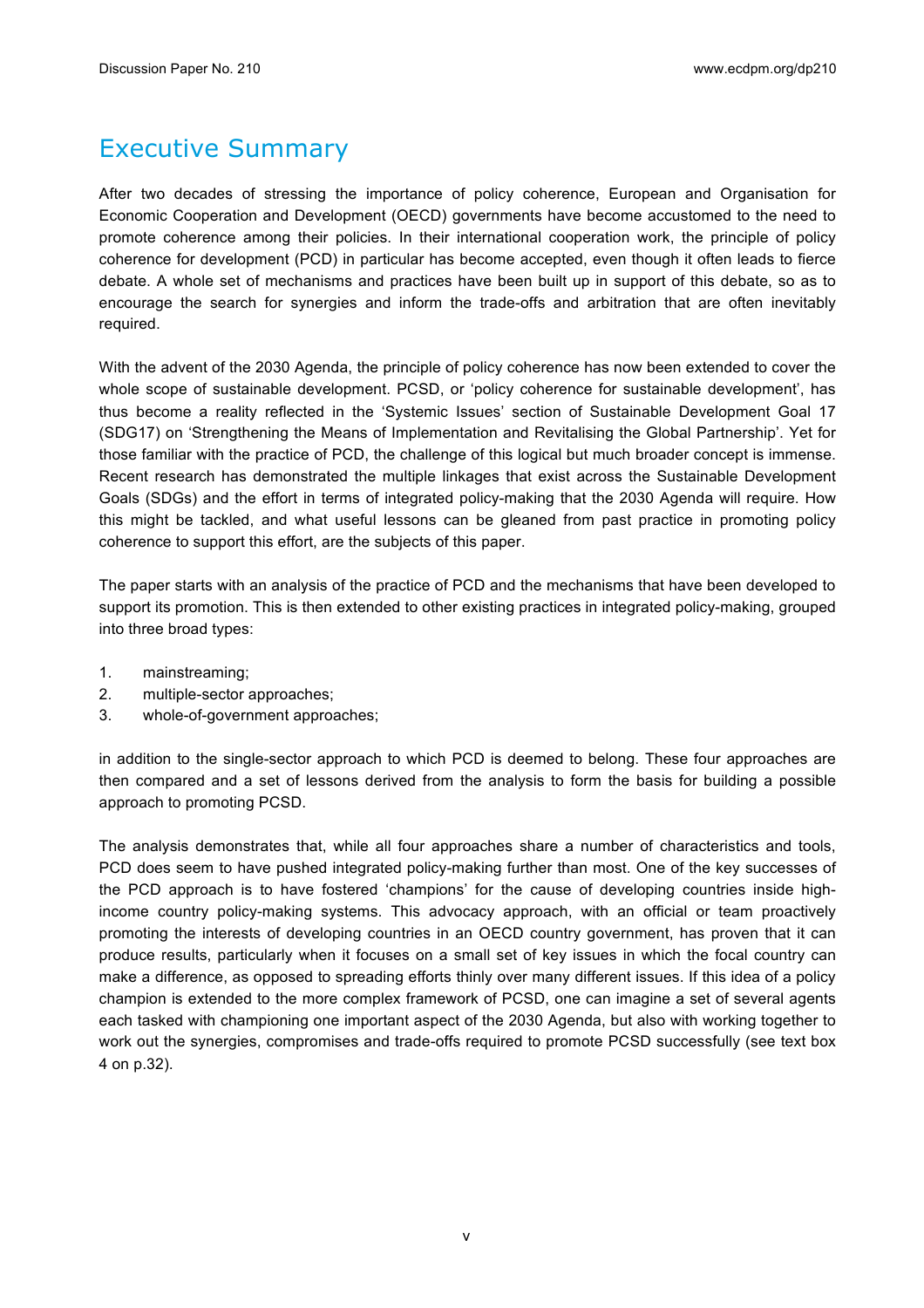The other important result of the PCD experience that can be useful for promoting PCSD is the notion of a PCD system with several types of tools working together in a complementary fashion. This model could be used to build a PCSD system based on four types of features:

- 1. *framework* elements, including legal and/or political statements of intent and designated leadership;
- 2. *mechanisms*, including champions spearheading the PCSD system as a group within institutions:
- 3. *knowledge systems* to provide analysis capacity, data, and modelling of optimised solutions and monitoring;
- 4. *accountability* based on transparency, reporting, peer review and scrutiny by external actors.

The paper concludes with a set of five recommendations on the importance of (i) maintaining PCD as a contribution to PCSD; (ii) empowering a group of sector champions to promote PCSD; (iii) declaring a clear political commitment to PCSD; (iv) building a PCSD system; and (v) communicating the added value of PCSD.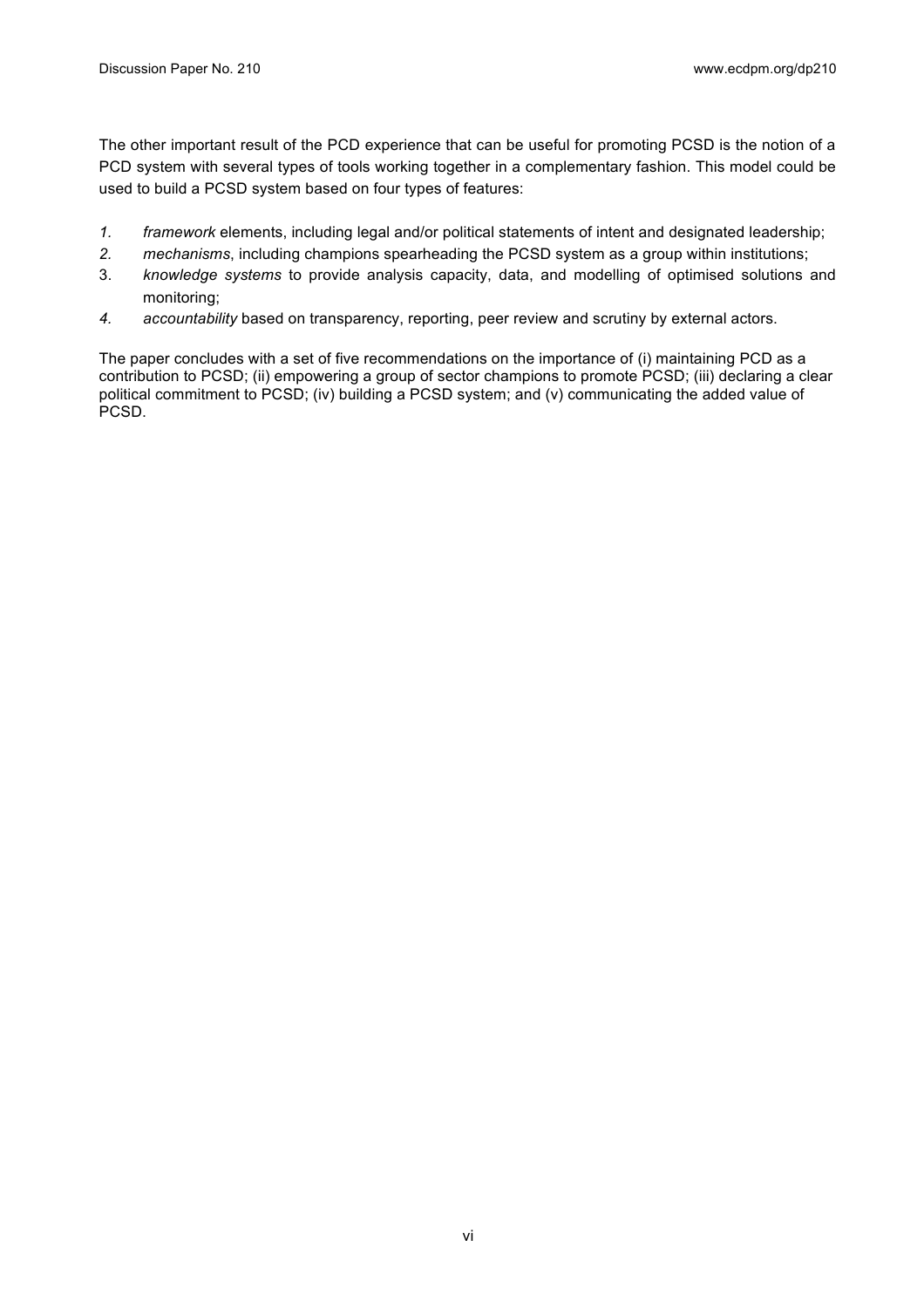# 1. Introduction

Over more than two decades, donors from European Union (EU) and Organisation for Economic Cooperation and Development (OECD) countries have grown accustomed to the principle of policy coherence for development (PCD) and have learnt to work with it effectively. In 2015, however, the 2030 Agenda introduced a new principle to the global community, that of PCSD or 'policy coherence for sustainable development'.<sup>1</sup>

Linguistically, the change seems small. All that has been done is to add the word 'sustainable' – central to the Sustainable Development Goals (SDGs) – to a familiar concept. The change seems innocent enough and in line with the wider conceptual change heralded by the SDGs. Yet many of those familiar with the practice of PCD and what it has achieved soon realised that this change would engender a shift in practice. Although PCSD is not defined in the 2030 Agenda, the OECD has drafted a first definition:

*PCSD is an approach and policy tool to integrate the economic, social, environmental* and governance dimensions of sustainable development at all stages of domestic and *international policy-making. It aims to increase governments' capacities to achieve the following#objectives:*

1) foster synergies across economic, social and environmental policy areas;

2) identify trade-offs and reconcile domestic policy objectives with internationally agreed *objectives*; and

3) address the spill-overs of domestic policies.<sup>2</sup>

Enhancing PCSD is, however, one of the 2030 Agenda's many targets. It features in a section on 'Systemic Issues' under Goal 17 on 'Strengthening the Means of Implementation and Revitalising the Global Partnership' (SDG17:14). At this early stage in its history, PCSD is perhaps better characterised as an 'ambition', $3$  though the triple foci in the OECD's definition capture its operational scope. The tools that can be used to achieve this ambition are also still very much under debate, as the current paper seeks to demonstrate. PCD and the new approach of PCSD are therefore understood here as principles, to which countries and other entities can commit; which they pursue with the aid of mechanisms; and whose observance they can monitor with the aid of indicators. As their names indicate, both principles are about making public policies more coherent with each other, in order to make their impact more efficient, effective and credible. While cases of incoherence are often striking, cases of coherent action are often harder to identify, let alone quantify systematically.

In the past, research about and around PCD analysed the concept of coherence in many different ways. At the core of the concept, however, was coherence between different policies in different sectors. The question was, for instance, whether a government's trade policy undermined or supported its development cooperation policy. This is the type of PCD examined by the OECD's peer reviews or in the EU's biennial reports on EU PCD. At the same time, the literature also recognises other dimensions, as Carbone suggests with his typology of four types of coherence:

- 1. horizontal coherence between different ministries or entities:
- 2. vertical coherence between different levels of government;

 $1$  SDG17: target 14: Revitalise the global partnership for sustainable development: Enhance policy coherence for sustainable development.<br>
<sup>2</sup> OECD (2015)<br>
<sup>3</sup> Rudolph (2017)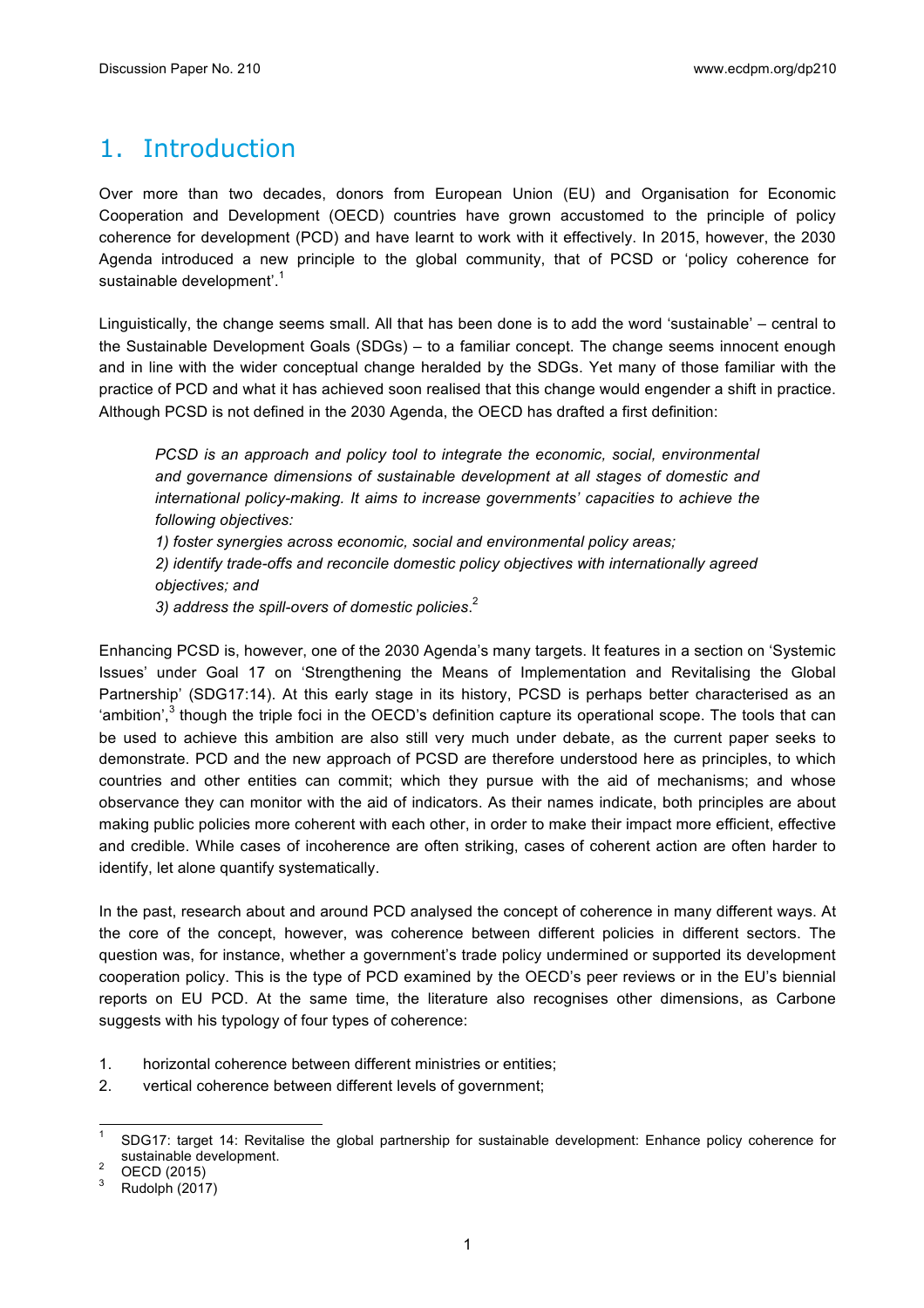- 3. donor-recipient coherence, as is not the case when a donor's foreign policies are at odds with the partner country's domestic policies;<sup>4</sup> and
- 4. multilateral coherence, when different countries and organisations are involved at stake.

In this typology PCD is seen as 'horizontal coherence'. Perhaps even more usefully for our purposes, it can also be characterised as 'uni-directional', as signalled by the word 'for' in the full name, 'policy coherence *for* development', which indicates emphatically that the core issue is coherence of a donor's policies with one priority, the interests of developing countries. As the interests of developing countries are not a purely technical matter but subject to debate, it is also clear that PCD is political in nature. At least with PCD, all policies can be tested on the basis of their impact on developing countries and it is 'uni-directional', i.e. directed towards a single policy sector (understood here as meaning an area of public policy traditionally addressed by a single ministry).

By contrast, PCSD is broader in scope and infinitely more complex in that it embraces the allencompassing term of 'sustainable development'. To start with, 'sustainable development' has been understood since the 1992 Rio Conference as consisting of three dimensions: social, environmental and economic. At a minimum, therefore, policy coherence needs to be sought between these three dimensions. Moreover, the SDGs are universal, applying to every country and not just to developing countries, and they contain a clear commitment to future generations. So coherence becomes in a very real sense 'multidirectional,' with multiple goals against which to judge results. The relatively focused task of seeking better outcomes for the poor in developing countries has been transformed into a much more complex endeavour in which better outcomes are sought across many policy sectors, for all countries and for future generations as much as for the poor now.

The reasons for introducing PCSD in the 2030 Agenda are not in dispute. However, they raise certain questions that this paper seeks to address:

- How is this extremely ambitious new principle, i.e. PCSD, going to be effectively promoted?
- What is its added value compared with a straightforward commitment to the SDGs?
- Should PCSD be a flagship concept, used for identifying specific cases of incoherence; should it form the basis for a set of tools to fix specific, high-profile cases of incoherence; or should it be a set of measures to ensure that all public policy is always coherent with sustainable development?
- How will governments and other stakeholders judge outcomes against this complex target or rather many different targets with intrinsic trade-offs?
- Moreover, for the practitioners of PCD, what should happen to the systems they have built to carry out their task?
- Is PCD simply to be subsumed into PCSD or does it have continuing value as a distinct approach that can enhance PCSD?
- Can lessons learned from promoting PCD be effectively transferred to help promote PCSD?
- What other policy integration approaches might provide useful lessons for building a PCSD toolbox?

At this stage, a few countries – most but not all of them EU member states – have started explicitly committing to PCSD and taking steps to see how it might best be promoted. Some of the unresolved questions above are complicating their task and probably also deterring others from joining them. In response to this need, this paper seeks to develop an approach to promoting PCSD.

This is also referred to as a lack of 'alignment' in the vocabulary of aid effectiveness (cf. Global Partnership on Effective Development Cooperation).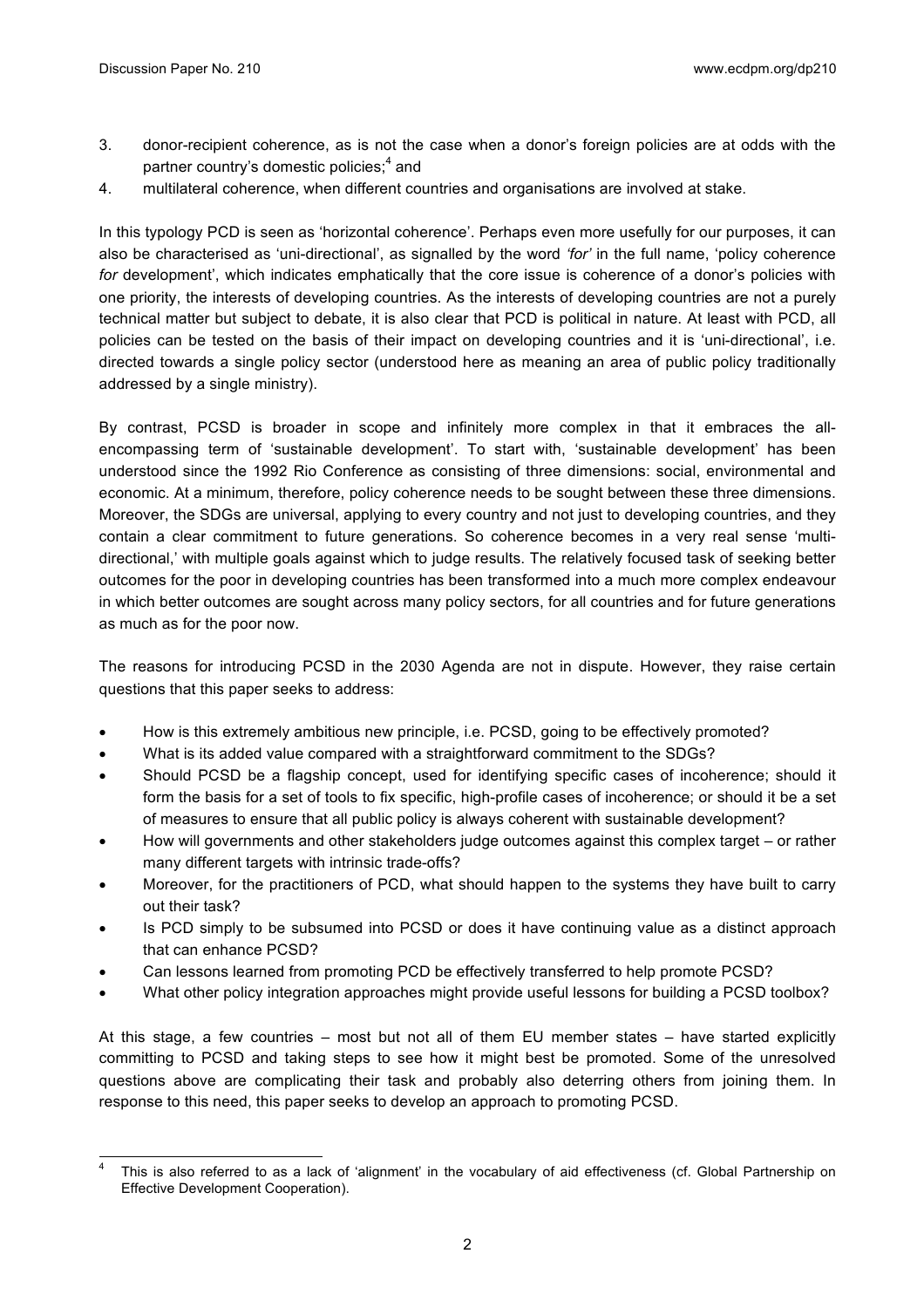The first step is a review of the literature on promoting coherence, on PCD specifically and on other integrated policy-making approaches (Sections 2 and 3). Section 4 proposes a framework for analysing these approaches. Drawing on this, Section 5 then suggests a range of mechanisms for promoting PCSD. Sections 6 and 7 draw conclusions and make a series of recommendations that will hopefully prove of value to practitioners.

The publication of this paper comes at a time when international cooperation is in a state of flux, perhaps even a state of crisis. After a high point at the UNFCCC COP21<sup>5</sup> meeting in Paris in 2015, cooperation on climate change is once again more called into question. Security, migration and the financial crisis are the issues dominating the headlines – more than development cooperation or indeed the 2030 Agenda. In such a context, enhancing policy coherence becomes, if anything, even more of a vital task. However, the debate also illustrates the fundamentally political character of the task, with different policy causes vying for attention. In Europe, for instance, where development cooperation policies are increasingly expected 'to tackle the root causes of migration,' it would seem that *policy coherence for migration* has gained the upper hand over 'policy coherence for development'.<sup>6</sup> Political economy analyses of international relations have long pointed to the 'structural weakness of development policy vis-à-vis other policy areas'<sup>7</sup> and the current rise of populist political movements in many OECD countries shows that progressive international cooperation is on the back foot.

Thus, while enhancing policy coherence remains vital, it is ultimately a political task demanding tough choices. Having said this, tough political choices need thorough preparation and decision-makers need to be aware of the full implications of their choices. It is here therefore that consensus-building mechanisms,  $ex$ -ante impact assessments and the various other tools for enhancing policy coherence that form the focus of this paper come into their own.

<sup>!!!!!!!!!!!!!!!!!!!!!!!!!!!!!!!!!!!!!!!!!!!!!!!!!!!!!!!</sup> <sup>5</sup> UN!Framework!Convention!on!Climate!Change!Conference!of!the!Parties. <sup>6</sup> Knoll!&!Sherriff!(2017) <sup>7</sup> Prontera!(2016), p.!298J318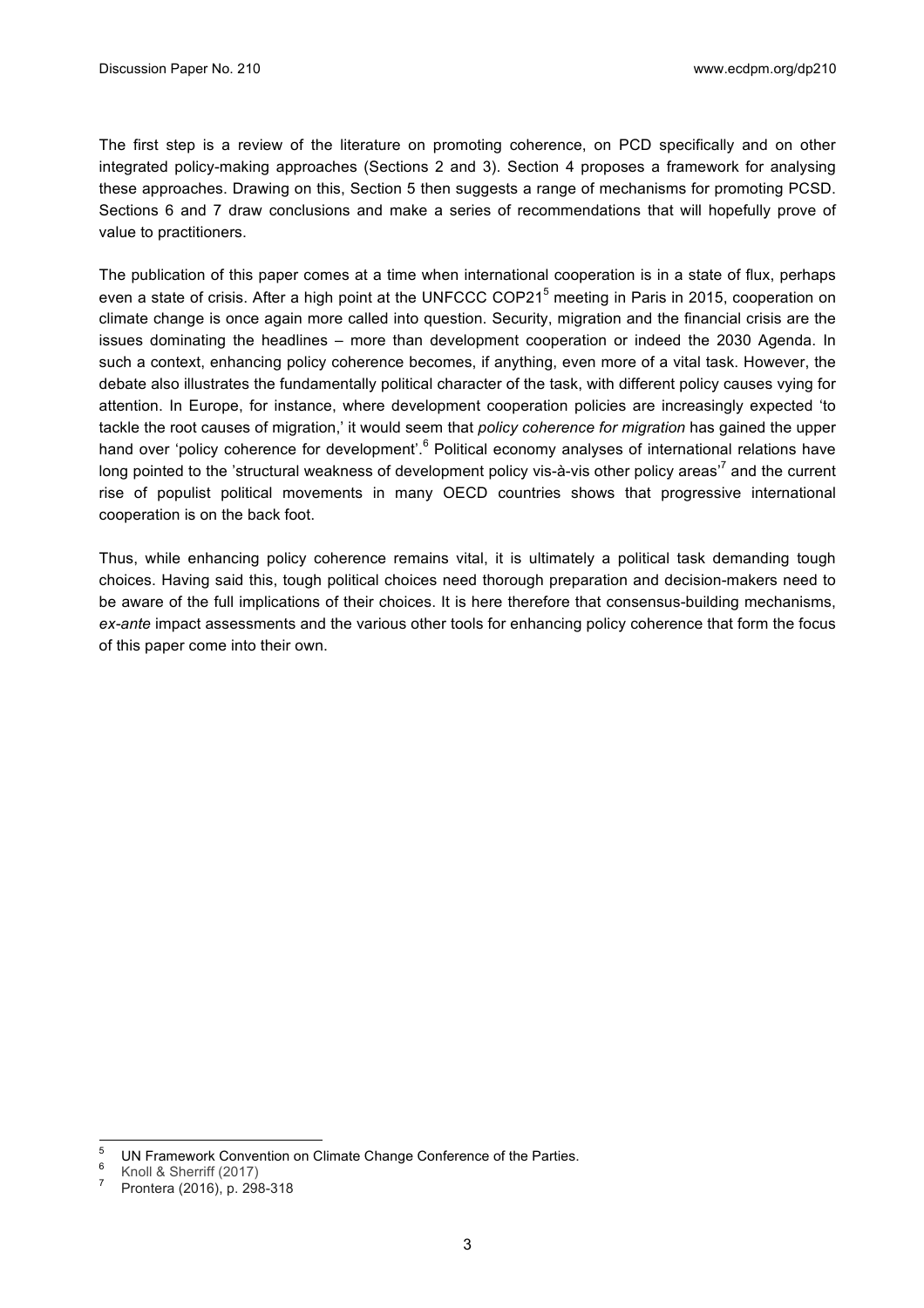# 2. Taking stock of PCD

## 2.1. The PCD principle

The principle of policy coherence for development (PCD) originates from a realisation, principally among OECD countries, that policies distinct from development cooperation can have a powerful impact on developing countries and undermine the positive effects of development cooperation. PCD states that, in formulating policies, donor countries should take account of their impact on developing countries. Typical domestic or international policies with big potential effects on developing countries include those on trade, agriculture, finance, security and fisheries. A specific example is the evidence that subsidised agriculture combined with free trade can cause developing countries' markets to be flooded with cheap imports of agricultural produce, undermining domestic production and food security.<sup>8</sup> The principle of PCD calls for these policies to be adjusted in order to eliminate or at least minimise these negative side-effects.

Besides this concern with 'do no harm', a more advanced approach to PCD suggests efforts should be made to build synergies among policies so as to maximise their impact. For instance, granting preferential access to manufactured goods from a developing country in parallel with a private-sector development programme in the same country is a good example of synergy between development and non-development policies. Promoting PCD is thus both a corrective for perverse effects and a guide for encouraging a more efficient development effort.

The OECD has been at the forefront in terms of pushing PCD as a principle and has identified the following set of institutional 'best practices' for promoting it:<sup>9</sup>

- release a **policy statement** to commit politically to the principle;
- adopt **institutional mechanisms** to either address specific coherence issues or to change the structure of decision-making and implementation, so as to raise the likelihood of coherence issues being handled positively;
- create **mechanisms to control the effect of the changes** introduced and draw lessons so as to nourish further political commitments and institutional innovations.

In practical terms, PCD mechanisms consist mainly of structures for coordinating the actions of different ministries, agencies and administrations. Depending on the administrative culture of the country in question, these coordinating structures are either consultative or take the form of a 'watchdog' that proactively scrutinises policies that are most likely to undermine development, or even all policies. The bodies in charge of overseeing and promoting PCD in the various countries may be seen as PCD 'champions,' arguing the case of developing countries vis-à-vis a donor country government.<sup>10</sup>

 $\frac{8}{9}$  ECDPM/ESRF (2015)<br>  $\frac{10}{10}$  Galeazzi et al. (2013)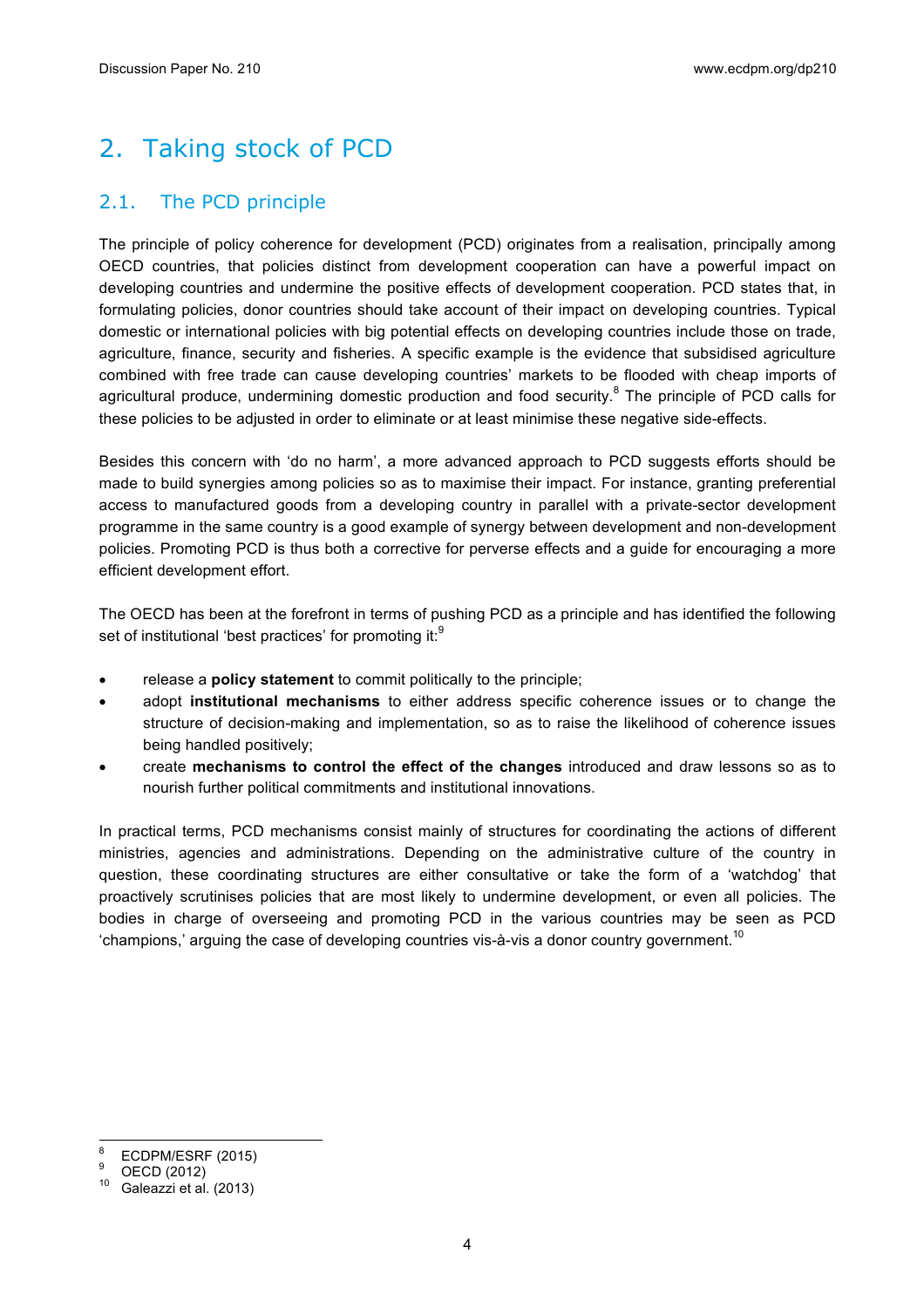#### Box 1: PCD in Switzerland

#### **Commitment**

The issue of PCD in Switzerland dates back to a federal law enacted in 1976, which stated that economic and trade policy should be coherent with commitments towards the South. This idea was further explored in the National Guidelines on North-South Cooperation published in 1994. Since then, Switzerland has built up its expertise and commitment to addressing the impact of non-aid policies on developing countries. The federal Dispatch on International Cooperation 2017-2020 calls for all departments to seek more coherence for development. It states that synergies should be identified and built upon, while trade-offs should be acknowledged and arbitrated. The five priority policy fields for PCD are: environment; trade and investment; migration; tax and international financial flows; and health.

#### **Structures**

The main actors involved in PCD include the Federal Council at the political level, a seven-member executive council heading the federal administration and operating as a collective presidency and as a cabinet. At the technical level, the offices in charge with promoting PCD are the Swiss Agency for Development and Cooperation (SDC) on the one hand and the State Secretariat for Economic Affairs (SECO) on the other, with SDC as the lead agency in PCD matters. The institutional backbone for promoting PCD is a two-tiered consultation mechanism: a technical consultation is organised by the office in charge of a policy area, which gathers and consolidates comments from other offices. This step is then followed by a political consultation among Federal Councillors prior to and in view of final decisions. The SDC is authorised to assess the PCD perspective in the technical phase, which leads it to comment on between 70-90 cabinet items every year. The political phase can consist in submitting a conflict between competing policies for arbitration by the Federal Council in cabinet meetings. Most strategies for field operations in partner countries are integrated, which also helps to foster PCD. An Advisory Committee on International Development Co-operation also contributes to PCD by bringing together multiple stakeholders.

#### Political culture and impact

Switzerland's PCD system is embedded in a politico-administrative culture of consensual decision-making and interdepartmental cooperation. This is due ultimately to the country's regular use of referenda and the inherent pressure for compromise that this creates. By politicising issues, this culture is conducive to PCD: it increases public scrutiny, which operates in favour of the interests of developing countries when they are weighed against vested economic interests. On the other hand, day-to-day politics encourages short-termism, which can work against sustainable development.

Traditionally, concern for developing countries in Switzerland has been fostered by mechanisms and discourse on trade-offs, synergies and the political economy of decision-making in thematic areas rather than by the discourse on PCD itself. The formation of monitoring systems has not been linear and faces the challenge of attributing development outcomes to PCD efforts. Under the current monitoring procedure, a count is made of the number of times that the assistance of the SDC is solicited, that it provides input and has its input taken into account – the relevant figures are 403, 82 and 77 respectively for 2016. Following a recommendation by the DAC Peer Review 2013, the SDC is currently introducing dual monitoring: *ex-ante* assessment of Federal Council policy initiatives that affect developing countries, together with ex-post indicator-based annual reports from the field, impact assessments and Foreign Policy Reports.

Sources: Confédération Suisse (2016a); Knoll et al (2013); ECDPM (2016); OECD/DAC (2013); Thut & Kohler (2016).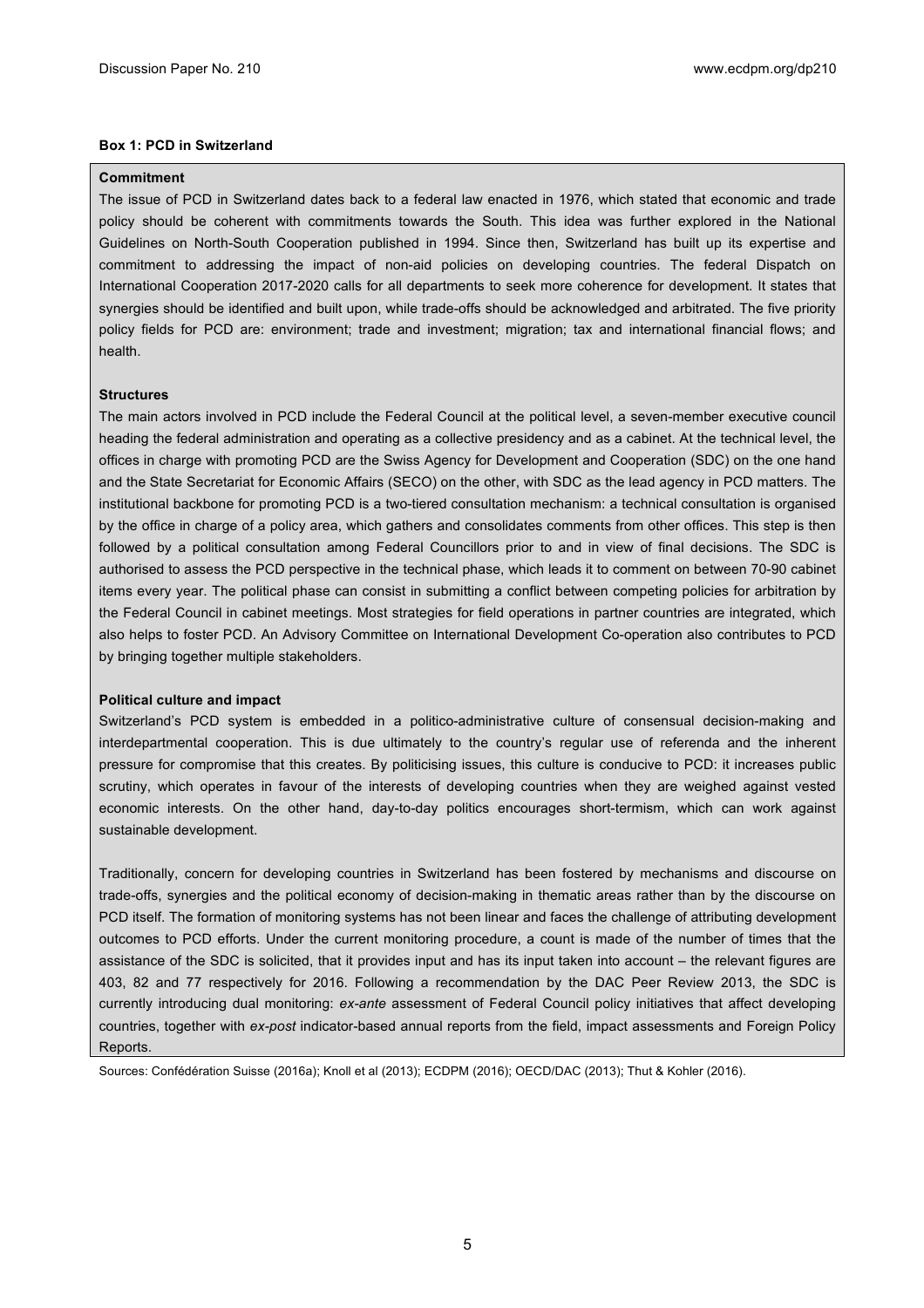## 2.2. PCD in the European Union

The European Union has long been committed to coherence. In 1992, a requirement to promote the coherence of all policies with development policy was introduced in the Maastricht Treaty, and has remained a commitment ever since. Promoting policy coherence for development was made a legal obligation in the 2007 Lisbon Treaty.<sup>11</sup> As shaped by the OECD and the EU, PCD is embedded in the EU's 2005 development policy statement, the European Consensus on Development, and the 2011 Agenda for Change.<sup>12</sup> Although EU member states have shown varying levels of eagerness in committing to PCD and introducing mechanisms, most, if not all, of them now possess mechanisms for promoting PCD.<sup>13</sup>

The promotion of PCD has at times also provoked negative reactions, with officials responsible for other policy sectors objecting to a focused uni-directional approach and questioning the authority of development cooperation to 'impose' its priorities. Such reactions underscore the importance of political authority and the need for agreed arbitration processes when trade-offs are required.

Progressively in the EU experience of PCD, five areas have emerged as deserving particular attention: (i) trade and finance; (ii) climate change; (iii) food security; (iv) migration; and (v) the links between security and development. These are regularly the subject of discussions in Council working groups and are reviewed systematically in the biennial EU PCD Report produced by the Commission on the basis of inputs from all EU institutions and member states. The latest stage in the EU's efforts to promote PCD has consisted of exploring ways of systematising the use of indicators to assess progress in these areas. The different stages in the EU's efforts to promote PCD are summarised in the chart below.

| <b>A</b> Up to 1992 | <b>First reflections</b>                    | Debates on consistency of European external policies and initial ideas for<br>PCD provide basis for articles in Maastricht Treaty.                                                                                                                                      |
|---------------------|---------------------------------------------|-------------------------------------------------------------------------------------------------------------------------------------------------------------------------------------------------------------------------------------------------------------------------|
| <b>B</b> 1992 -1999 | Making the case                             | Maastricht Treaty (Treaty on European Union) articles highlight instances<br>of incoherence and prompt debates on concepts and definitions. From<br>mid-1990s, importance of PCD acknowledged in broader international<br>circles. Concrete progress in Europe is slow. |
| $C$ Early 2000s     | Wider recognition &<br>search for solutions | OECD/DAC Peer Review system starts to cover PCD. Issue picked up in<br>Millennium Development Goals (MDGs). Donors start to create PCD<br>mechanisms.                                                                                                                   |
| <b>D</b> Mid-2000s  | Experimentation and<br>knowledge sharing    | More systematic and widespread interest in PCD. EU governments seek<br>to learn lessons from first experiences of PCD and the European<br>Consensus on Development reiterates high-level political commitment.                                                          |
| E 2007 onwards      | Consolidation &<br>institutionalisation     | Regular publication of EU PCD Report begins. Improvements made to ex-<br>ante Impact Assessments. European Parliament institutes a Standing<br>Rapporteur for PCD.                                                                                                      |

#### Table 1: Five stages in the debate on PCD in the EU

*Source: Gregersen et al. (2016)* 

While the European Commission has played the central role in promoting PCD in the EU by introducing various coordinating mechanisms and regular reporting on PCD (more on these below), the European Parliament (EP) has also come to play an important role. The EP has a Standing Rapporteur on PCD and has reported independently from the Commission every second year since 2010. Responding and

<sup>&</sup>lt;sup>11</sup> Council of the European Union (2007)<br><sup>12</sup> Keijzer (2010)<br><sup>13</sup> Galeazzi et al. (2013)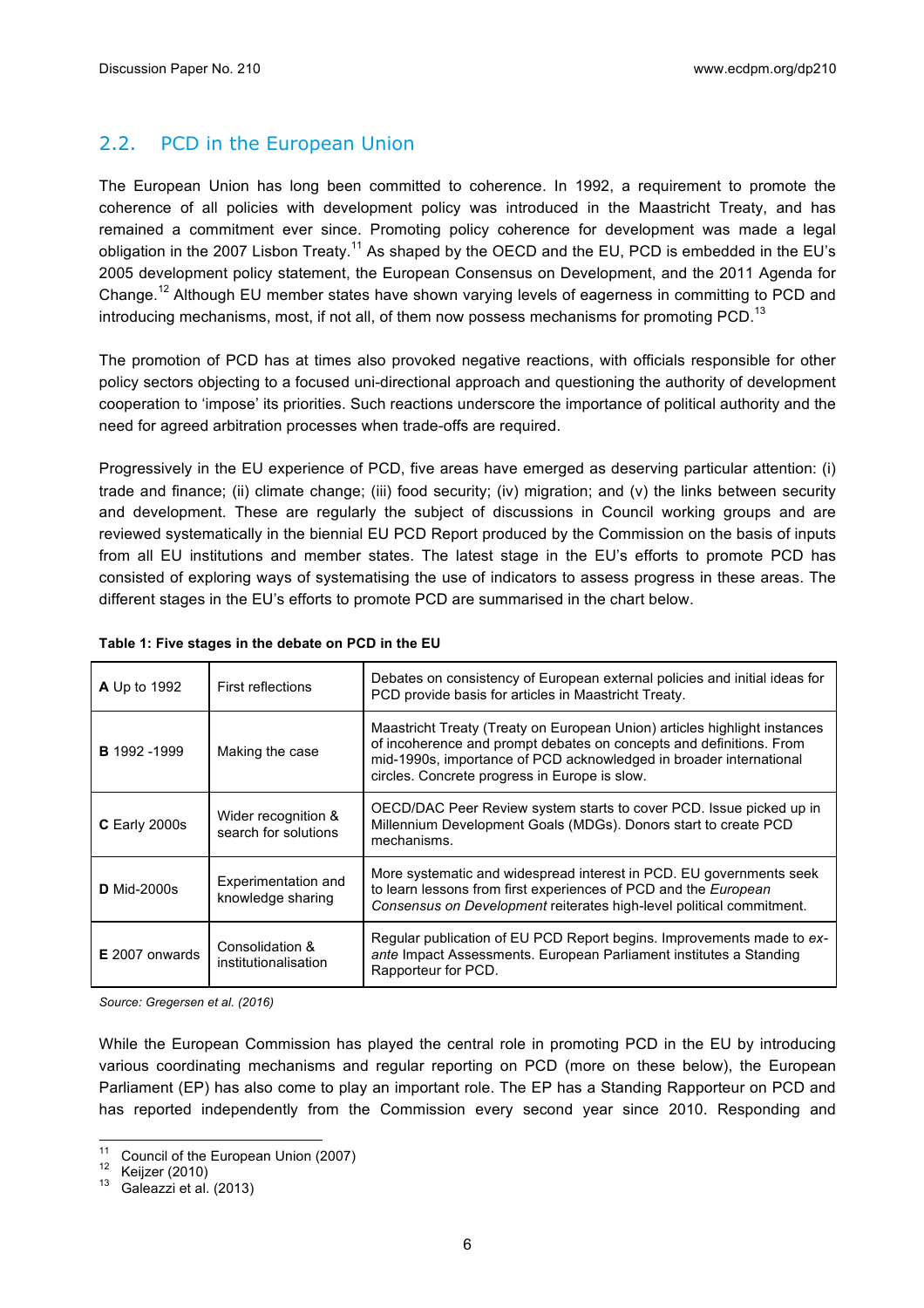commenting on the European Commission's PCD reports, the EP encourages discussion in its DEVE committee, both on mechanisms for PCD and on measures in each thematic area.<sup>14</sup> Thus, according to the latest EU PCD EU Report from the Commission, the EP has become a major actor in the promotion of PCD, not least thanks to its role in promoting dialogue with third countries and a range of stakeholders.<sup>15</sup>

#### Box 2: PCD in Finland

#### **Commitment**

Finland's commitment to PCD goes back to the government's 2003 development policy which emphasised PCD as a 'golden thread'. The commitment was renewed in the current government's Strategic Programme of May 2015, and in the government's Report to Parliament on Finland's Development Policy of 2016. Finland has made progress on PCD in the past few years by piloting priority issues such as: food security, trade and taxation.

#### **Structures**

Two committees play an important role in coordinating PCD and PCSD issues in Finland. These are composed from diverse stakeholders such as representatives from political parties, ministries, business, trade unions, civil society and academia. The advisory committees are supported by a coordination secretariat within a government office. They advise policy makers and offer occasions to coordinate the views of different sectors. The National Commission on Sustainable Development (NCSD) was traditionally linked to the Ministry of Environment, but since January 2016 coordination has been provided by the Prime Minister's Office so as to improve policy coherence for the 2030 Agenda. The Development Policy Committee (DPC) has been mandated since 2003 to promote PCD as one of its two 'core tasks'. An evaluation in 2007 found that this Committee was an effective tool to promote independent dialogue and scrutiny on government efforts to promote PCD.

There are also a number of lower level coordination fora for PCD within government. Inter-ministerial working groups have dealt with food security, taxation and water issues, while a cross-departmental team coordinates trade issues relating to both trade and development. Not all these mechanisms focus mainly on PCD, but for instance taxation and food security are acknowledged as 'PCD issues'.

Finland has also undertaken several thematic studies on policy coherence such as a pilot study on PCD and Food security in 2012-13. This joint study with OECD-ECDPM-ESRF on food security in Tanzania developed a methodology for assessing the impact of OECD policies on food security in the field.

#### **Political culture**

Finland has a strong political culture of creating consensus and resolving issues through consultative committees that bring together many stakeholders. Both the NCSD and the DPC have a longstanding and prominent position in the policy making debates and contribute to solving coherence issues, although the articulation of PCD and PCSD is not yet fully clarified. What has perhaps been more of issue is then how the advice of these committees is transferred to government and translated into policy and implementation.

Sources: Government of Finland (2015); Government of Finland (2016); Government Resolution of 5 February 2004 quoted in Mackie et al (2007), Case Study on the Finnish Development Policy Committee; OECD/DAC mid-term review of Finland 2014

A lesson that has been learned from previous studies on the EU experience in promoting PCD is that each individual mechanism is not adequate on its own. Rather, the mechanisms should be seen as part of a wider 'PCD system' that needs to include:

<sup>&</sup>lt;sup>14</sup> European Parliament (2016)<br><sup>15</sup> European Commission (2015b)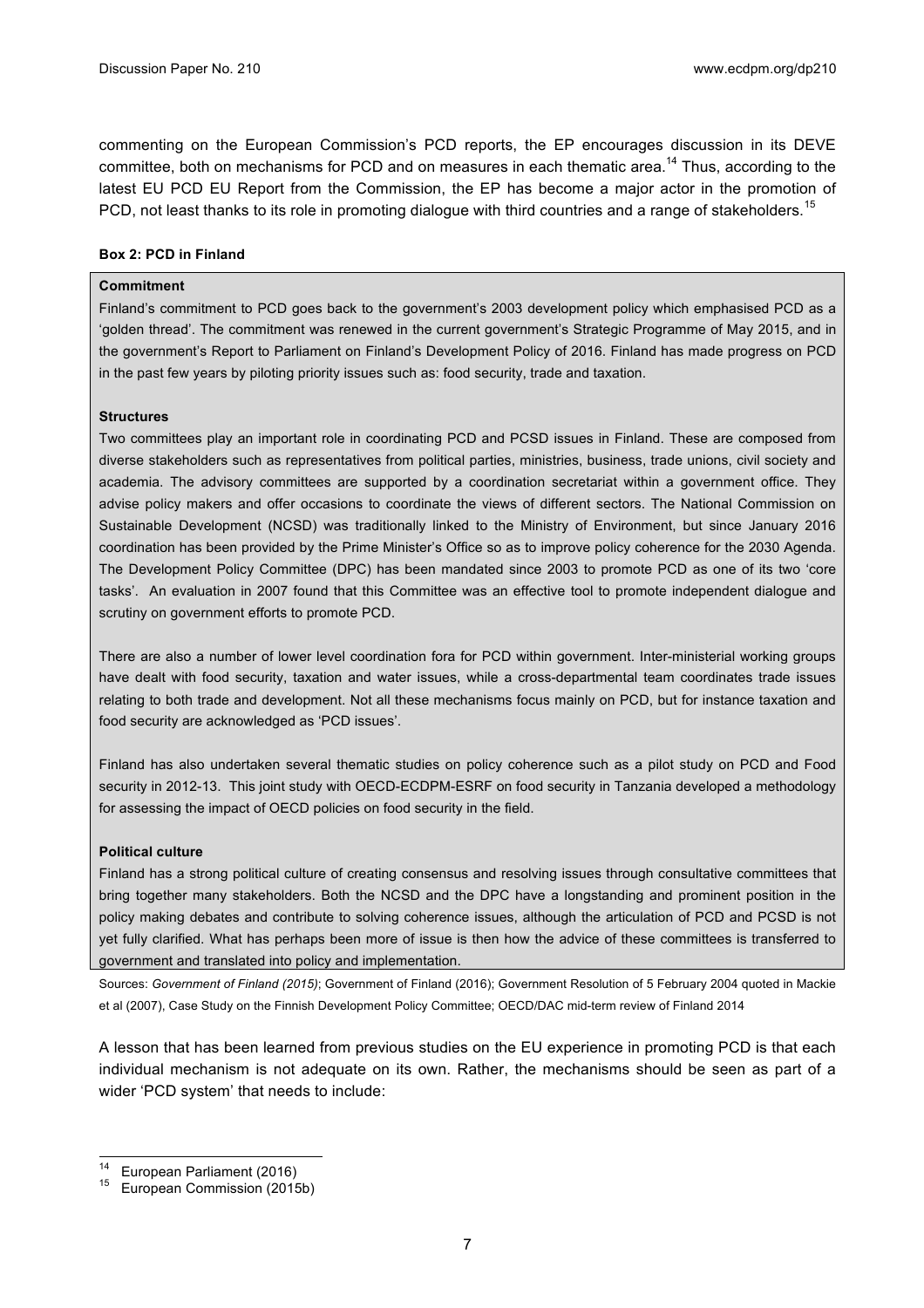- 1. clear statements of intent;
- 2. various institutional mechanisms for encouraging internal dialogue and consultation during policymaking; and
- 3. knowledge inputs and assessment capacity.

The system also operates within a context in which it is affected by political and governance constraints, and interacts with civil society and knowledge communities.<sup>16</sup> Progress in terms of promoting PCD can be achieved only if the system operates as a whole. Creating just a number of individual parts will not produce the same results.

#### Box 3: PCD in the Netherlands

#### **Political'commitment**

The Netherlands has been committed to PCD, i.e. to taking account of the interests of developing countries – and most notably the poor – in all its policies, since 1998. Over the years, the Dutch government has sought to bring about more coherent policies in areas including trade, access to medicines and climate. In 2016, PCD was formalised in an Action Plan on eight PCD areas: trade and investment agreements, access to affordable medicines under the World Trade Organisation's Agreement on Trade-Related Aspects of Intellectual Property (WTO TRIPS), tax avoidance, sustainable value chains, costs of remittances, climate change and food security. The Dutch government set out a strategic policy framework for PCD in a letter to parliament on the Action Plan and the Annual Report on Policy Coherence for Development (13 June 2016). The Action Plan contains goals and sub-goals for the eight PCD areas, which are aligned with the relevant SDGs. The sub-goals are also accompanied by concrete, time-bound actions. Progress on sub-goals and actions is monitored with the aid of indicators.

#### **Coordination'mechanisms**

PCD is the responsibility of the government as a whole. PCD is initiated by the Ministry of Foreign Affairs, specifically by the Minister of Foreign Trade and Development Cooperation. Until 2013, a dedicated coherence unit at the Directorate-General for International Cooperation was responsible for formulating and pursuing the PCD strategy. Since 2015, this work has been coordinated by a project group of thematic experts, led by the PCD focal point at the Bureau for International Cooperation at the Directorate-General for International Cooperation. The Ministry of Foreign Affairs defines issues, proposes objectives, and discusses these with the responsible ministries in the project group.

All new EU policy proposals submitted to member states by the European Commission are screened in order to assess their potential impact on developing country interests. This is part of a systematic assessment undertaken by a committee representing all policy departments, i.e. the Committee for the Assessment of New Commission Proposals. The Dutch parliament is informed at regular intervals of the government's position on new EU policy proposals.

#### **Monitoring, analysis and reporting**

In 2015, Minister Liliane Ploumen for Foreign Trade and Development Cooperation agreed to report annually to parliament on the progress made on PCD. The Dutch parliament endorsed the Action Plan and the first Annual Progress Report for May 2015-June 2016. Parliament asked the Minister to clarify conflicting interests in the 2017 report and to explain how these are handled, with the aid of a small number of case studies. From time to time the government commissions external academic studies, for instance into the impact of trade agreements (such as the Transatlantic Trade and Investment Partnership, TTIP) on developing countries and consultations are regularly held with non-governmental organisation (NGOs) to strengthen the basis of PCD.

Sources: See the article by two Dutch government ministers, Ploumen & Schippers (2016) and Ploumen (2016)

 $16$  Gregersen et al. (2016)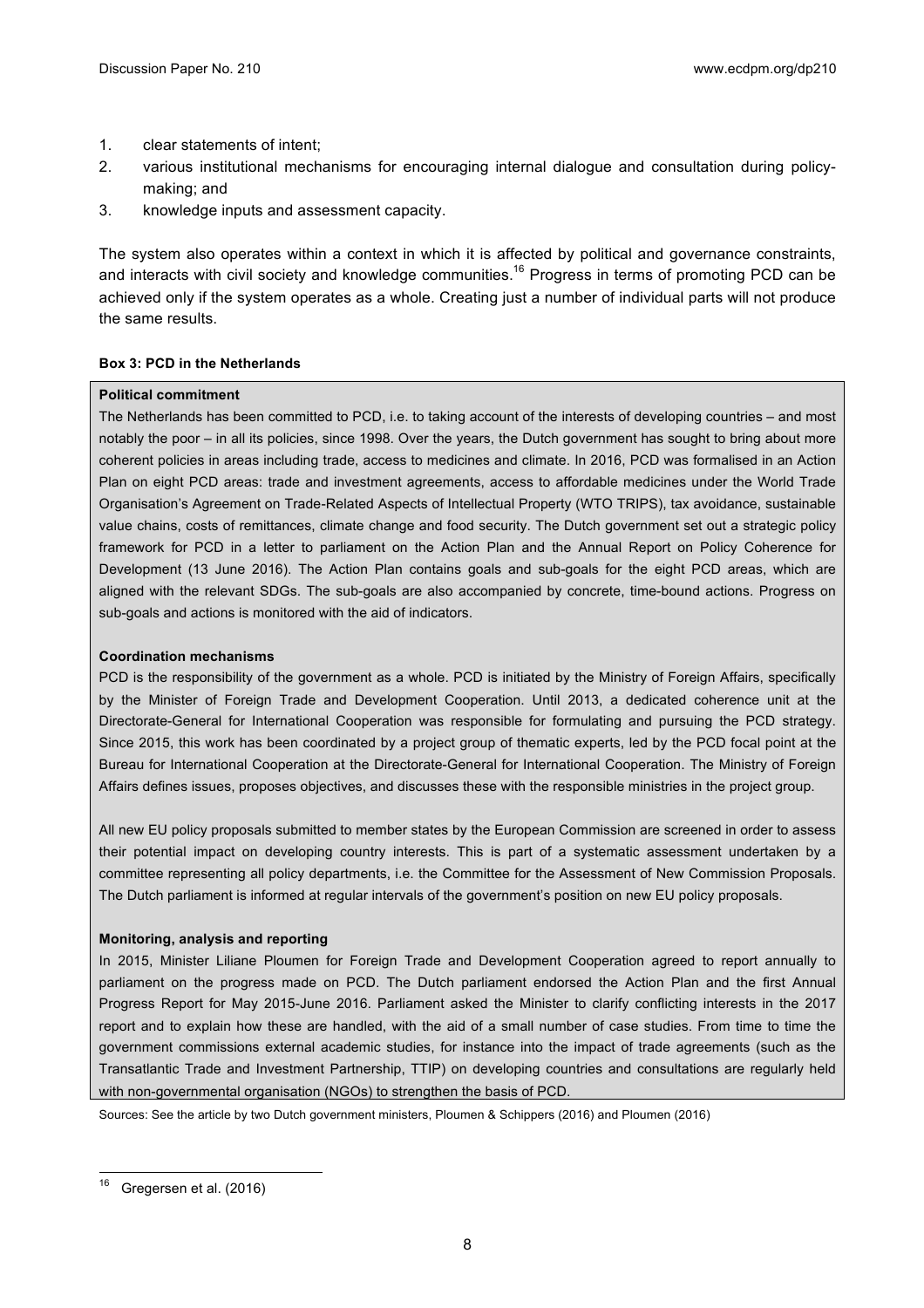## 2.3. Assessing the impact of PCD

Any assessment of the overall, global impact of promoting PCD needs to address several challenges. First, it is important to keep in mind that development is the product of the efforts of many actors, and of multiple policies operating in a specific context. It is therefore extremely hazardous to isolate the impact of one policy change or adjustment. Development outcomes can thus rarely, if ever, be attributed definitively to a single policy measure.

Second, many of the efforts made to promote PCD are not necessarily recognised as related to PCD, as they take place in a wide variety of policy-making processes across multiple sectors. The narrative on specific negative effects of non-aid policies that undermine development is increasingly accepted outside the aid sector. For example, the fact that the amount of tax revenues lost due to illicit financial flows is often greater than the total amount of aid is receiving wider acknowledgement.<sup>17</sup> While there is no single causal relationship between this narrative and national strategies or international agreements for curbing illicit financial flows, every achievement in this area is a success for PCD. At the same time, the contribution made by PCD promotion to this success is indirect and hard to measure.

Indicators, and particularly outcome indicators, of PCD performance have been difficult to develop and their use remains problematic. This is partly because of methodological confusion and the limited political commitments, but also because of the complexity of impacts of multiple policies and the lack of counterfactual evidence.<sup>18</sup> Indeed, while it is difficult to isolate the side impacts of any one policy change, it is harder to determine how much worse-off the interests of developing countries would have been if the policy agenda of donors had not included PCD. For example, a study into the impact of non-aid policies on food security in Tanzania concluded that 'OECD farm policies have changed, with the result that they now cause much less distortion in the world markets than they used to.'<sup>19 20</sup>

Equally, various PCD assessments of EU policies in fields such as agriculture, fisheries, energy and trade have documented attempts to get these policies to integrate the concern for food security in developing countries. These efforts have produced some results. For instance the EU's Economic Partnership Agreements have come to include food security safeguard clauses, hence introducing a development concern within trade instruments.<sup>21</sup> Yet even if, as in the previous example, these agreements have appeared to achieve results in line with PCD, it is impossible to determine the extent to which these changes, which made non-aid policies more coherent with development, were actually *caused* by action taken in the name of PCD. Indeed, policy changes are the product of highly complex sets of incentives and strategies for which scientific evidence is elusive and for which no quantitative measurement is fit.

That said, indicators of whether PCD is successful and whether it is needed in different sectors, are still subjects of enquiry and research. The most sophisticated PCD monitoring systems tend to rely on a dual approach: internal and/or independent monitoring of policy efforts (outputs) in parallel with monitoring in developing countries of PCD 'thematic' issues such as food security (see Text Boxes 1-3 on national experience with PCD). A challenge faced by all public authorities is the need to demonstrate progress to encourage political support in line with results-based management principles. Some attempts have been made to develop integrated indicators, for example the Commitment to Development Index (CDI) developed by the Center for Global Development, which ranks countries according to the sum of their

<sup>&</sup>lt;sup>17</sup> Confédération Suisse (2016b), p.10<br>
<sup>18</sup> Seters et al. (2015)<br>
ECDPM/ESRF (2015), p.115<br>
<sup>20</sup> The methodology is being tested a second time in Burkina Faso: ECDPM/CEDRES (forthcoming).<br>
<sup>21</sup> Engel et al. (2013), p.31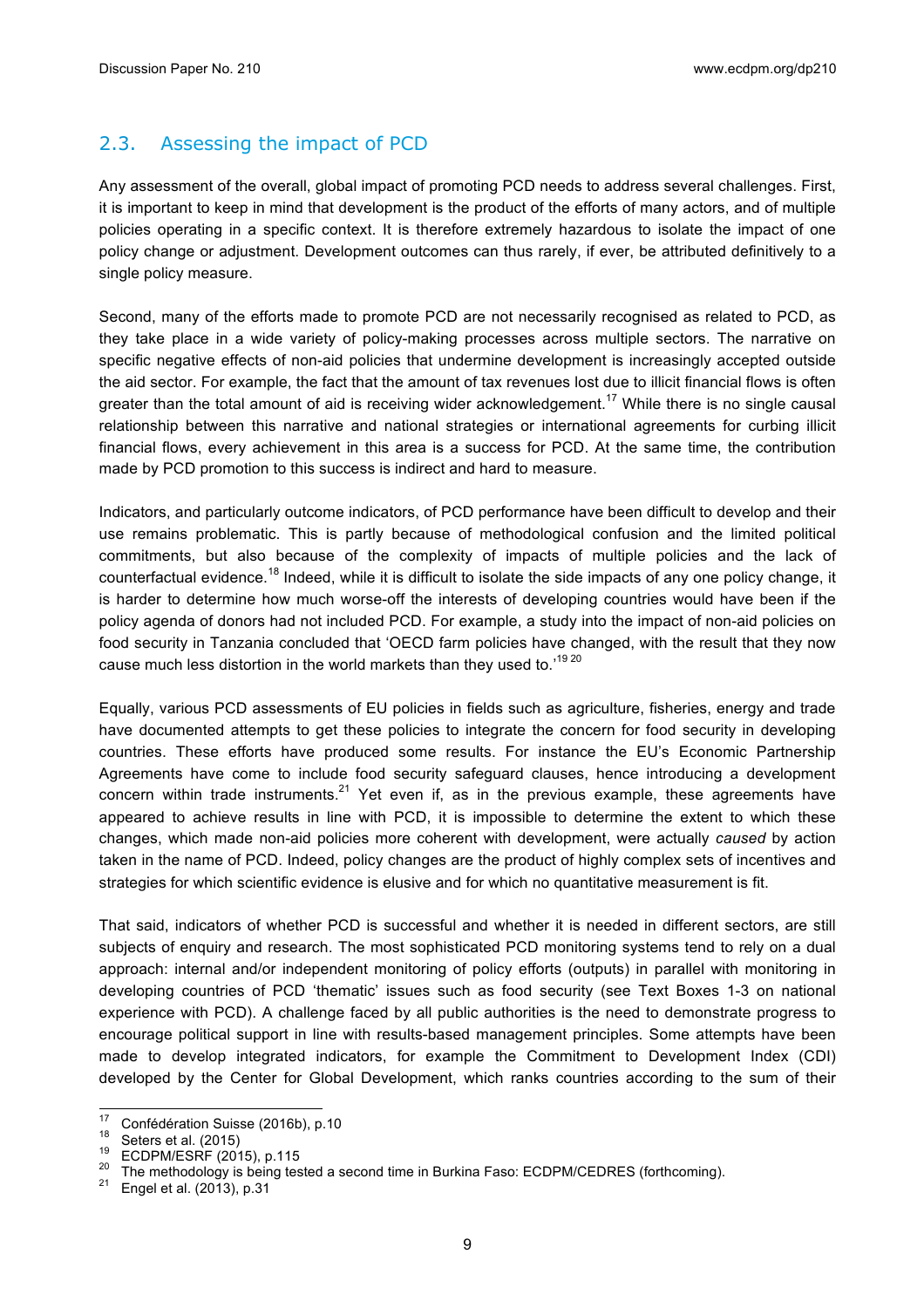policies' impacts on international development. While the CDI is an ambitious attempt to account for the impact of non-aid policies on international development, it comes with three inherent problems. First, the choice of indicators is not without difficulty. Second, it has been hard to find adequate data. Finally, it does not pay much attention to the issue of coherence between the selected policies. $^{22}$ 

Spanish NGOs recently developed a Policy Coherence for Development Index (PCDI). This is in line with the post-2015 concern with sustainable development, so despite its name it is likely to be useful in a PCSD system rather than just for PCD.<sup>23</sup> Along with the social, environmental and economic pillars of sustainable development, the PCDI addresses a country's contributions to global governance and the qualitative structure of its economy.<sup>24</sup> Although the index relies on aggregated indicators of many different types which can make comparison difficult, these are valuable benchmarks generating incentives for the pursuit of sustainable development in all its aspects. Moreover the proposed annual release of reports updating the values for countries offers scope for regular stocktaking, for naming and shaming; for proposing new policy initiatives and for learning lessons from positive experiences.

In short, while the PCDI approach is valuable, the methodology used to systematically track the impact of PCD through to end results is still somewhat tenuous. An alternative would be to use the proxy indicator of policy actions undertaken to increase coherence. In other words, this would mean monitoring inputs rather than outputs or outcomes.

Political expressions of commitment to PCD, combined with public scrutiny facilitated by civil-society organisations and research institutions, do create incentives for officials to pursue coherence, while institutional mechanisms and impact assessments create administrative environments where it is both harder to disregard the interests of developing countries altogether, and easier to identify possible synergies. Taken together, these measures thus establish what we have referred to above as a 'PCD system'. Whether a country establishes such a PCD system and whether it operates successfully – to the extent of producing outputs in the form of policies that stakeholders agree are coherent among themselves – is an indication that efforts to promote PCD are undertaken. Equally, a transversal reading of the EU's five biennial PCD reports (from the first in 2007 to the fifth in 2015) covering a full decade of PCD promotion does show that progress is being made, and that it is a long-term effort that takes time to show results.

## 2.4. Political commitment to PCD

PCD has been successfully encouraged in European countries although the attention it has received has not always been constant, as different governments have displayed different levels of commitment. Countries joined in progressively, first with political statements and then with institutional innovations, until the current situation was reached, in which most European states now have their own, tailor-made PCD system (with varying levels of emphasis over time). In certain countries, the balance of power among ministries prevented the agents in charge of PCD promotion from exerting a big influence over policy sectors. In other countries, PCD progressively gained recognition because it focused on particular themes and pushed specific developmental agendas such as food security, access to medicine or the fight against illicit financial flows. Champions of these agendas used the credentials and tools of PCD to bring additional legitimacy and leverage to their cause, which in turn contributed to the recognition of PCD as an effective and legitimate principle.

<sup>&</sup>lt;sup>22</sup> Frey & Thut (2015)<br>
<sup>23</sup> http://www.icpd.info/en.<br>
<sup>24</sup> Martínez Osés & Pablo José et al. (2016)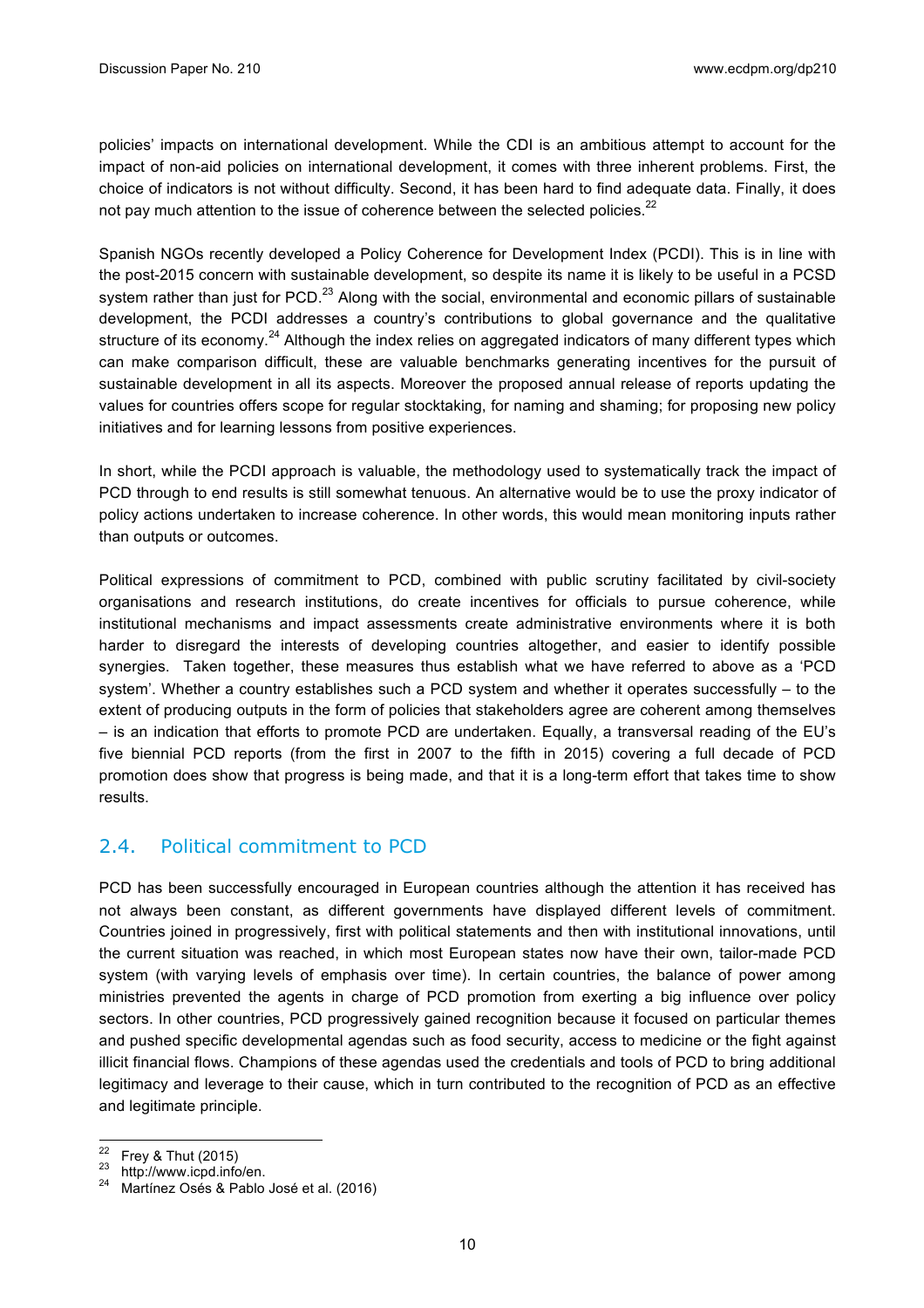Within administrations of countries promoting PCD, some actors are inclined to embrace the principle and the institutional adjustments it carries because they see in them an added value or a boost to their activities. Other actors are reluctant because the changes go, or seem to go, counter to their interests. As a result, it is crucial to conduct thorough *ex-ante* impact assessments, including, ideally, political economy analyses, and to use this lens at later stages when assessing the results, the challenges and the possible ways forward for introducing policy integration mechanisms.<sup>25</sup> The goodwill of all actors involved is crucial, as is political will at the highest level, in order to generalise a common narrative, create incentives for cooperation at all levels, make institutional changes work and adjudicate in cases of policy conflict. $^{26}$ 

'The interests of developing countries' is a catch-all phrase that can cover opposing policies, including for instance, those based on political beliefs. At its narrowest, PCD is the principle that donor policies should not generate or worsen poverty in the South. A broader understanding of PCD involves the provision and protection of global public goods and ultimately of the whole 2030 Agenda in developing countries. Although most practitioners take a more balanced view, at the extremes of the spectrum the former definition is closer to the approach of 'poverty-focus' development practitioners, while the latter is promoted by practitioners with a strong environmental background. This divide, which can also be seen in the 20year split between the MDG and the Rio/Agenda 21 schools of development, has major implications for the future of PCD now that PCSD has been included in the 2030 Agenda.

If PCD was about 'sustainable development' as a whole and did not focus primarily on social development, it must now be turned into PCSD by adopting the SDG framing and its three dimensions as well as its spatial and temporal elements, i.e. here and elsewhere, now and later.<sup>27</sup> If on the other hand. PCD is the safeguard for the poor's core and most immediate needs (in an international environment where multiple priorities and agendas come into conflict), it is of paramount importance to ensure that PCD stays in place and does not get absorbed by and 'diluted' in PCSD. Indeed, in the understanding of many development practitioners, subsuming PCD into PCSD would signal a regression that might result in OECD country policies becoming less sympathetic to the interests of developing countries since their most committed champions would turn into sustainable development generalists.<sup>28</sup> A third option is that recently expressed by the EU<sup>29</sup> and several European governments, $^{30}$  in which PCD continues and is viewed as one *contribution* to a broader effort to promote PCSD.

PCD has a long, strong track record at the EU institutions. In 2007, an evaluation of the mechanisms used in the EU to promote PCD noted that the monitoring and evaluation mechanisms were still insufficient.<sup>31</sup> In the same year, as shown in Figure 1 above, the EU began a practice of releasing an EU PCD Report every second year. These reports by the European Commission initially assessed the achievements in twelve thematic areas<sup>32</sup> agreed with the European Council in 2005. Later (2009), in order to make better progress, a more targeted approach was seen as necessary, and the five PCD priority issues were

<sup>&</sup>lt;sup>25</sup> Seters et al. (2015)<br><sup>26</sup> Galeazzi et al. (2013)<br><sup>27</sup> Niestroy (2016)<br><sup>28</sup> Ronceray (2016)<br><sup>30</sup> European Commission (2016)<br><sup>30</sup> E.g.: Confédération Suisse (2017), p. 169<br><sup>31</sup> Mackie et al. (2007), *Appendix II: Litera* change; security; agriculture; fisheries; social policies; migration; research and innovation; information technologies; transport; and energy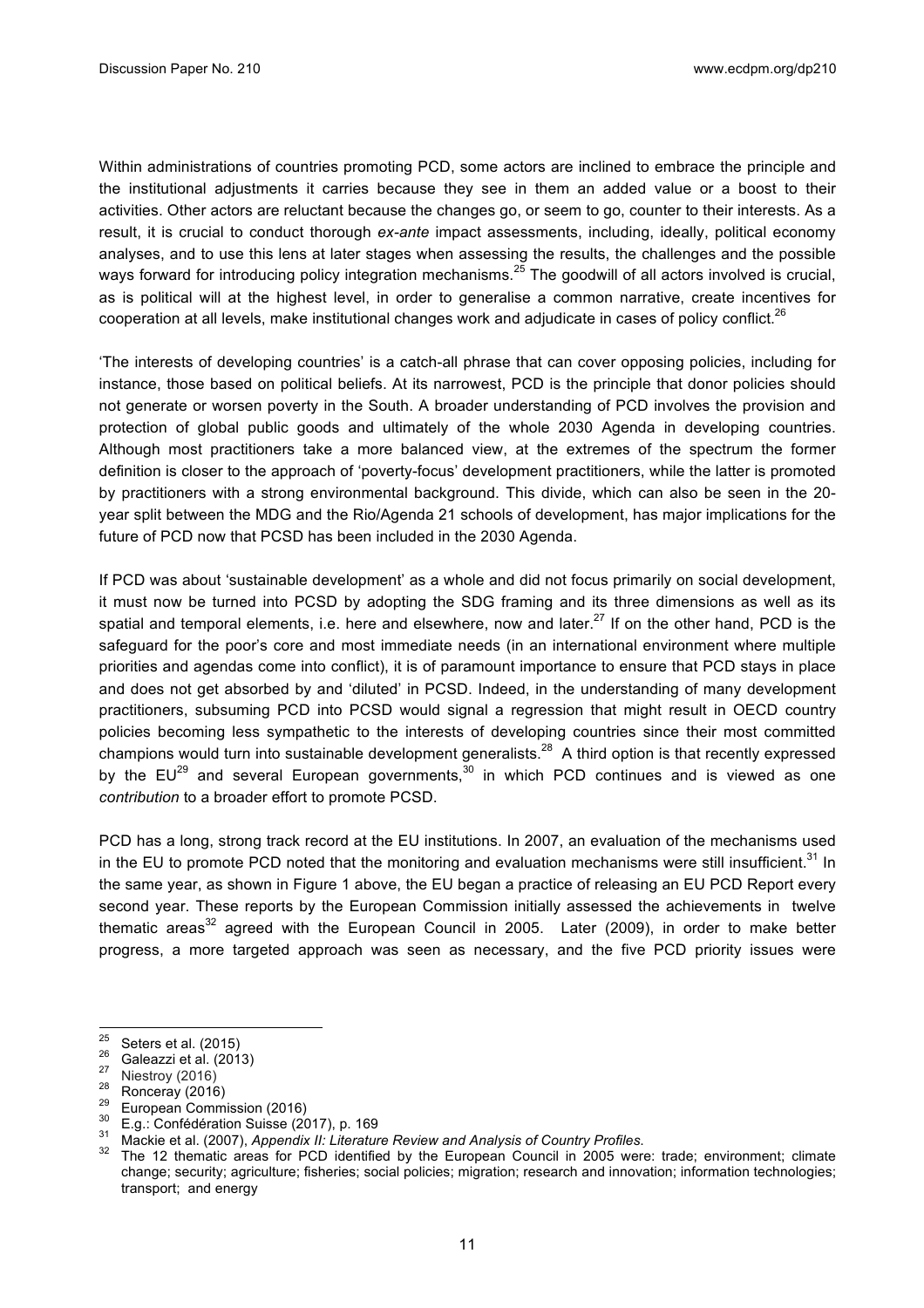identified that the EU still focuses on today: trade and finance; climate change; food security; migration and security.<sup>33</sup>

Nowadays, the biennial EU PCD reports, including the most recent one published in August 2015, assess the EU's record in these five areas. A number of EU Delegations provided feedback on PCD for the 2015 Report.<sup>34</sup> There all now plans to formalise this practice and extend it to all Delegations. This should enable them to play a pivotal role in the 'knowledge' component of PCD by identifying potential incoherencies at country level, and also enhance the EU's added value as the main herald of PCD. $35$  The European Commission's Better Regulation framework invites officials to include an *ex-ante* impact assessment in policies, so as to check whether they 'comply with the obligation of Policy Coherence for Development'. The use of this type of language shows that PCD is taken seriously as a legal commitment with implications for the routines of policy-making. $36$ 

At the same time changes in political agendas and fluctuating public opinion result in an ebb and flow of the level of priority enjoyed in the North by the interests of developing countries. For instance, in many OECD countries, development cooperation is currently under the threat of being reduced to a way to deal with migration flows.<sup>37</sup> This trend is often linked to populist political discourse. It has been pointed out that when 'negative' impulses occur, coherence amplifies the movement, and that conversely "*a certain degree of incoherence might – at least for a while – have safeguarded development budgets from being used for* migration management purposes".<sup>38</sup> While policy incoherence might thus actually serve the interests of developing countries, it can hardly be advocated as a principle for public policy. On the other hand, the directional coherence intrinsic to PCD can counterbalance at least partially the contextual prominence of short-term political agendas. As such, PCD gains a particular political importance in the context of a perceived rise of populism around OECD countries.

While all these efforts do not solve the problem of the lack of commonly accepted PCD indicators, the concept of PCD in European policy-making has at least been partially successful in creating a process in which the interests of developing countries are considered and respected during the formulation and pursuit of non-development cooperation policies. This positive track record is a decisive reason for arguing that, in terms of the quality of developed country policies, developing countries' interests would not be well served if PCD were simply merged with the new, broader concept of PCSD.

The next chapter introduces some other approaches to integrated policy-making which have developed sufficiently to provide other useful lessons for the pursuit of PCSD, as well as the state of research on PCSD so far.

- 
- 
- <sup>33</sup> Gregersen et al. (2016)<br><sup>34</sup> European Commission (2015b)<br><sup>35</sup> European Parliament (2016)<br><sup>36</sup> European Commission (2015a), p. 103<br><sup>37</sup> Knoll and Sherriff (2017)<br><sup>38</sup> Sørensen (2016), p.1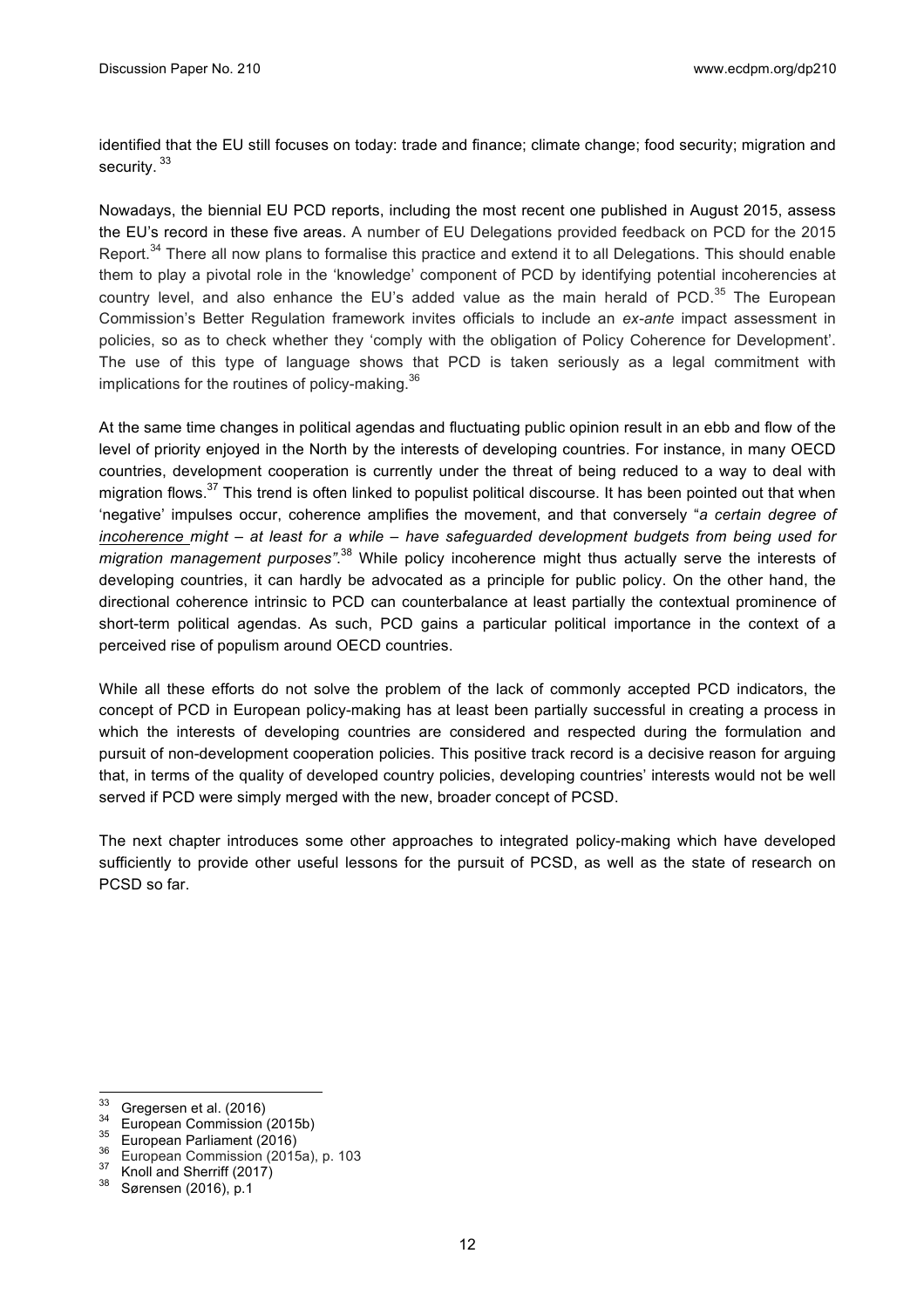# 3. Wider approaches to integrated policy-making

Integrated policy-making is not new. Many initiatives have been taken to promote coherence and the integration of specific policy concerns across sectors, some of which teach lessons for our purpose of outlining possible futures and challenges for PCSD. We have already dealt with PCD in the previous section as that is the starting point of our research. However, in the following sections we also consider the features and merits of three other approaches: (i) issue-based mainstreaming; (ii) multi-sectoral approaches; and (iii) whole-of-government approaches.

## 3.1. Issue-based mainstreaming

In development policy as in other areas of government action, OECD countries have sought to systematically integrate certain concerns. Prime examples of these are human rights, environmental protection and gender equality. From this perspective, coherence can be promoted by establishing procedures to ensure that an advocated cause should receive at least some attention in all decisions.

Mainstreaming human rights has progressively entered the international agenda in recent decades. A good example is the United Nations' 1997 Reform Programme, which integrated human rights in all of its activities. According to a study by the FRAME international project assessing the place of human rights in European policies, human rights mainstreaming can typically have three dimensions for a state, institution or other entity:

- 1. *Internal mainstreaming* involves operationalising certain standards as rules, and applying these internally. The challenge is to decide how principles translate into rules, and to set up a facility for monitoring the observance of these rules. Because the upholding of human rights is not usually a core activity, rules have to be consensual enough to avoid producing disruptions that could become disincentives for the mainstreaming process.
- 2. *Bilateral mainstreaming* consists in setting up human rights criteria, choosing partners and interacting with them based on their record on these criteria. For example, the Cotonou Partnership Agreement includes an 'essential element' on human rights.<sup>39</sup> A rigorous stance leads to the loss of economic and/or political opportunities if partnerships have to be rejected or revised due to a poor human rights record. However, flexibility and double standards in the application of officially mainstreamed concerns can discredit the whole process. The main challenge for bilateral mainstreaming is the need to address the trade-off between these opposite stances.
- 3. *Multilateral mainstreaming* is all about consistently raising the issue of human rights in international fora, in a way that has been agreed with partners and using agreed language. Because countries and organisations have different and often conflicting interests, there is a tendency to generate joint commitments based on the lowest common denominator. This can take the shape of non-specific language, which each partner can then interpret in a way that is favourable to its own interests. Generating real incentives for countries to engage and publicise specific commitments is the main challenge for this type of mainstreaming.  $40$

All these three dimensions of human rights mainstreaming are evidence of an effort to bring coherence to an organisation's policy position, be it in its internal policy coherence and ability to absorb this additional policy principle, or externally in its attempts to establish coherent in its relations with partners at different levels.

<sup>&</sup>lt;sup>39</sup> European Commission (2000)<br><sup>40</sup> Beke et al. (2014)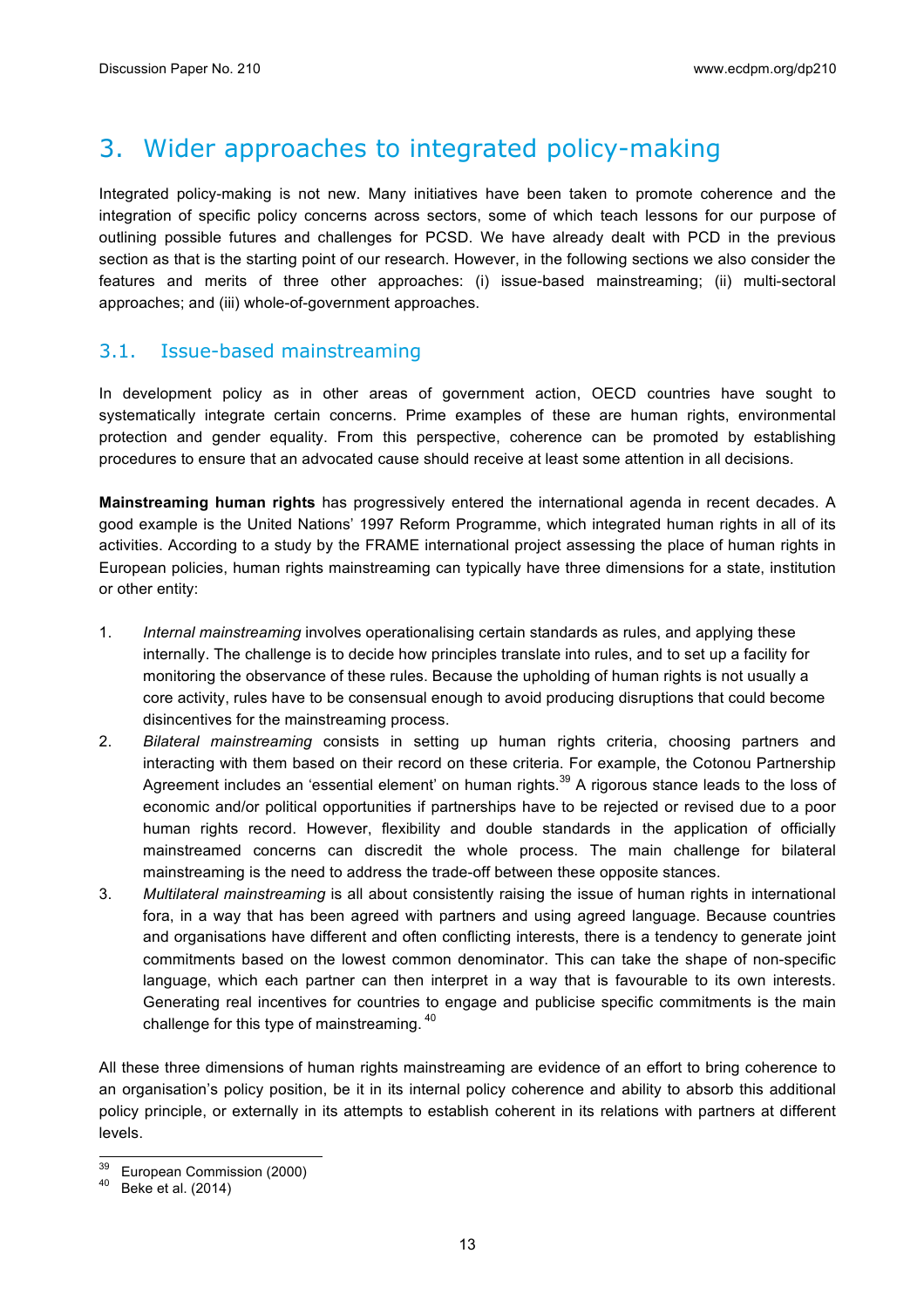**Environmental mainstreaming** is usually traced back to the 1992 Rio Declaration, which states that 'in order to achieve sustainable development, environmental protection shall constitute an integral part of the development process and cannot be considered in isolation from it<sup>'.41</sup> Since then, and until the recent adoption of the SDGs in 2015, there has been a debate on how to reconcile the objectives of development and sustainability, given that the Northern model of economic growth and development is not sustainable in itself and particularly not if followed across the more populated South.

'Common but Differentiated Responsibilities' is a principle originally developed at the 1992 Rio Conference and now enshrined in the United Nations Framework Convention on Climate Change and the 2030 Agenda (paragraph 12). This principle is intended to reassure developing countries in particular, which historically contributed less to the deterioration of the environment than the developed countries, that they will bear a smaller part of the cost of climate change mitigation. Environmental mainstreaming is largely framed in terms of the additional cost of 'being green'. Even though all countries benefit from sustainability efforts, all are keen not to do more than their 'fair share' of mainstreaming. This illustrates an important feature of policy integration processes: they occur in a given political economy context which they disrupt, creating winners and losers, and different levels of commitment according to the varying interests of actors.<sup>42</sup>

Efforts to mainstream environmental concerns are now recognised in most policy sectors. They involve virtually all entities from private companies, to civil-society organisations and public administrations. The two main approaches to mainstreaming are horizontal and vertical integration. Horizontal policy integration is understood as arising from a joint coordination effort where there is a sufficient level of joint ownership of the issue. Vertical integration is conversely the case when an actor must champion a cause and obtain a mandate to enforce it on others 'from above'. These two approaches differ significantly when it comes to the toolbox at the disposal of policy reformers. Two key findings of the literature on environmental mainstreaming are firstly that there is no one-size-fits-all method, and secondly that horizontal and vertical approaches can be used together in a coordinated manner, depending on the context. $43$ 

**Gender equality mainstreaming** has been high on the international agenda since the United Nations' Beijing Women's Conference in 1995. For public authorities, gender mainstreaming takes two distinct shapes: mainstreaming in an organisation and mainstreaming in the programmes it delivers. While the former can take the shape of incentives for ensuring a balanced gender composition of staff at all levels and equal pay rates, the latter typically leads to integrating a gender perspective in all policies, whether during policy formulation, ex-ante impact assessment, implementation or evaluation, and in the programmes based on them. Gender equality mainstreaming has been successful in several sectors. For example, it has reportedly succeeded in '*influencing development organisations to make gender equality* and women's rights a corporate priority – leading to more investment in projects for women and girls, as well as to gender equality and women's rights being taken into consideration in mainstream programmes and spending decisions.<sup>44</sup>

Other studies on gender mainstreaming have also highlighted the discursive character of mainstreaming exercises: their side-effect can be to generalise a given type of accepted language. This can pose a threat to the very cause being promoted, insofar as generalising and normalising the language  $-$  of gender equality in this case – also makes it available to actors with no commitment to the cause itself. The effect is

<sup>&</sup>lt;sup>41</sup> United Nations Environment Programme (1992)<br><sup>42</sup> Nunan et al. (2012)<br><sup>43</sup> Nunan et al. (2012)<br><sup>44</sup> Derbyshire (2012)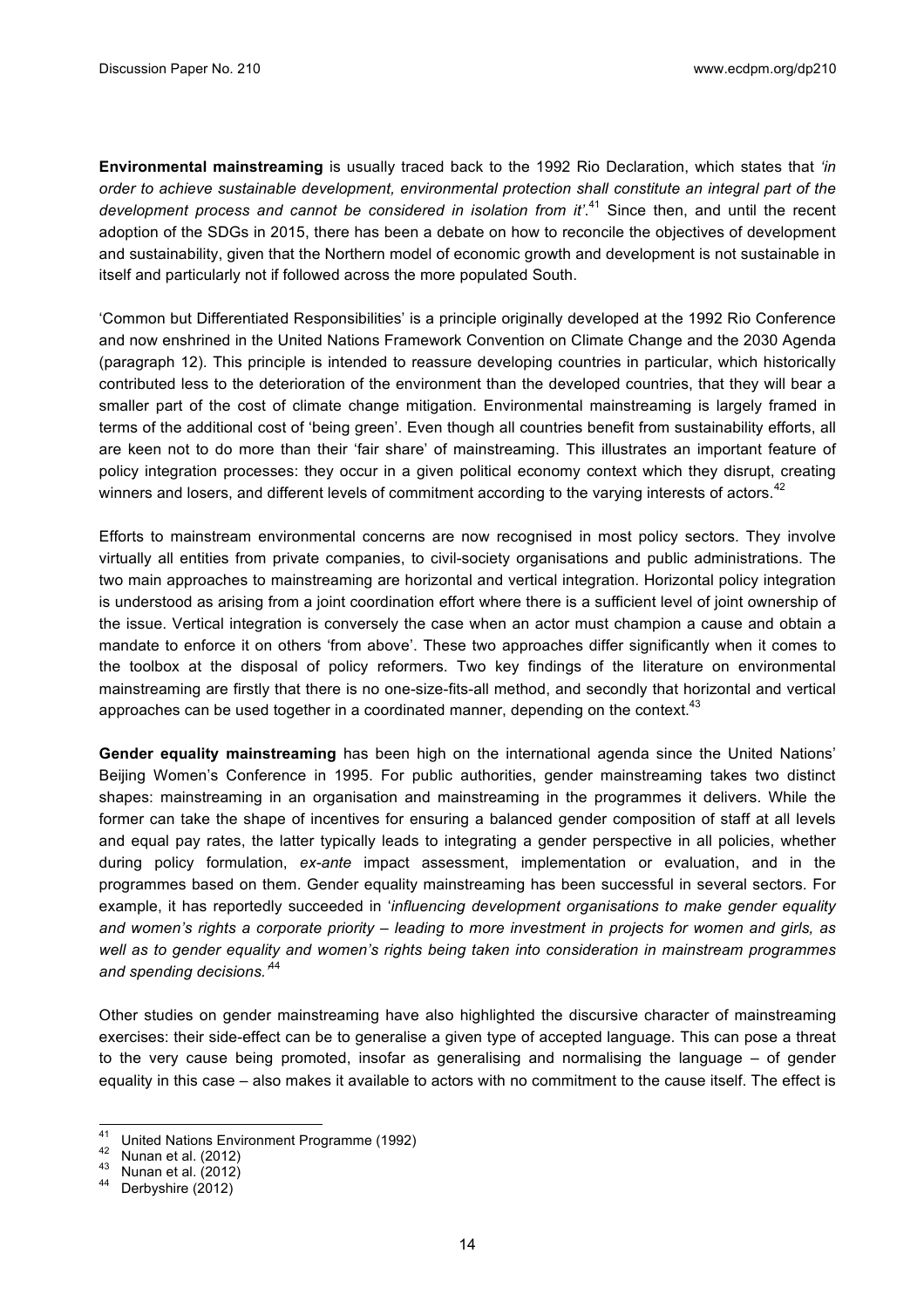that they adopt it in order to blend in, but without modifying their practices.<sup>45</sup> This practice is commonly referred to as 'greenwashing' when applied to the environment. However, 'window-dressing' can equally challenge other causes such as development. What it means for policy integration processes is that indicators must look beyond language elements and into other types of evidence.

The experience with mainstreaming specific policy issues suggests that it needs to be supported by a variety of measures. These include a clear statement of intent, leadership and commitment from those in authority, expert advisory capacity to support those who are expected to integrate the mainstreamed issue into their daily work, and monitoring and evaluation capacity to assess progress. Sanctions can also be useful, but they need to be used in a measured fashion that is adapted to the context.

Mainstreaming has a serious drawback in that many different issues may potentially deserve to be mainstreamed, yet if all of them are pursued, the attention paid to each one of them individually diminishes. This is a phenomenon sometimes known as 'mainstreaming overload'.<sup>46</sup> Prioritising and focusing mainstreaming are therefore vital.

## 3.2. Multi-sectoral approaches

Another way of promoting coherent policies is by formulating them as responses to 'problems' straddling different traditional policy areas. Policy nexus analysis and individual SDGs are such approaches. A key feature of multi-sectoral approaches is that, because they have to accommodate the concerns of different sectors, they promote multi-directional coherence with no single overarching objective.

The starting point of a **policy nexus** is a 'problem' recognised as straddling two or more areas of concern. Although traditionally dealt with individually, they are sufficiently interrelated to justify being tackled jointly. Perhaps best developed in academic circles, the nexus approach is first a conceptual lens which, from the outset, defines policy integration as desirable, possible and efficient. In a second stage, the nexus approach leads naturally to establishing joint task forces, interdisciplinary teams, applied research streams and balanced solutions that seek to optimise across policy sectors rather than maximise one over another.

The rationale underlying many of the SDGs, just as in nexus approaches, is the cross-sectoral nature of the issues they cover. At the same time, the political nature of the SDGs – they were agreed by governments at the highest level – means that their degree of integration is partial and aspirational rather than operational. Thus, they do not necessarily follow the lines which research and experience have found to be most fruitful in addressing specific nexuses. $47$ 

A popular nexus that has attracted both researchers and policy-makers is that linking water, energy and food security from a sustainable development perspective. The underlying narrative is that population growth leads to higher demand for food and energy, which has a big impact on the environment. Because these concerns are closely linked, treating them as a nexus allows us to keep track of trade-offs and synergies. This nexus gained a higher profile with the 2011 Bonn Nexus Conference<sup>48</sup> that was devoted to it, and is now the topic of an international stream of research.<sup>49</sup> A different, but also widely acknowledged nexus links development and security, starting from their mutual dependence and the shortcomings of any approach integrating only one of the two concerns.

<sup>&</sup>lt;sup>45</sup> True (2010)<br>
<sup>46</sup> Agrawala and Van Aalst (2015)<br>
<sup>47</sup> Boas et al. (2016)<br>
<sup>48</sup> https://www.water-energy-food.org/about/bonn2011-conference/<br>
<sup>49</sup> Davis (2014)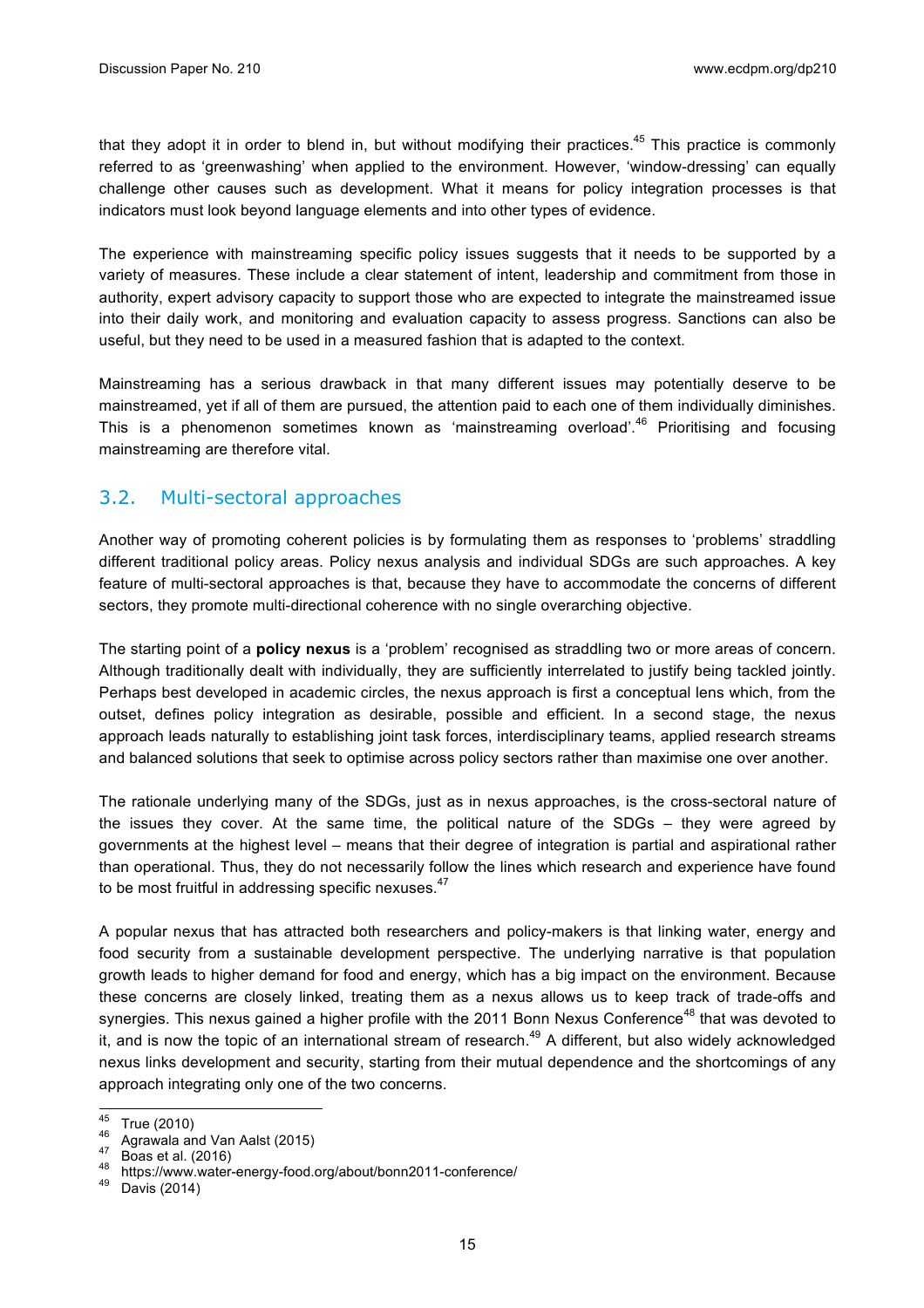The nexus approach is recognised as a useful basis for transdisciplinary research and the co-production of knowledge across multiple policy areas. It has a strong potential for linking with policy-makers and giving them access to transdisciplinary research so as to help avoid 'unintended consequences of policies'. It would seem that this debate has not been taken far enough, though. Thus, '... a thorough critical assessment of what a transdisciplinary approach is – *its characteristics, role, knowledge and tools needed for its implementation – is missing, alongside a comprehensive assessment of how and what it can contribute#to#research#on#decision#making.*' 50

There is also a long tradition of integrated policy-making based on multiple goals that emerged from the 1992 Rio Conference and the Agenda 21 process. Many countries sought to implement this by balancing economic, social and environmental objectives in drafting and pursuing National Sustainable Development Strategies (NSDS). Responsibility for the NSDS was usually given to environmental ministries, which may have made a balanced multi-sectoral approach more difficult to achieve as in practice environmental concerns tended to dominate. As a result, what started with a multi-sector ambition in many instances tended to verge towards a single-sector approach that might be termed *policy coherence for the environment*.

The current overarching framework of international development, the 2030 Agenda, essentially brings together both the Rio process and the MDGs. It includes a set of **Sustainable Development Goals** (SDGs), which help to promote integrated policy-making. Each goal presents a cross-cutting theme that straddles traditional policy sectors. Like the nexus approach presented above, the SDGs do not come with a user manual. Instead, they act as an invitation to innovate and provide reference points for assessing the results of policies.

Many of the individual SDGs require integrated policy even within themselves. Political choices will have to be made whenever competing interests exist. Trade-offs are inherent to the SDGs given the three pillars of sustainable development: social, environmental and economic. For example, SDG 8 includes the three different concerns of sustainable development in itself (bracketed words added):

SDG8: 'Promote sustained, inclusive [*social concern*] and sustainable [*environmental concern*] economic growth [*economic concern*], full and productive employment and decent work!for!all![*social#concern*]*.' 51*

Maybe even more significantly, trade-offs and integration are required *among* SDGs. For instance, addressing the three-way 'water-energy-food' nexus referred to above actually involves eight SDGs, i.e. 1, 2, 6, 7, 12, 13, 14 and 15 on poverty reduction, food security, water, access to energy, consumption, climate action, biodiversity and environment respectively. While this may be an extreme case, understanding the interactions between SDGs lies at the centre of a worldwide research effort.<sup>52</sup>

The first step in this research into SDG interactions was to assess the different types of interactions among SDGs, including enabling and cancelling effects, i.e. synergies and trade-offs. The International Council for Science and the Stockholm Environment Institute were prominent in studying these SDG 'linkages'.<sup>53</sup> The second step involved mapping all interactions in order to identify the nodes (or nexuses) where most interactions take place, because they are the ones where the added value of integrated policy-making is

<sup>&</sup>lt;sup>50</sup> Howarth and Monasterolo (2016), p.55.<br>
<sup>51</sup> United Nations General Assembly (2015)<br>
<sup>52</sup> Jungcurt (2016)<br>
<sup>53</sup> Nilsson et al. (2016)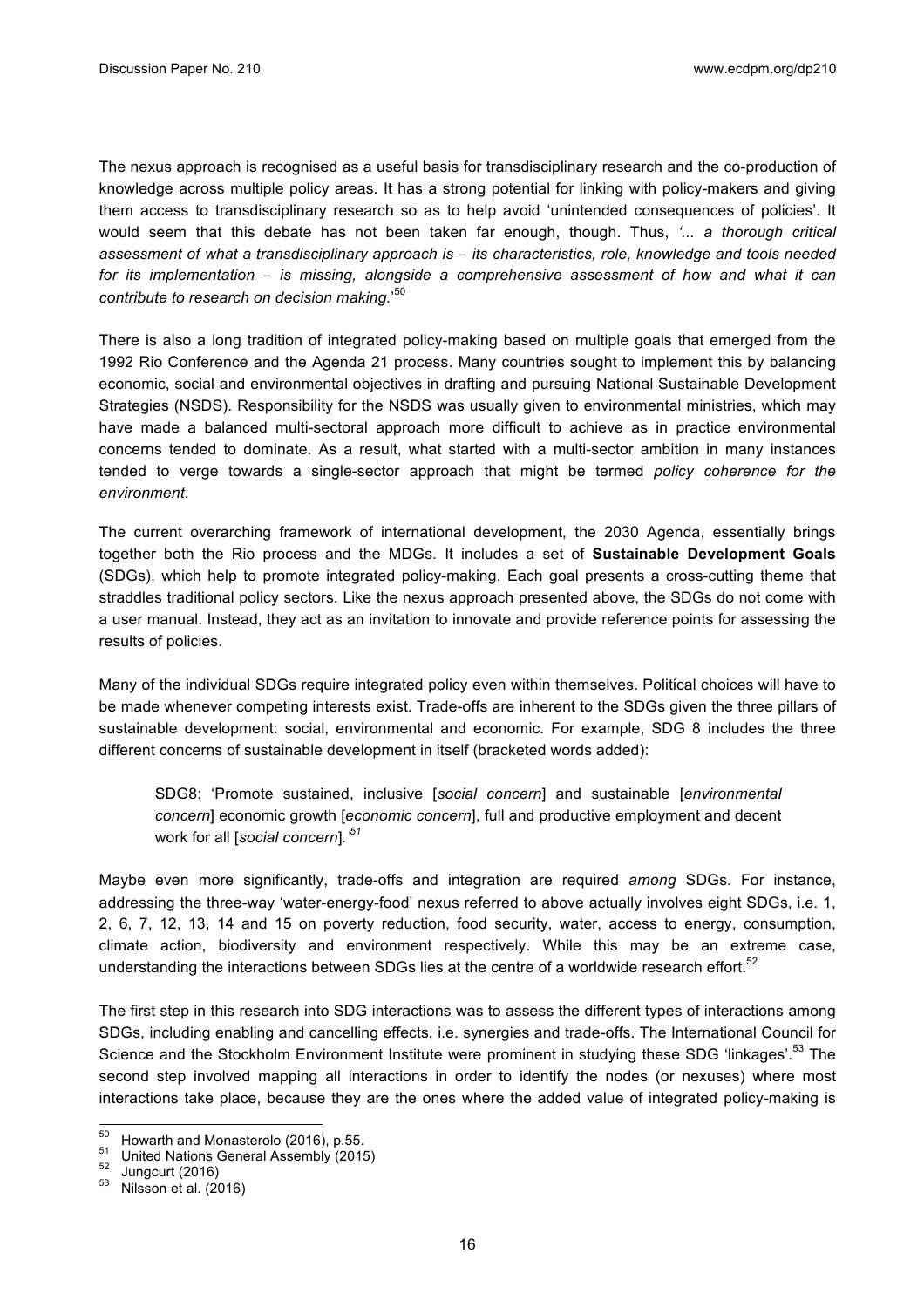greatest.<sup>54</sup> The Integrated Sustainable Development Goals (iSDG) project takes this a step further by providing an interactive interface to simulate interactions between policy options and SDGs.<sup>55</sup>

The United Nations' Development Group has released a Reference Guide for UN Country Teams, providing guidance on how to turn the SDGs into context-aware national strategies.<sup>56</sup> A small number of countries have reportedly started implementing integrated strategies to attain the SDGs. Of these, Sweden stands out as having gone the farthest, by addressing the politically difficult issues of lifestyle and sustainable consumption.<sup>57</sup> The Stakeholder Forum has developed a toolkit to support advocacy in the fields covered by the SDGs.<sup>58</sup> The Bertelsmann Foundation has also developed a Transformation Index to compare the progress made by countries in achieving the SDGs.<sup>59</sup>

Efforts to achieve the SDGs represent a generalisation of cross-sectoral approaches. In particular, some SDGs come with targets which qualify as being 'from different sectors', so the linkages (and thus the probability of trade-offs and the opportunity for synergies) are acknowledged as being at the highest level. For example, SDG 10.c calls for reducing 'to less than 3 per cent the transaction costs of migrant remittances' – an acknowledgement that financial flows, migrant remittances and migration policies have an impact on sustainable development of departure countries. It is an invitation for countries to adopt an integrated approach to development and migration.<sup>60</sup>

SDG17 on means of implementation outlines a few principles for translating the Agenda into action. In particular, it proposes *Policy Coherence for Sustainable Development* as the principle for acting on the linkages mentioned above. However, it does not enter into detail as to how this might be implemented, nor does it in fact refer at all to the coherence issues that arise within most of the SDGs. Thus, while there is already a flourishing stream of research on SDGs in general and their linkages, studies about how to turn the principle of PCSD into concrete measures for implementing the SDGs are few and far between.  $^{61}$ 

The OECD has developed a PCSD screening tool containing three frameworks for decision-makers. An *analytical framework* allows for *ex-ante* reflection on how to implement the SDGs, in terms of linkages but also of actors, contextual factors, sources of finance and wider impact. An *institutional framework* addresses the conditions required for SDG-oriented, integrated policy-making. And a *monitoring framework* outlines the principles for measuring the effects of PCSD.<sup>62</sup> The OECD tool also includes three modules on illicit financial flows, food security and green growth.

This suggests that PCSD could well follow a path similar to PCD in identifying key areas in which coherence is particularly challenging and crucial. One major difficulty with this first attempt to produce a systematic list of the conditions and options for PCSD is the fact that all countries come with different contexts and administrative cultures, resulting in differences in terms of political economy of institutional reform. Because of this diversity of contexts and because PCSD is fairly new and untested, learning based on feedback will be crucial. Moreover, it is likely that innovation in PCSD can best be encouraged by a conscious process of 'trial and error' and learning from mistakes in policy processes.<sup>63</sup> While

<sup>&</sup>lt;sup>54</sup> Le Blanc (2015)<br>
<sup>55</sup> http://www.isdgs.org/<br>
<sup>56</sup> United Nations Development Group (2016)<br>
<sup>57</sup> O'Connor et al. (2016)<br>
<sup>58</sup> http://www.stakeholderforum.org/<br>
<sup>59</sup> https://www.bertelsmann-stiftung.de/en/our-projects/t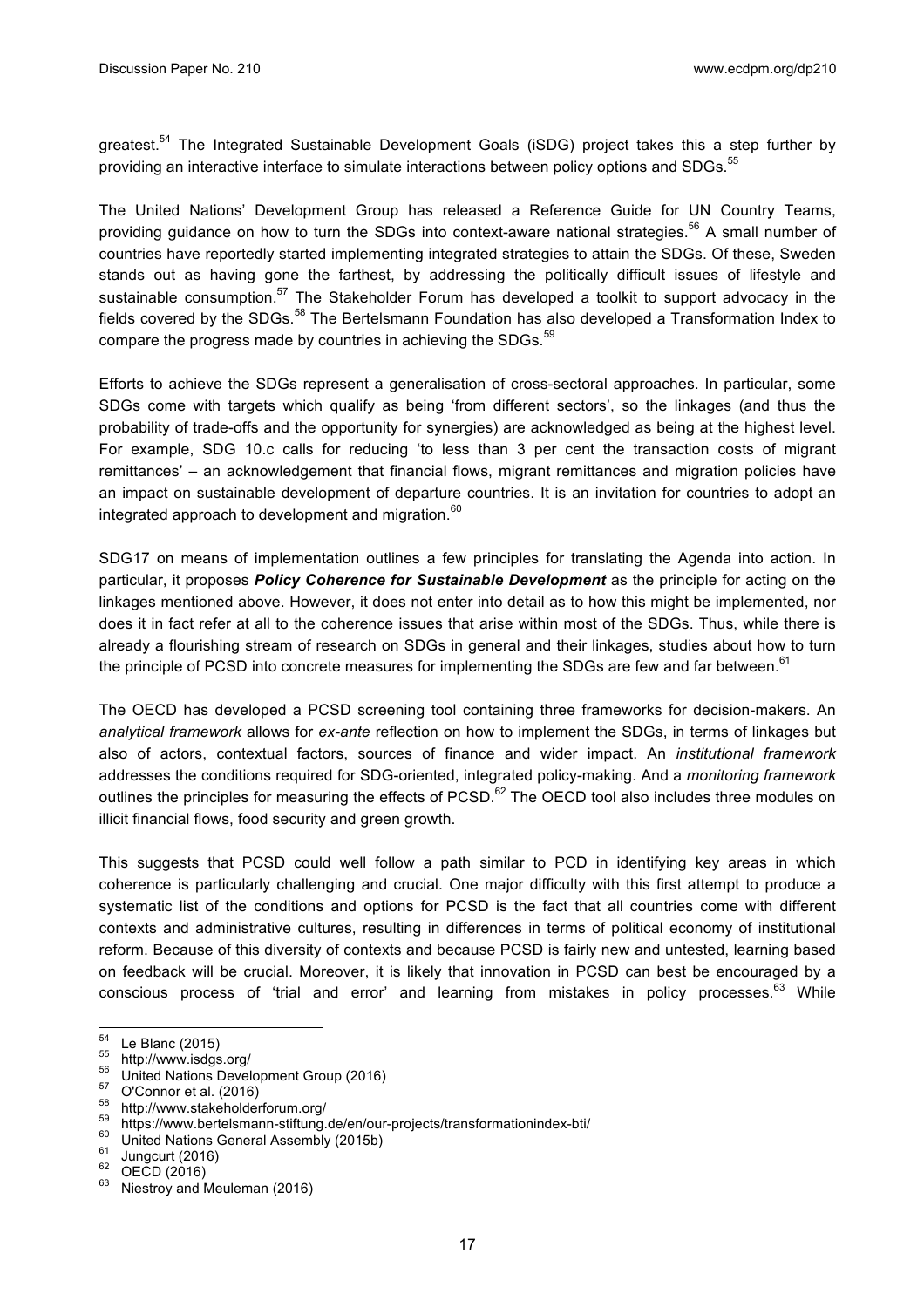acknowledging that, ultimately, there can be no one-size-fits-all model for PCSD, this paper seeks to identify a set of useful tools, bearing in mind that not all tools will be suitable for all situations.

## 3.3. Whole-of-government approaches

A classic, practical counterpart to thinking in terms of cross-sectoral issues is to change the number and nature of actors dealing with issues. This responds to the common complaint that different branches of government spread 'horizontal' incoherence by acting like 'silos' – in other words, by each branch not heeding what other branches are doing. This may be the result of a lack of coordination, or even of a more systemic problem of differences in prioritisation. The latter usually results in the negative externalities of policies within other sectors being overlooked, and in policies having impacts ranging from sub-optimal to disastrous.

Inspiring though 'breaking down the silos' may be as a slogan, it is not a satisfactory answer. A division of labour between ministries and policy sectors in line with bureaucratic specialisation does generate greater efficiency, allowing each structure to pursue its individual objectives, even though it can also lead to policy incoherence. Even more importantly, silos are conducive to accountability, transparency and visibility.<sup>64</sup> A challenge common to all approaches promoting coherence is the fact that they are initially likely to make institutional policy processes more complex. This increased complexity can work even against efforts to achieve coherence by generating resistance, and also by imposing extra constraints on actors and reducing their efficiency.<sup>65</sup> Thus, rather than breaking down silos, implementing the SDGs requires us to '*teach them how to dance*', by facilitating communication among actors in each sector and by promoting new narratives that link them to each other.<sup>66</sup> The need to prevent exclusive 'silo' thinking and behaviour is the underlying rationale of much international effort, which is summarised in this section.

One approach consists in distributing **ministerial portfolios** so that responsibility for different yet closely related issues is vested in one and the same person. Combining development and trade portfolios or development and environment portfolios is a practice that has been used by Nordic countries, the Netherlands and Canada. While such combinations do not quarantee that development concerns will be dominant or even present in trade or environmental matters (and vice versa), this instrumental distribution of portfolios generates an institutional proximity favourable to coordination. Most importantly, it places responsibility for adjudicating trade-offs at a lower level than the Head of Government. This is likely to accelerate the procedure and decrease the risk of a political deadlock. This approach highlights the importance of the level of arbitration. In particular, it can solve the problem caused when the political economy of government is dominated by certain sectors, and arbitration cannot do justice to certain causes because they are defended by less influential actors.

Another example of a redistribution of portfolios was seen in Norway in 2014. Norway downgraded its aid agency from the status of a ministry to an implementer of decisions taken by the foreign ministry. Norway's move was reportedly closely studied by Canada, which then ruled it out because it would increase the power wielded by the foreign ministry without increasing the parliamentary scrutiny of its activities. Similarly, both Germany and the United Kingdom have autonomous aid bureaucracies with ministerial status, $^{67}$  whereas in most other European countries development is part of the ministry of foreign affairs.

<sup>&</sup>lt;sup>64</sup> Persson (2016)<br><sup>65</sup> Henökl (2016)<br><sup>66</sup> Niestroy and Meuleman (2016)<br><sup>67</sup> Henökl (2016)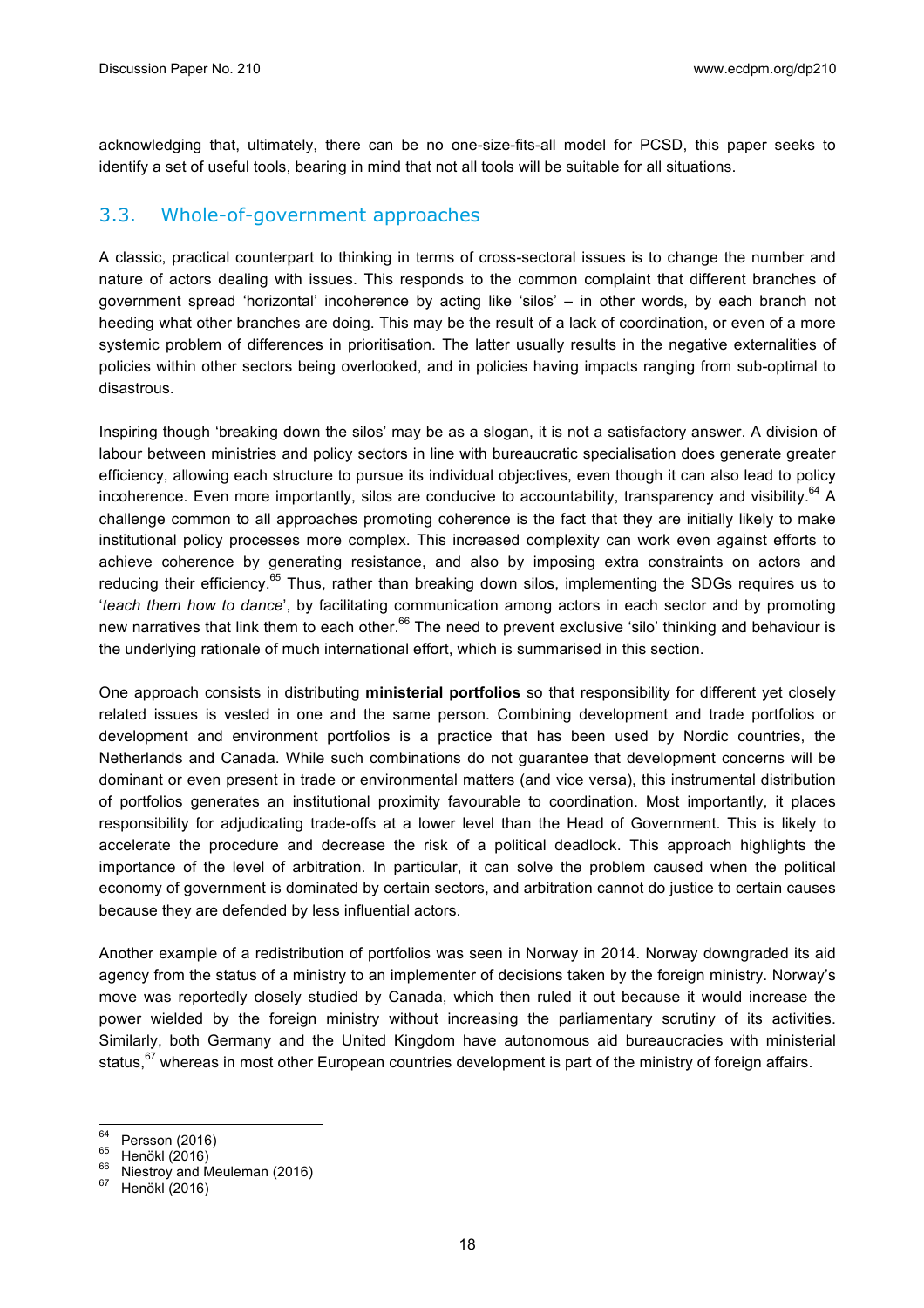These examples show that there is no single best solution for all countries. Whether a redistribution of ministerial portfolios is an appropriate means of encouraging policy coherence is something that needs to be decided by means of thorough impact assessments built on political economy analysis.

**Collective cabinet responsibility** is a principle adopted by some governments, in which all ministers are required to support cabinet decisions in public, whether or not they agree with them privately. Because all decisions are officially supported by all ministers, collective responsibility creates powerful incentives for coordination prior to the cabinet's appraisal of a proposal. Oversight of this coordination is typically the responsibility of a 'lead' ministry or authority. Collective responsibility is a notable feature of the 'Westminster system' constitutions of many countries with an Anglo-Saxon legal tradition.

The European Commission also functions according to the principle of collective cabinet responsibility. All new policies are the collective responsibility of the College of Commissioners. To prepare these decisions the EU has a long-standing inter-service consultation system. Because major decisions and policy initiatives are taken jointly by the College of Commissioners, a systematic consultative approach, organised by the Secretariat General, is followed in order to produce policies that all the Commissioners can accept. This includes various intermediate steps such as submitting draft policies and circulating them among Commissioners' cabinets for comment. This has proved an efficient way of solving many coherence issues upstream.

Building on this principle 'the institutional organisation of the Commission headed by President Juncker is a policy coherence instrument in itself,' as six of the Vice-Presidents of the Commission are in charge of coordinating 'project teams' bringing together other Commissioners and establishing bridges between their portfolios.<sup>68</sup> These project teams deal with clusters of sectors and cross-cutting issues, such as 'a connected digital single market'; 'a new boost for jobs, growth and investment'; 'a deeper and fairer Economic and Monetary Union', etc. International development and cooperation issues are included in the external affairs group chaired by the EU High Representative for Foreign Affairs and Security Policy, who is also a Vice-President and the head of the EU's delegations. This ensures that conflicts between EU external policies affecting development can be arbitrated at a high level. However, the system does not encourage the coherence of internal EU policies with development cooperation.

Collective responsibility is also the underlying theme of the United Nations' 'Delivering as One' or 'One-UN' initiative,<sup>69</sup> which was launched in 2005 to tackle systemic incoherence. Along with reforms aimed at administrative rationalisation, it resulted in a tightening of legal frameworks and chains of command in UN activities, so that all UN bodies must now pursue the same strategies.

Collective responsibility can also take the shape of targeted, ad-hoc whole-of-government approaches. The UK, Canada, Australia, New Zealand, Ireland, the Netherlands and Finland are reported to be among the most prominent users of whole-of-government approaches. Sweden did something similar specifically in relation to development: under its 2003 Policy for Global Development, PCD became a responsibility of all government ministries, all of which were obliged to report on their contributions to global development.<sup>70</sup> The approach has proved to be a particularly good way of addressing 'wicked issues' such as poverty, crime, education and health.<sup>71</sup> A 'wicked issue' is defined as 'a social problem in relation to which the various stakeholders can barely agree on its definition, let alone its solution.'<sup>72</sup>

<sup>&</sup>lt;sup>68</sup> European Commission (2015b), p.3.<br>
<sup>69</sup> https://undg.org/home/guidance-policies/delivering-as-one/ Odén (2009)<br>
<sup>71</sup> Colgan et al. (2014)<br>
<sup>72</sup> Curtis (2010), p.11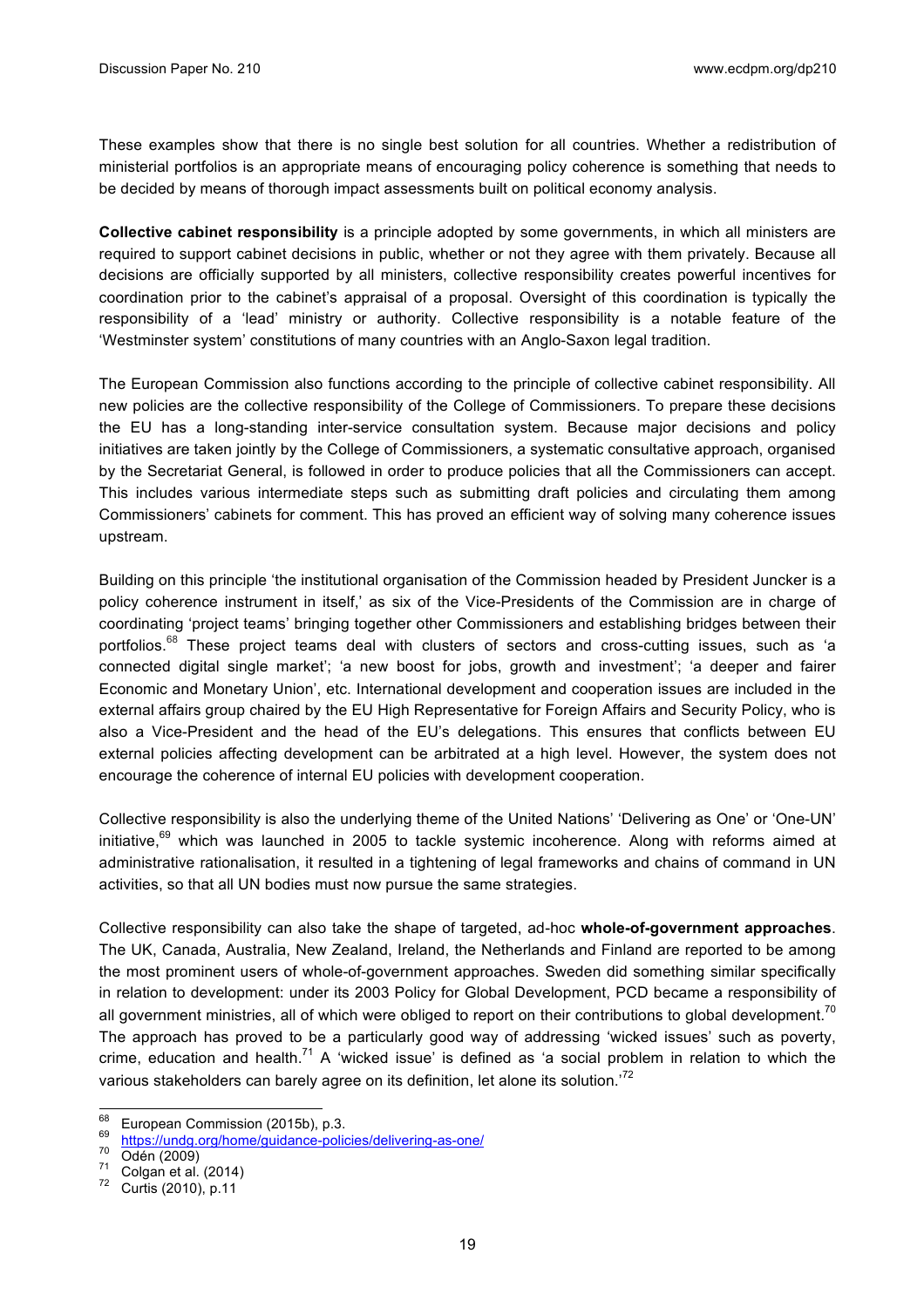Whole-of-government approaches tied to political mandates allow policy-makers to explore ways of dealing with wicked issues by agreeing on a temporary, working definition of the problem before addressing it coherently with diverse tools. When they are not time-bound and linked to a specific governing majority, these approaches do not differ much in substance from collective responsibility approaches or even from issue-based mainstreaming. A concern with such approaches is that, even within a given, unified strategy, trade-offs and competition for resources arise. For example, a study of a number of whole-of-government approaches to fragile states concluded that 'development and in particular humanitarian actors seem to act defensively vis-à-vis what they see as encroachments on official development aid (ODA) funds and pressures on aid principles, mainly from military actors.<sup>'73</sup>

<sup>73</sup> Stepputat and Greenwood (2013), p.48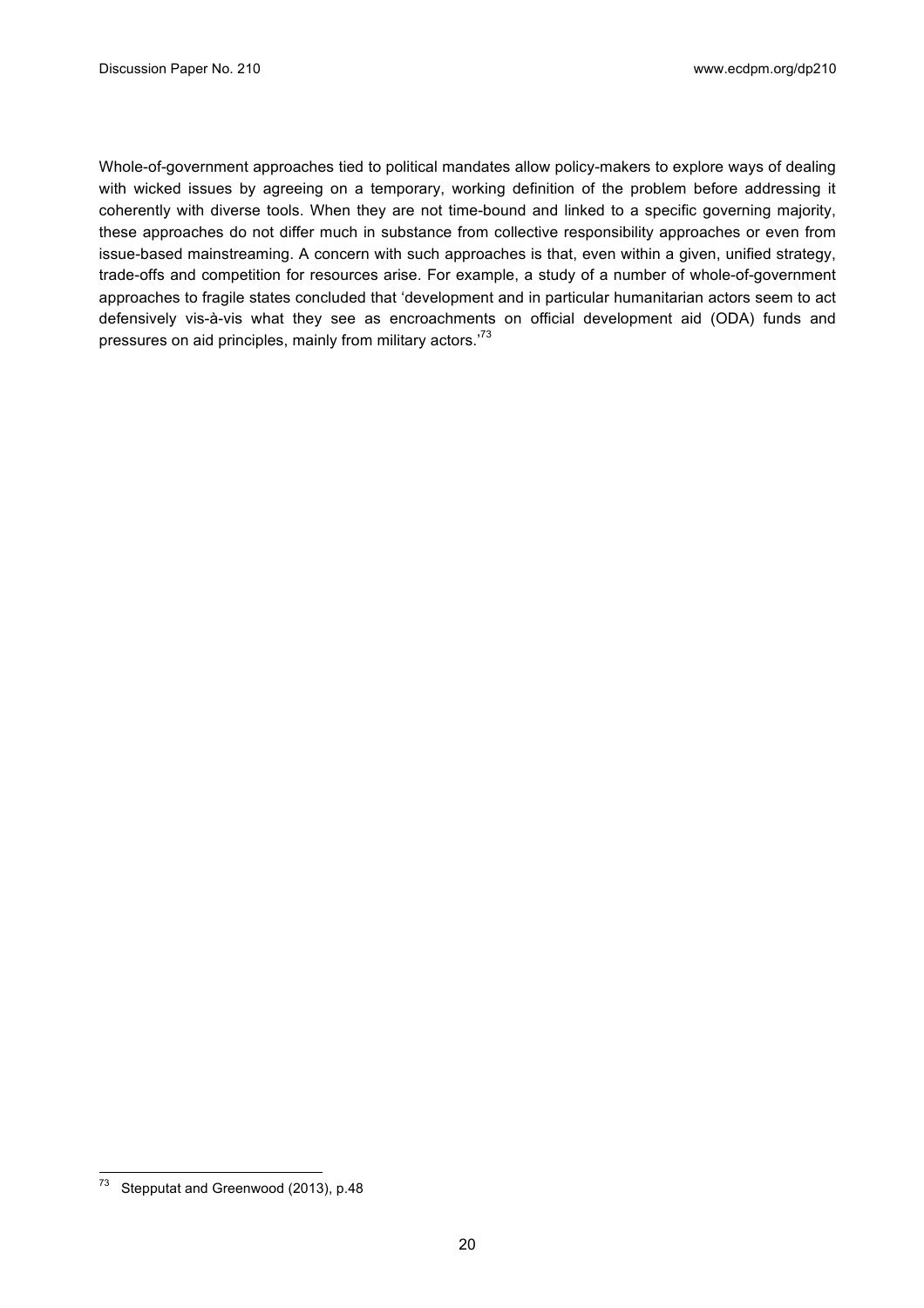# 4. Analysing integrated policy-making approaches

## 4.1. Introducing a comparative framework

The previous two chapters introduced various traditions of integrated policy-making. Of these, we have isolated the following for further analysis:

- 1. approaches that favour the concerns of a **single-sector** policy (e.g. PCD):
- 2. **issue-based mainstreaming** within a specific sector;
- 3. approaches that start from a **multi-sector** view that recognises that several policy sectors all impact on a specific problem (e.g. nexus and SDGs); and
- 4. **whole-of-government** approaches.

Some of these approaches may overlap in practice, particularly since they present a mix of conceptual lenses and policy tools relevant to several or all approaches to policy coherence. Nevertheless, these traditions have standalone characteristics that can shed light on how to promote PCSD. In this chapter, we use an analytical framework to compare the four approaches in order to extract valuable lessons for PCSD. In each case, we look at the rationale for the approach, the mechanisms used to put it into practice, and its impact. We have a limited number of features for each of these issues, giving a total of eight features.

• *Rationale*

What stands out from the descriptions of the four approaches in the previous sections is that their rationales varies. Each approach follows a different logic, as is evident from (1) its problem definition,  $(2)$  its goal and  $(3)$  the 'direction' of the coherence being promoted.

• *Mechanisms*

Central to the functioning of all coherence-promotion approaches are the mechanisms they use. These begin with (4) a legal (or simply political) commitment to a principle. Then come the  $(5)$ structures that serve this principle by promoting dialogue, consensus and coordination, together with enforcement mechanisms that direct and guarantee their effectiveness and knowledge inputs. No less important is the attribution of (6) implementing authority and leadership.

• *Impact*

Finally, in order to deliver and judge progress, the four approaches all involve (7) monitoring & evaluation systems and learning processes. Their ability to deliver is (8) constrained by a number of challenges.

## 4.2. The main features of the four approaches

Table 2 is based on chapters 2 and 3. It summarises the main features of the four selected traditions of integrated policy-making (in columns), in order to clarify their differences and the characteristics that can inform the development of PCSD. The first row shows examples of how these approaches have been used, and the subsequent rows describe their main features in terms of the eight categories set out above and provide a few more examples. Descriptive text is in normal font and examples are italicised.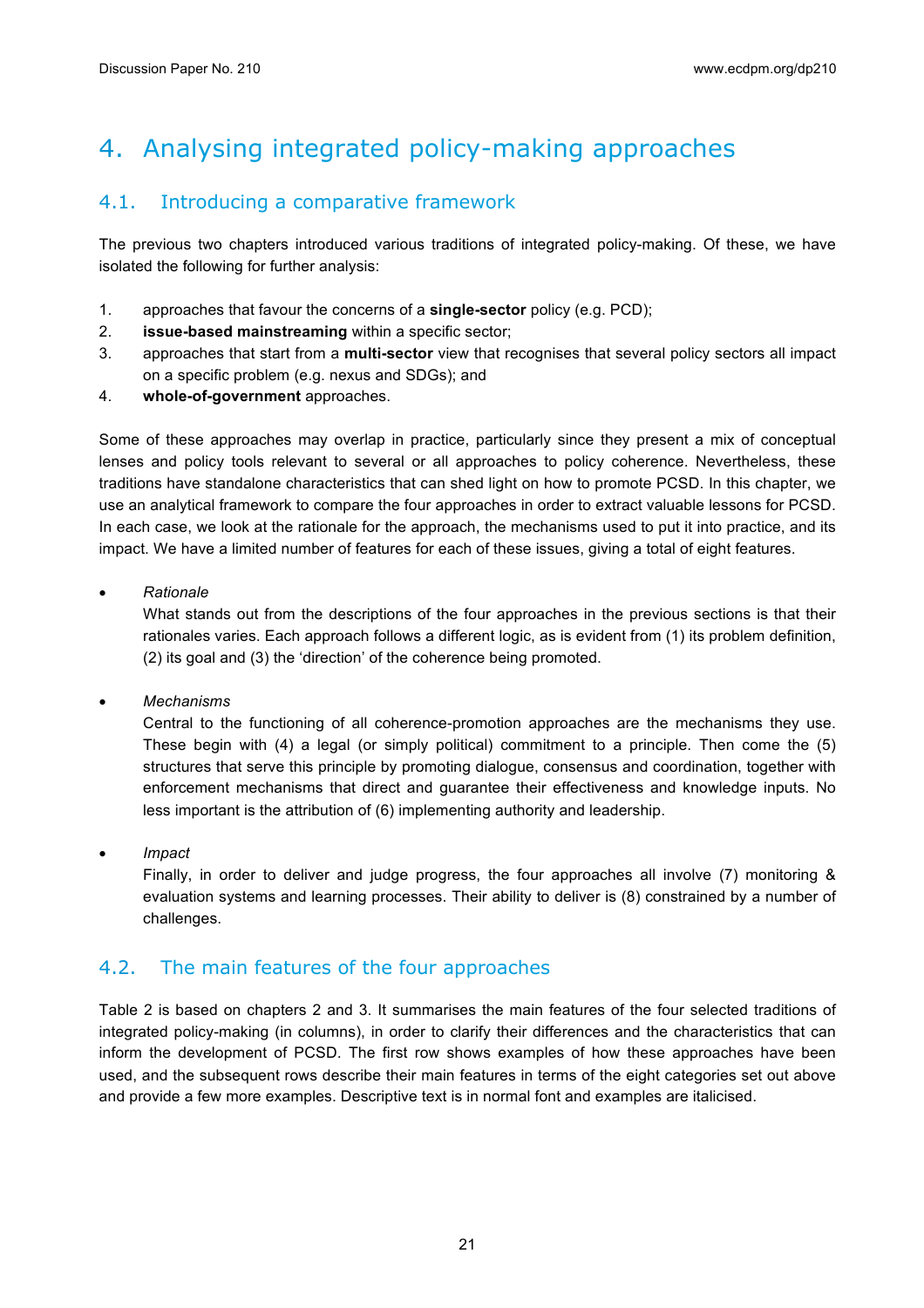#### Table 2: A comparison of key features of four approaches to promoting policy coherence

| No.            | Approach:<br>Feature:                                                                                 | Single sector approach                                                                                                                                                                                                                                                                     | <b>Issue-based mainstreaming</b>                                                                                                                                                                                                 | Multi-sector joint approach                                                                                                                                                                                                                                            | Whole-of-government approach                                                                                                                                               |  |
|----------------|-------------------------------------------------------------------------------------------------------|--------------------------------------------------------------------------------------------------------------------------------------------------------------------------------------------------------------------------------------------------------------------------------------------|----------------------------------------------------------------------------------------------------------------------------------------------------------------------------------------------------------------------------------|------------------------------------------------------------------------------------------------------------------------------------------------------------------------------------------------------------------------------------------------------------------------|----------------------------------------------------------------------------------------------------------------------------------------------------------------------------|--|
|                | <b>Examples</b><br>(in italics)                                                                       | Policy coherence for development                                                                                                                                                                                                                                                           | Human rights-based approach to<br>development; climate impact; gender<br>equality mainstreaming                                                                                                                                  | Nexus: in water, energy & food; in<br>security & development<br>SDGs: most are multi-sector                                                                                                                                                                            | Swedish Policy for Global<br>Development; Netherlands '3D'<br>approach to fragile states                                                                                   |  |
|                |                                                                                                       |                                                                                                                                                                                                                                                                                            | <b>RATIONALE</b>                                                                                                                                                                                                                 |                                                                                                                                                                                                                                                                        |                                                                                                                                                                            |  |
| 1              | Problem<br>definition:<br>Policy impact is<br>undermined<br>because                                   | The impact of policy in one sector is<br>undermined by direct actions or the<br>side-effects of policies in other sectors                                                                                                                                                                  | Policy in a specific sector does not<br>respect minimum standards in values<br>and norms that are core to another<br>sector                                                                                                      | A problem cannot be resolved by<br>tackling it from a single policy sector,<br>as several policy sectors play an<br>equally important role                                                                                                                             | A government fails to speak with one<br>voice or to act consistently with a<br>single shared strategy                                                                      |  |
| $\overline{2}$ | Goal                                                                                                  | All policies deliver results more in line<br>with the focal sector's core objectives<br>PCD ensures that all non-aid policies<br>take account of development impacts<br>and lead to better outcomes for the poor<br>and developing country interests ('do no<br>harm', identify synergies) | The focal sector successfully factors<br>in a concern which is not core to its<br>mission, and ensures its own<br>compliance with set standards<br>Gender awareness mainstreamed<br>through development policy and<br>programmes | An issue is conceptualised as<br>requiring contributions from several<br>policy sectors; these are brought<br>together and their concerns are<br>balanced<br>SDGs: foster better environmental,<br>social and economic results for all<br>countries and for the future | A government agrees on a unified<br>strategy involving a set of priorities<br>which are endorsed by all ministers<br>and jointly implemented by all<br>governmental bodies |  |
| 3              | Unidirectional: focus on the interests<br>Direction of<br>and goals of one policy sector<br>coherence |                                                                                                                                                                                                                                                                                            | Unidirectional: focus on a concern<br>that is not a core concern for the<br>sector where mainstreaming takes<br>place                                                                                                            | Multidirectional: focus on the<br>concerns of several sectors at the<br>same time                                                                                                                                                                                      | Multi-directional: focus on the<br>multiple goals of a cross-sector<br>strategy                                                                                            |  |
|                | <b>MECHANISMS</b>                                                                                     |                                                                                                                                                                                                                                                                                            |                                                                                                                                                                                                                                  |                                                                                                                                                                                                                                                                        |                                                                                                                                                                            |  |
| 4              | Legal or policy<br>statements<br>- International<br>treaty<br>- National policy<br>paper or strategy  | - EU: 1992 Maastricht Treaty, 2005 EU<br>Consensus on Development, 2010<br>Lisbon Treaty, 2011 Agenda for Change<br>- 2006 White Paper on Irish Aid                                                                                                                                        | - 2005 Consensus on Development<br>- UN agreements on Human Rights<br>- United Nations Framework<br>Convention on Climate Change<br>- National Strategy for Main-<br>streaming Gender in Climate Change<br>in Egypt              | SDGs: 2030 Agenda as signed by<br><b>Heads of Governments</b><br>Nexus: ad-hoc recognition of<br>interrelatedness of issues                                                                                                                                            | Swedish Government 2003 Bill on,<br>'Shared Responsibility: Sweden's<br><b>Global Development Policy'</b>                                                                  |  |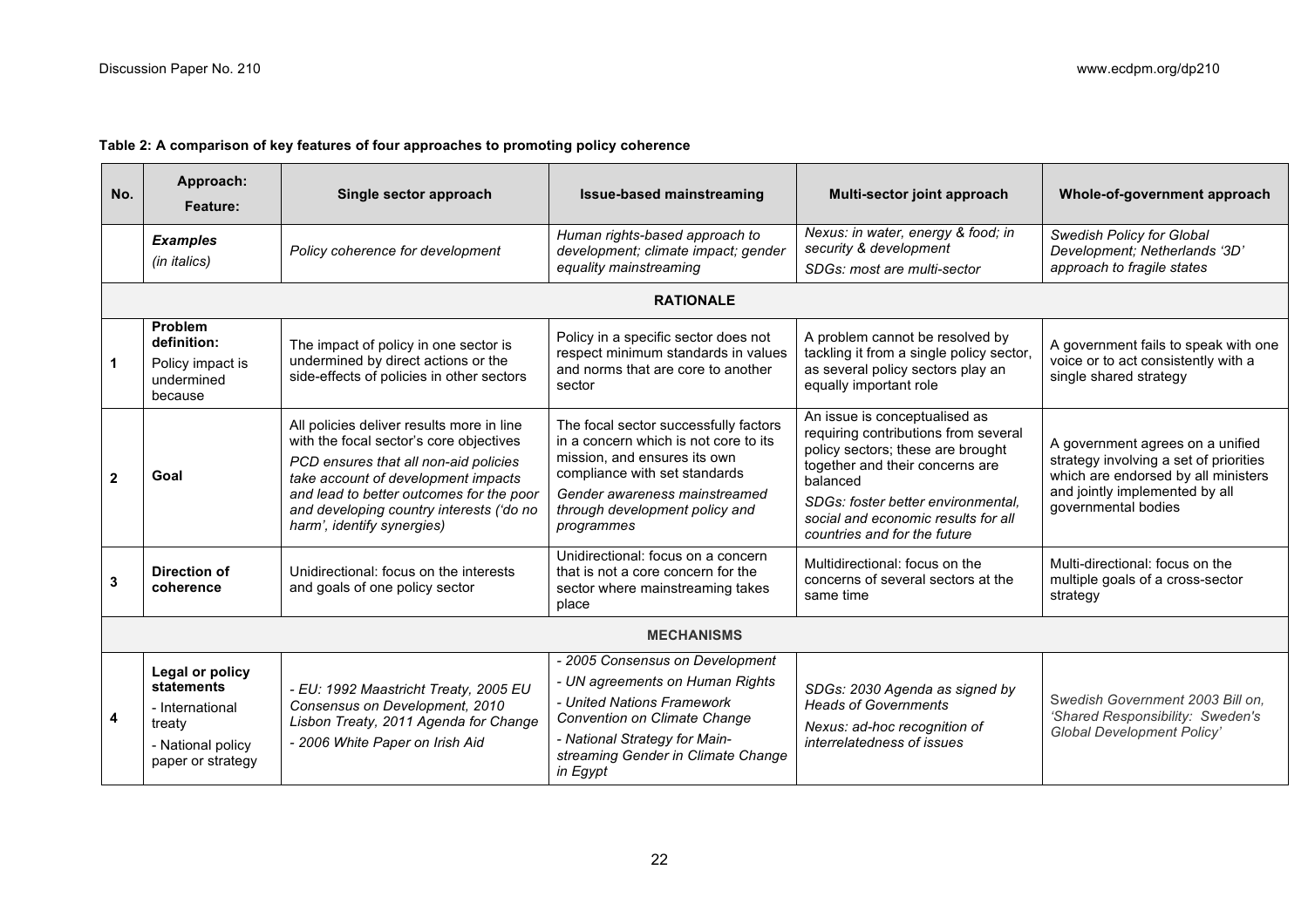| No.            | Approach:<br>Feature:                                                                                                                              | Single sector approach                                                                                                                                                                                                                                                                                                    | <b>Issue-based mainstreaming</b>                                                                                                                                                                                                                                                                   | Multi-sector joint approach                                                                                                                                                                                                                                                                                                     | Whole-of-government approach                                                                                                                                                                               |  |
|----------------|----------------------------------------------------------------------------------------------------------------------------------------------------|---------------------------------------------------------------------------------------------------------------------------------------------------------------------------------------------------------------------------------------------------------------------------------------------------------------------------|----------------------------------------------------------------------------------------------------------------------------------------------------------------------------------------------------------------------------------------------------------------------------------------------------|---------------------------------------------------------------------------------------------------------------------------------------------------------------------------------------------------------------------------------------------------------------------------------------------------------------------------------|------------------------------------------------------------------------------------------------------------------------------------------------------------------------------------------------------------|--|
| 5              | Coherence<br>promotion system<br>- Structures for<br>dialogue,<br>consensus-<br>building,<br>coordination and<br>enforcement<br>- Knowledge inputs | - PCD advocates or 'champions' to<br>promote discussion and policy change<br>in specific, crucial thematic areas, and<br>to scrutinise policies<br>- Ex-ante impact assessments<br><b>PCD Focal Points, inter-ministerial</b><br>committees; OECD Peer Review<br>chapter on PCD; EP Standing<br><b>Rapporteur for PCD</b> | - Guidelines for translating principles<br>into rules<br>- Mainstreaming advisory desk<br>- Unit checking the observance of<br>rules & sanctioning non-compliance<br>- Trainings, awareness-raising<br>- Opinion leaders and coalitions<br>consistently raising the issue in<br>international fora | - Leads to coordination between<br>policy departments and/or<br>appointment of task forces<br>- Ex-ante gap analyses<br>- Research and nexus modelling<br>- Reporting & peer pressure<br>SDGs: UN High-Level Political<br>Forum (HLPF) National Voluntary<br>Reviews                                                            | - Coordination prior to cabinet<br>agreement on strategy or /method<br>- Reporting on progress in<br>contribution to the strategy<br>- Ministers are dismissed if they do<br>not adhere to the agreed line |  |
| $\bf 6$        | Implementing<br>authority                                                                                                                          | 'Champions' within Ministry or DG for<br>Support unit or coordinator setting<br>development/international cooperation<br>standards, pushing the issue and<br>EU: DEVCO PCD unit; EU HRVP for<br>looking for gaps<br><b>Foreign Affairs and Security Policy</b>                                                            |                                                                                                                                                                                                                                                                                                    | Ad hoc for nexus approaches.<br>Cabinet, head of government or one<br>ministry for the SDGs.<br>EU: 1st Vice President (SDGs)                                                                                                                                                                                                   | All government bodies, including<br>decentralised authorities<br>Ministers who do not stick to the<br>agreed line may be dismissed                                                                         |  |
|                | <b>IMPACT</b>                                                                                                                                      |                                                                                                                                                                                                                                                                                                                           |                                                                                                                                                                                                                                                                                                    |                                                                                                                                                                                                                                                                                                                                 |                                                                                                                                                                                                            |  |
| $\overline{7}$ | <b>Monitoring &amp;</b><br>evaluation<br>- progress reports,<br>ex-post<br>evaluations,<br>studies, learning<br>processes                          | PCD progress reports<br>'PC question' in all EC evaluations;<br>OECD peer reviews covering PCD;<br><b>Biennial EU PCD reports</b>                                                                                                                                                                                         | Policy assessment procedures<br>systematically taking account of<br>issues in each M&E exercise<br>Gender disaggregated indicators                                                                                                                                                                 | Nexus approaches: ad hoc<br>SDGs: indicators; research on<br>linkages and impact modelling<br>National audit institutions<br><b>HLPF</b> meetings and National<br><b>Voluntary Reviews</b>                                                                                                                                      | Overall monitoring; sectoral<br>contribution reports                                                                                                                                                       |  |
| 8              | <b>Constraints and</b><br>challenges                                                                                                               | - Requires sustained political will<br>- Difficult to assess PCD performance<br>- Lack of indicators for meaningful<br>measurement due to methodological<br>confusion & attribution issues<br>- Calls to merge PCD into PCSD to<br>improve the multifaceted nature of<br>sustainable development                          | - Dilemma between broad buy-in on<br>lowest common denominator versus<br>ambitious plans and resistance.<br>- Lack of a decision-making authority<br>- Generalising and normalising<br>mainstreaming language without<br>commitment or implementation<br>- Risk of mainstreaming overload          | - Adds extra complexity<br>- Theoretical approach which is<br>sometimes hard to link to policy and<br>tools for implementation<br>- Uneven political commitment<br>- SDGs: Incomplete integration<br>- PCSD: Lack of a single, clear<br>sense of direction; making<br>everything coherent with everything<br>else is impossible | - Depends on political cohesion<br>- Dilemma between broad buy-in on<br>lowest common denominator versus<br>ambitious implementation and<br>possible resistance                                            |  |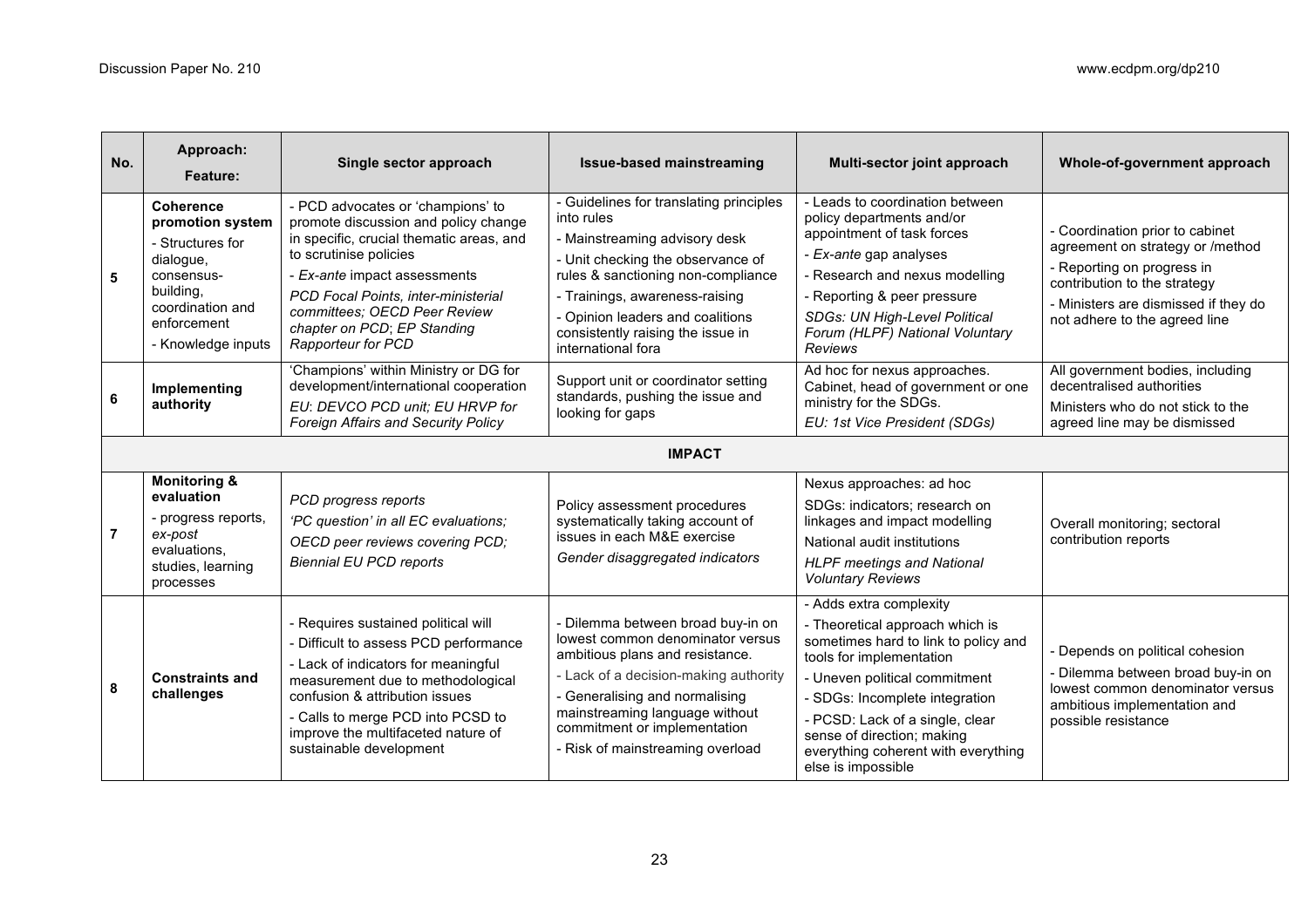Applying the comparative framework in section 4.1 shows that some of the four approaches for integrated policy-making are much more developed than others. More practical experience and reflections are available for the 'single-sector' and the 'issue-based mainstreaming' approaches to PCD, as these have been used by a range of public institutions. Others approaches are either sketchier or less well-linked to policy-making processes.

More fundamentally, however, while the 'single-sector' approach to PCD has been systematically considered and thought through over the years, the mainstreaming and whole-of-government approaches have been adopted on numerous occasions, but with a greater diversity in design and building less on previous and simultaneous similar experiences. Applying the characteristics of the framework to these more 'diverse' approaches results in more diverse and less focused findings, which may nevertheless bring valuable insights to PCSD. A comparison of the eight (1-8) features of the four integrated policy-making approaches presented in Table 2 leads to the following analysis.

**Rationale**: First, the main characteristics of the four approaches are compared, in terms of their rationale – problem definition, goal and direction of coherence.

- 1. *Problem definition:* The approaches can be categorised according to their starting point, i.e. the problem which they address. All problems have in common the fact that they undermine both the efficiency and the credibility of public policy. PCD is a response to a major concern of a single sector: development cooperation. The problem is that uncoordinated non-development-aid policies can undermine the positive effects of aid and in fact generate much worse outcomes. As a second step, PCD can also take advantage of unexploited synergies between development and non-aid policies. Issue-based mainstreaming responds to the problem that a particular value or norm is not sufficiently upheld in a sector policy. The logic underlying multi-sector approaches such as nexuses and SDGs is the fact that a problem is currently addressed sub-optimally because it straddles policy areas traditionally encompassing a number of sectors and so these sectors must be brought together and their concerns coordinated. Whole-of-government approaches respond to the problem of insufficient discipline within a government and the lack of overarching strategies.
- 2. *Goal:* This is different in each approach. PCD starts from the interests of one policy area (as defined by development actors and the political guidance they receive). Its goal is that other policy sectors should take account of development cooperation interests. Issue-based mainstreaming approaches have a similar goal, although their scope is narrower (focusing on a well-defined issue). The goal is to promote the issue in question in one specific sector (e.g. gender equality *in* development). On the other hand, multi-sectoral approaches (nexus, SDGs) start from a complex problem and do not prioritise one policy area over another. Instead, they consider the combined stakes of two or more sectors together in an attempt to achieve the best possible outcome without sidelining any of these concerns. Whole-of-government approaches aim first and foremost for a unified approach with no dissenting voices within a government. Although certain dominant interests may vary, all actors are expected to conform to one unified line.
- 3. *Direction of coherence:* The different levels of complexity in coherence promotion can be grasped through their orientation. PCD is labelled as unidirectional, because coherence is to be assessed in relation to one set of elements, collectively labelled 'the interests of developing countries'. Issuebased mainstreaming is also unidirectional, because, in the sector in which mainstreaming takes place, the approach consists of promoting coherence with one concern. Multi-sector and whole-ofgovernment approaches, on the other hand, are both the result of an *ad-hoc* analysis and/or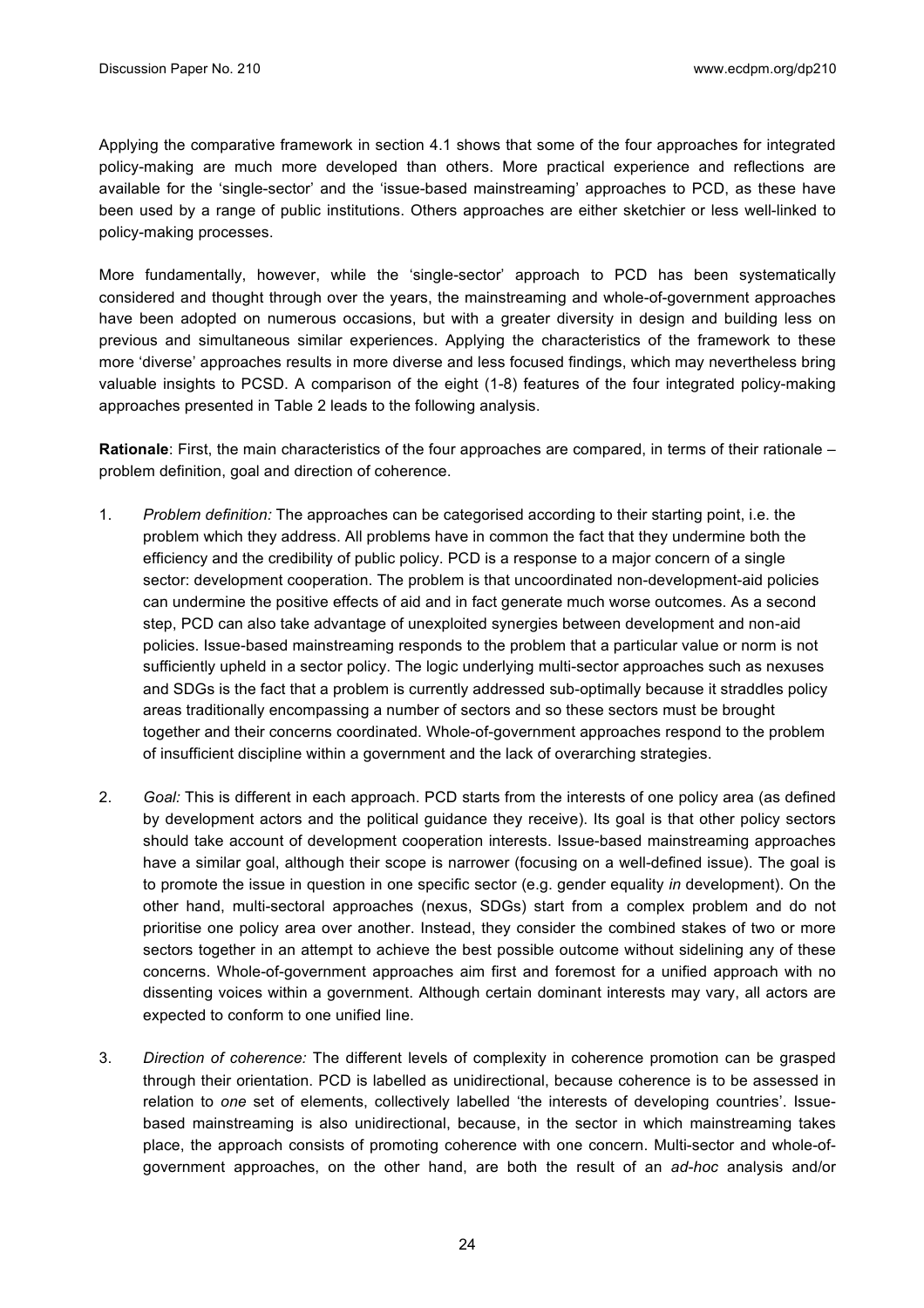strategy. This makes sense only insofar as it attempts to accommodate more than one priority, which is why these approaches are labelled as multidirectional. The SDGs involve aspects of social, environmental and economic development, in a perspective integrating time and space, which makes them as multidirectional as possible.

**Mechanisms** used to promote coherence can be studied with reference to legal or political commitments, coordination, coherence-promoting procedures and the nature of the authorities responsible for the enforcement.

- 4. *Legal and/or policy statements:* Political commitments must be expressed, whether or not they are pinned down in a formal or even legally binding manner. PCD is a legal requirement in the EU under the treaties themselves, and member states have imposed it in the form of policy documents emanating either from the centre of government or from a ministry. Commitment to mainstreaming is regularly included in development policies (among others) and the issue is often the subject of international multilateral agreements, which are then operationalised in the form of sector-by-sector quidelines. The commitment to the SDGs is expressed in the 2030 Agenda signed by Heads of Governments and ratified in accordance with country-specific procedures. Nexus approaches may be officially recognised by countries in *ad-hoc* documents, although these do not generally use the word 'nexus'. Whole-of-government approaches may be the product of an agreement within the ruling party or coalition following an election or simply stem from a strategy endorsed at the highest level and for which government discipline is demanded from all ministries and agencies.
- 5. *Coherence promotion system:* The procedures, structures and routines allowing for coordination, dialogue and enforcement of the policy coherence approaches depend on the level at which the approach in question has been institutionalised. To different extents, all approaches rely on oversight structures, coordination committees, ex-ante impact assessments and gap analyses, as well as sanctioning mechanisms (if only naming and shaming). In a single-sector approach, the PCD champions play a central role, with their mandate to simply promote their cause or even to scrutinise other sectors. Besides safeguarding the whole issue of 'developing countries' interests', they usually focus on a few thematic areas with a substantive and meaningful potential for progress. Issue-based mainstreaming is more systematic, but within a given sector, where the principle being mainstreamed has to be translated into applicable and verifiable rules whose application can then be scrutinised by a competent agent. Routines which play a role in nexus and whole-of-government approaches depend strongly on the strategy adopted, but the basic principle is that all actors have to comply with the strategy and are encouraged to voice their concerns ahead of its adoption. Coherence mechanisms for the SDGs are still at an early stage of development, but some of these routines are already in place, and national strategies, indicators and gap analyses are in progress.
- 6. *Implementing authorities* are a key feature of approaches to promoting coherence. Along with the policy statements of commitment, they reflect the political profile attained by the approach, and thus its ability to turn principles and formal rules into actual coherent policy processes. The PCD champions, such as the DEVCO( PCD unit or PCD focal points within member states' ministries, share their responsibility, depending on the administrative context, with political authorities. In the case of the EU, this is both the DEVCO Commissioner and the High Representative for Foreign Policy / Vice-President. In issue-based mainstreaming as in nexus approaches, it is up to the decision-maker to nominate a responsible authority, either close to implementation (within a relevant sector) or at a higher political level. Responsibility for the SDGs is also a matter of choice, and some countries have attributed this responsibility to their Head of Government's office. In others, it resides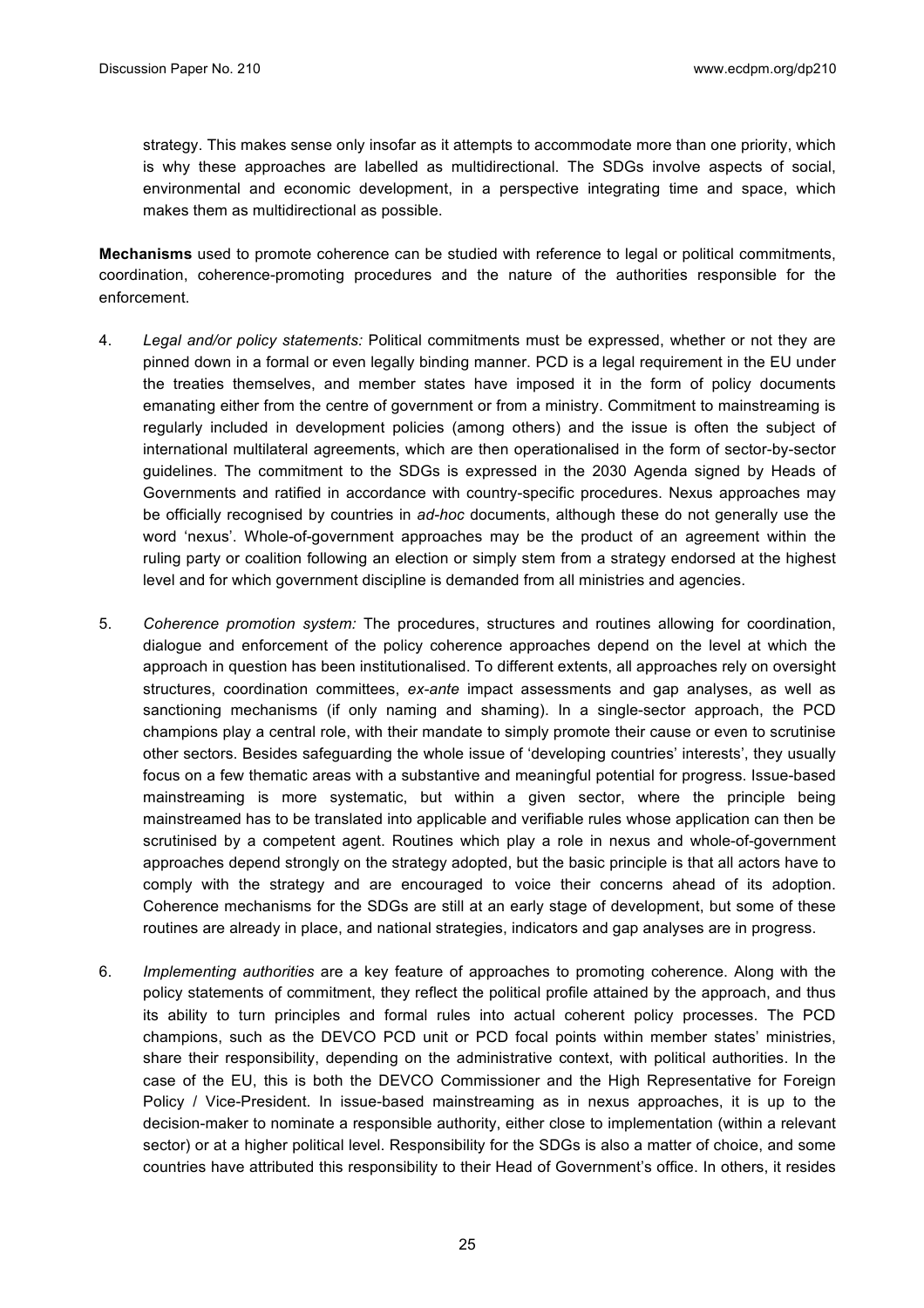in ministries such as the environmental ministry or even in a newly created position such as an SDG coordinator. The very nature of a whole-of-government approach involves placing a strategy under the collective responsibility of a cabinet, even though this attribution may be either rhetorical (if the strategy is still carried by a single sector) or effective in the event of actual joint ownership.

**The impact** of policy integration approaches needs to be followed closely as it is a complex product of many variables. Monitoring and evaluation processes, including learning, are crucial parts of each of these approaches. Evaluations also provide an opportunity to identify any constraints and challenges that need to be addressed in designing any policy integration approach.

- 7. *Monitoring and evaluation* systems to feed learning processes are included in all four approaches. Ex-post impact assessments are perhaps the most systematically used. The Biennial EU PCD reports and the PCD chapters in OECD peer reviews are examples of such feedback routines for a single-sector approach. The concept of issue-based mainstreaming includes incorporating some key indicators for the mainstreamed issue into reporting on the target sector. In nexus approaches, monitoring can be part of an ad-hoc strategy or may simply be added to all sectors concerned. Indicators for SDGs, targets and linkages (enabling and cancelling effects between SDGs and targets) are already the subject of a huge volume of research, and an overall SDG reporting framework is now in place, including National Voluntary Reviews for the HLPF as a standard feature. Whole-of-government strategies usually mean that all actors have to demonstrate that they have contributed as much as possible to the strategy and thus monitoring takes place both informally and as part of the on-going political debate within government.
- 8. *Constraints and challenges:* Many different factors and trends limit the impact of these approaches. Perhaps the most important one is the need for sustained political will, in order for coherencepromoting routines to bed in and deliver results in the long run. This more or less rules out any onesize-fits-all approaches, as changes must be adapted to the specific context, particularly the political and administrative culture. In some cultures, building a coalition and establishing a favourable balance of power is key, whereas in some others the solution is to build a general consensus by promoting narratives and language which portray the change as universally desirable. All four approaches disrupt traditional policy-making, and this can be achieved only if carried by a favourable political economy dynamic, i.e. if endorsed at the highest level and supported by enough key actors. This generates a trade-off between ambitious approaches and approaches that are likely to be broadly well-received and thus implemented to the fullest. Also, different stakeholders are likely to be interested in a coherence-promoting approach for different reasons or to reject it for different reasons. Understanding these reasons is one of the challenges.
- 9. Another constraint on PCD is the lack of appropriate indicators for measuring impacts. The problem (and this applies to all approaches) is that rhetorical and political commitments can be taken only as proxy indicators as they signal no more than a will to make progress towards coherence, not actual progress. Equally, issue-based mainstreaming runs the risk of mainstreaming a language rather than a set of practices. It also runs the risk of overloading policy sectors with many concerns which are not core to their activities, hence undermining their ability to deliver. This latter problem is particularly crucial for the SDGs, because workload realities mean that it is impossible to allow for the coherence of everything with everything else – an overambitious PCSD can blur the sense of direction and priorities that is needed in a coherence agenda. The nexus approach faces a similar problem in that many issues cut across multiple sectors, but efficiency commands a minimum of 'silo' distribution of work. Blurring these lines paves the way for numerous 'pecking order' conflicts. The main limit of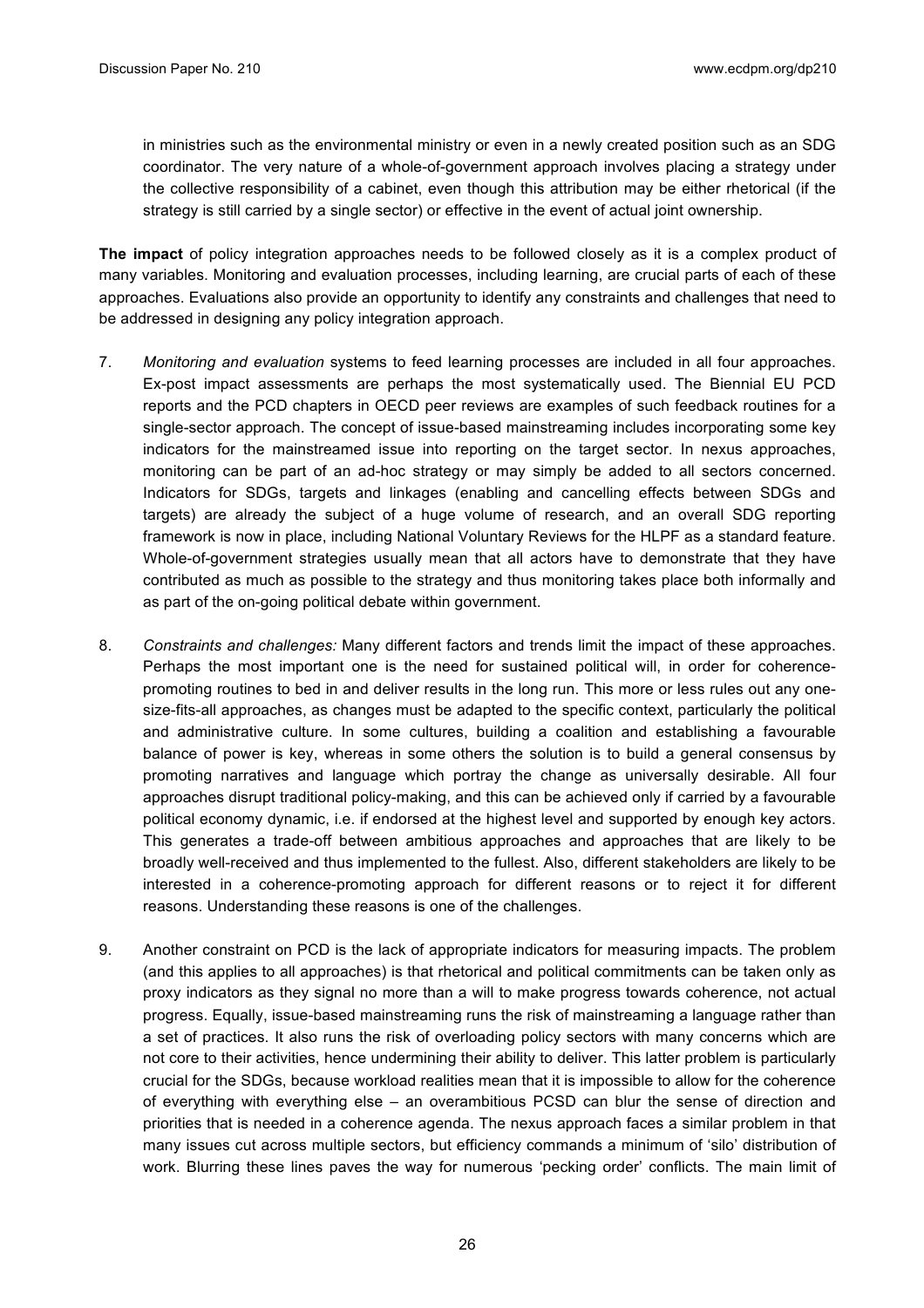nexus approaches is that they are relatively theoretical and conceptual and therefore hard to link to policies and implementation tools. Whole-of-government approaches face problems of political discipline when different entities have different stakes in a problem. There is also the constraint of dependence on a political timeline – since such approaches can outlive the government majority which carries them only if they are consensual enough to be endorsed by a different majority.

The above analysis shows that PCD is but one of several traditions of integrated policy-making, which, when compared, display frequent overlaps. Interestingly, similar tools have been used throughout the four different approaches, suggesting that coherence promoting initiatives can learn from one another. Overall, the experience gained in following the single-issue (PCD) approach seems to be of real value as a source of potential mechanisms for PCSD. Thinking on the three types of mechanisms of the PCD system *(i.e.*) statements of intent, bridges between silos and knowledge inputs) is well developed and their use has been extensively reviewed.

However, the three other approaches face comparable challenges and offer different perspectives on how to promote coherence. The mainstreaming approach has been used in a wide variety of ways, within institutions, among institutions and internationally. This experience in dealing with a range of institutional levels and actors beyond public institutions can be of relevance to the SDGs. The nexus approach appears to lack certain systematic, concrete linkages to policy-making, but its focus on in-depth research and its aim of balancing trade-offs and finding synergies is likely to be essential given the complexity of the SDGs and the need for strengthened monitoring and impact assessments. The whole-of-government approaches operate on the highest levels of decision-making in public institutions, and their more explicitly political nature is also very relevant to SDG implementation. This analysis also considered the SDGs as a multisectoral approach in its own right because the research undertaken so far (see section 3.2) is already promising, although SDG implementation is still in its inception. The next chapter attempts to learn lessons from these approaches that can be applied to the coherence principle inherent to the SDGs: PCSD.

A key lesson to be learned from this analysis is that countries should seek to embed into their government structures complete policy coherence systems comprising a number of complementary tools, as individual tools will not achieve much on their own. To operate effectively, such policy coherence systems also need to be well adapted to each country's politico-administrative culture. Finally, it is important to keep in mind the political economy of the actors and interests involved in the use of such systems. This is because, at the end of the day, resolving policy coherence contradictions is often a political choice.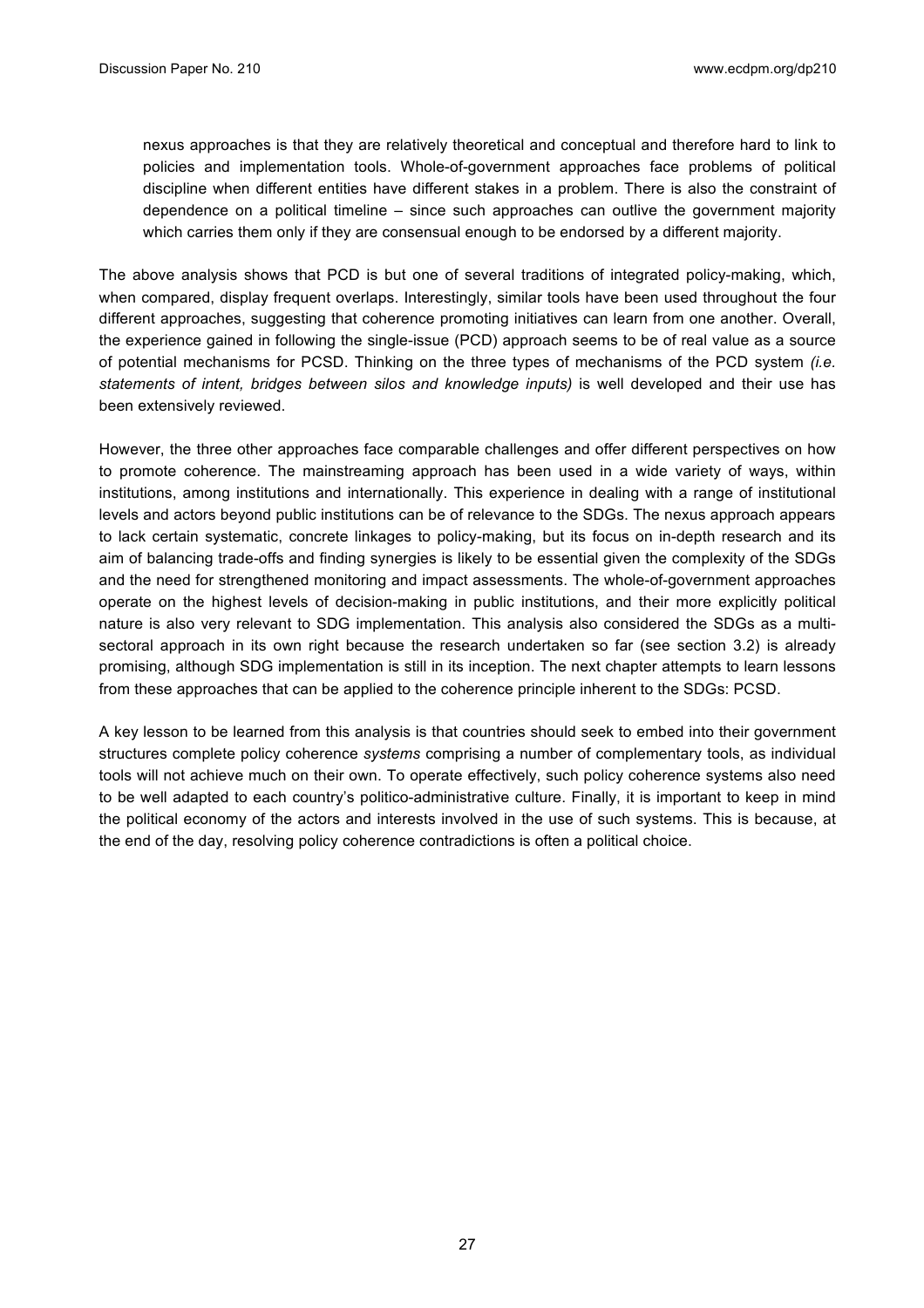# 5. Creating a PCSD system

Based on the OECD definition presented in the introduction and the experiences discussed above, we can sketch out a set of quiding ideas for PCSD, based on the eight features identified above. These are summarised in Table 3 below. The semantic proximity of PCD and PCSD might tempt us to simply transpose PCD mechanisms onto PCSD, with a few adjustments. But although the experience with PCD has generated lots of useful concepts for the PCSD toolbox, the SDG approach has an entirely different starting point, encompasses a wider range of institutional levels and actors, and its key objective is essentially much broader. This will need to be reflected by the approach adopted for PCSD. Indeed, it is clear from Table 2 in the previous section that all four approaches to integrated policy-making identified in the columns include concepts that may be relevant to PCSD.

## **1.** Problem definition

Promoters of PCSD, as those of PCD before them, cannot simply assume that their audience will be favourably disposed towards the principle they advocate. The PCD experience has shown that the legitimacy and visibility of efforts for promoting policy coherence tend to increase when conflicts with and the negative side-effects of other policies are explained and examples of incoherence are given. This means that practitioners should be prepared to spend time explaining the added value of PCSD as a principle with a growing set of tools. The best entry point is by illustrating and defining the problem – the intrinsic incoherence stemming from the 2030 Agenda and the impossibility of delivering on all of the Agenda's commitments using a silo approach, due to the interconnectedness of issues.

## **2. Goal**

The promotion of PCD has shown that the definition of the scope and goal of a coherence principle is a matter of debate, since 'the interests of developing countries' is a phrase whose meaning is open to negotiation, as is 'sustainable development'. A lesson learned from both the PCD and the mainstreaming experience is that it is not possible to promote all coherence issues simultaneously with equal success, if only due to the lack of human and financial resources. In other words, there are already political choices to be made at this first stage of choosing objectives.

However, in order to achieve meaningful progress and despite the dangers of what might be seen as cherry-picking or as a way to avoid tackling real transformative changes, PCSD efforts must focus on a set of high-impact themes where there is real scope for improvement. Ideally, PCSD structures should acquire legitimacy and visibility in an incremental process that allows for the gradual expansion of a list of targeted issues in which coherence can be fruitfully promoted. Past multi-sector approaches (whether labelled 'nexus' or simply following the same logic) have allowed practitioners to get used to dealing with several policy sectors together. Their views on the political economy of joint approaches can be a valuable means of assessing windows of opportunities and the risks of opposition to coherence initiatives.

## **3. Direction of coherence**

As part of the 2030 Agenda, PCSD should cover the interactions within and between all the SDGs, everywhere, now and in the future. This means that the coherence promoted should be highly multidirectional. One of the lessons learned from multi-sector and whole-of-government approaches is that it is impossible to achieve full multi-directional coherence. At the same time, pursuing it in some key areas (such as food security, sustainable consumption and illicit financial flows) can allow actors to reach closeto-optimal outcomes where most sectoral interests are adequately addressed. In the same way that PCD is already recognised as an important contributor to the broader concept of PCSD, combining PCD with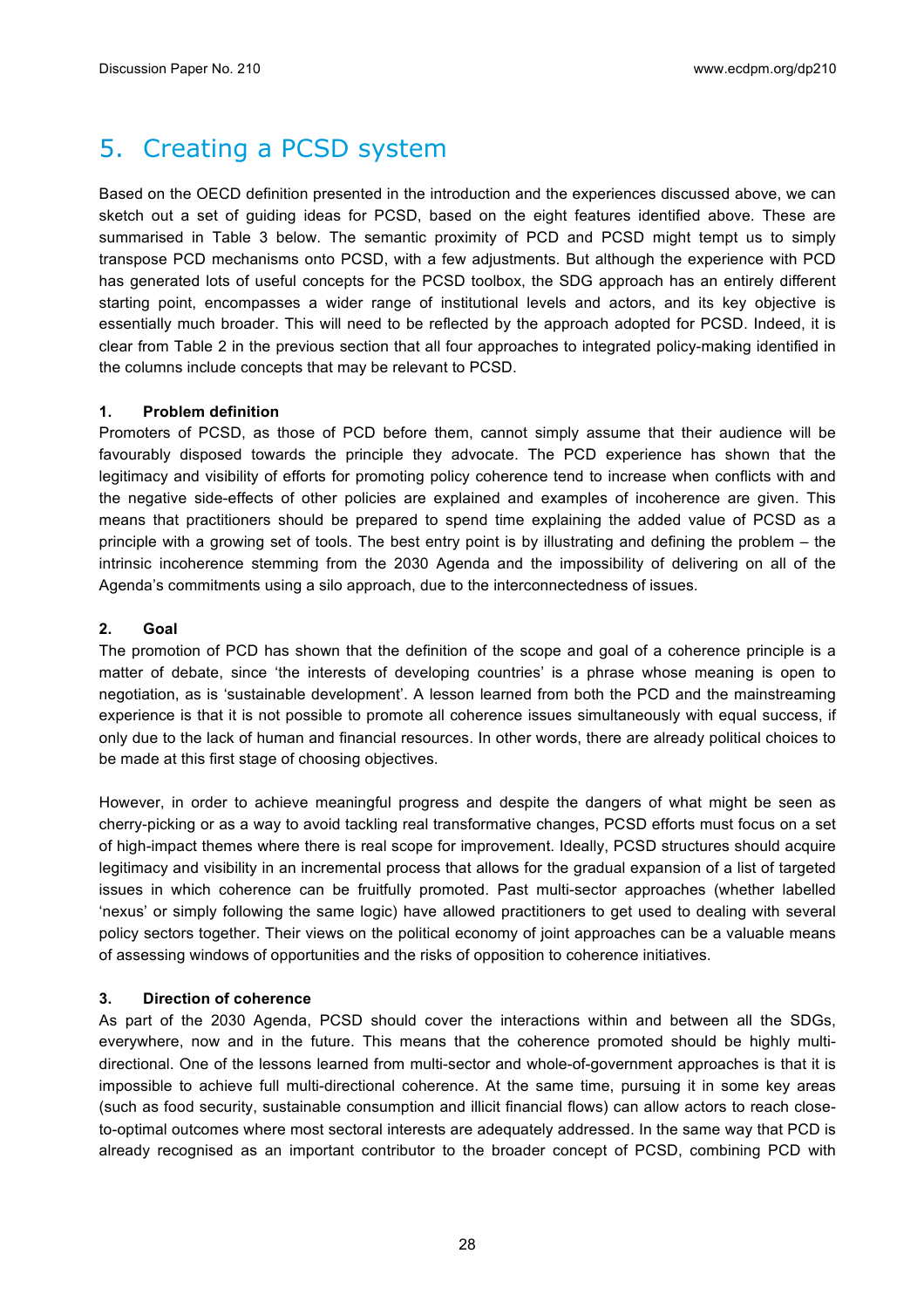several other narrower, uni-directional coherence efforts may be a path to the successful promotion of PCSD, even if this is rather less multi-directional than the 2030 Agenda calls for.

| No.          | <b>Features</b>                                                                                                                                                                                                                                                                                                                                                                                                                       | <b>PCSD characteristics</b>                                                                                                                                                                                                                                                                                                                                                                          | Lessons learned from other approaches                                                                                                                                                                                                                                                                                                                                                                                                                                             |  |  |
|--------------|---------------------------------------------------------------------------------------------------------------------------------------------------------------------------------------------------------------------------------------------------------------------------------------------------------------------------------------------------------------------------------------------------------------------------------------|------------------------------------------------------------------------------------------------------------------------------------------------------------------------------------------------------------------------------------------------------------------------------------------------------------------------------------------------------------------------------------------------------|-----------------------------------------------------------------------------------------------------------------------------------------------------------------------------------------------------------------------------------------------------------------------------------------------------------------------------------------------------------------------------------------------------------------------------------------------------------------------------------|--|--|
| 1            | <b>Problem</b><br>definition: policy<br>impact is<br>undermined by                                                                                                                                                                                                                                                                                                                                                                    | Ambitious 2030 Agenda cannot be<br>achieved by silo work in traditional<br>separate policy sectors                                                                                                                                                                                                                                                                                                   | - PCD: Need to explain, illustrate the principle, and<br>show its added value, e.g. by starting from specific<br>examples of thematic incoherence                                                                                                                                                                                                                                                                                                                                 |  |  |
| $\mathbf{2}$ | Goal                                                                                                                                                                                                                                                                                                                                                                                                                                  | - Have fewer policies working in<br>conflict with each other<br>- Foster integrated approaches to<br>achieve better outcomes across all<br>sectors, for all countries - and also<br>for future generations                                                                                                                                                                                           | - All: Complete policy coherence is not possible, so<br>compromises must be found<br>- PCD: An internationally agreed coherence principle<br>could push a few themes decisively forward<br>- Nexus: Be aware of political economy of<br>collaboration/arbitration between sectors                                                                                                                                                                                                 |  |  |
| $\mathbf{3}$ | Multi-directional across all<br>components of 2030 Agenda:<br>- economic, environmental and<br><b>Direction of</b><br>social development<br>coherence<br>- in terms of space - here and<br>elsewhere<br>- over time - now and in the future                                                                                                                                                                                           |                                                                                                                                                                                                                                                                                                                                                                                                      | - Nexus and Whole-of-government: Multi-directionality<br>adds complexity to coherence, but pursuing it can<br>encourage emergence of best-fit compromises that<br>address most sector interests<br>- PCD: Single-sector coherence approaches can<br>contribute to PCSD, provided there is political will                                                                                                                                                                          |  |  |
| 4            | <b>Legal or policy</b><br>statement                                                                                                                                                                                                                                                                                                                                                                                                   | - 2030 Agenda: overall statement<br>of intent, not legally binding -<br>depends on individual countries<br>and regions; peer pressure<br>- National strategies (many<br>currently being developed)                                                                                                                                                                                                   | - PCD: Refine the overall statement with strategies<br>identifying specific areas and high-impact policies<br>- Mainstreaming: promote shared language and<br>commitments in international fora and build coalitions to<br>increase incentives for states and legitimacy of<br>implementers                                                                                                                                                                                       |  |  |
| 5            | Coherence-<br>- SDG-based cross-sector teams<br>promoting<br>(nexus thinking)<br>system<br>- Ex-ante impact assessments<br>- structures for<br>- SDG coordinators<br>dialogue,<br>- HLPF National Voluntary<br>consensus-<br><b>Reviews</b><br>building,<br>- OECD tools<br>coordination and<br>- No sanctioning mechanism<br>enforcement<br>- Peer pressure based on moral<br>- knowledge input<br>authority of 2030 Agenda<br>tools |                                                                                                                                                                                                                                                                                                                                                                                                      | - PCD: Role of champions as policy entrepreneurs;<br>dialogue and coordination mechanisms; ex-ante impact<br>assessments; involving multiple actors; regular<br>reporting and review<br>- Nexus: Research and modelling studies<br>- Whole-of-government: Ex-ante coordination and<br>consultation on strategies to ensure buy-in<br>- Mainstreaming: Adjust level of ambition to ensure both<br>meaningfulness and buy-in                                                        |  |  |
| 6            | Implementing<br>authority                                                                                                                                                                                                                                                                                                                                                                                                             | - National level: to be determined<br>- SDG supervision is sometimes<br>already assigned to centre of<br>government or to specialist<br>ministries, but authority for PCSD<br>is generally absent<br>- EU level: 1st VP responsible for<br>coordinating SDG implementation<br>- Global level: United Nations<br>General Assembly (UNGA) or<br>United Nations Economic and<br>Social Council (ECOSOC) | - Whole-of-government: Based on authority at the<br>highest level and includes sanctioning (dismissal)<br>- PCD: Use of committed champions: specialist policy<br>implementers with institutional continuity to ensure<br>visibility and legitimacy; involve parliaments to bed in<br>political processes<br>- All approaches: Need for a clear authority and<br>mandates, and use of third parties to generate a system<br>of positive and negative incentives for contributions |  |  |

| Table 3: Lessons learned from other approaches that could benefit PCSD |  |  |  |
|------------------------------------------------------------------------|--|--|--|
|                                                                        |  |  |  |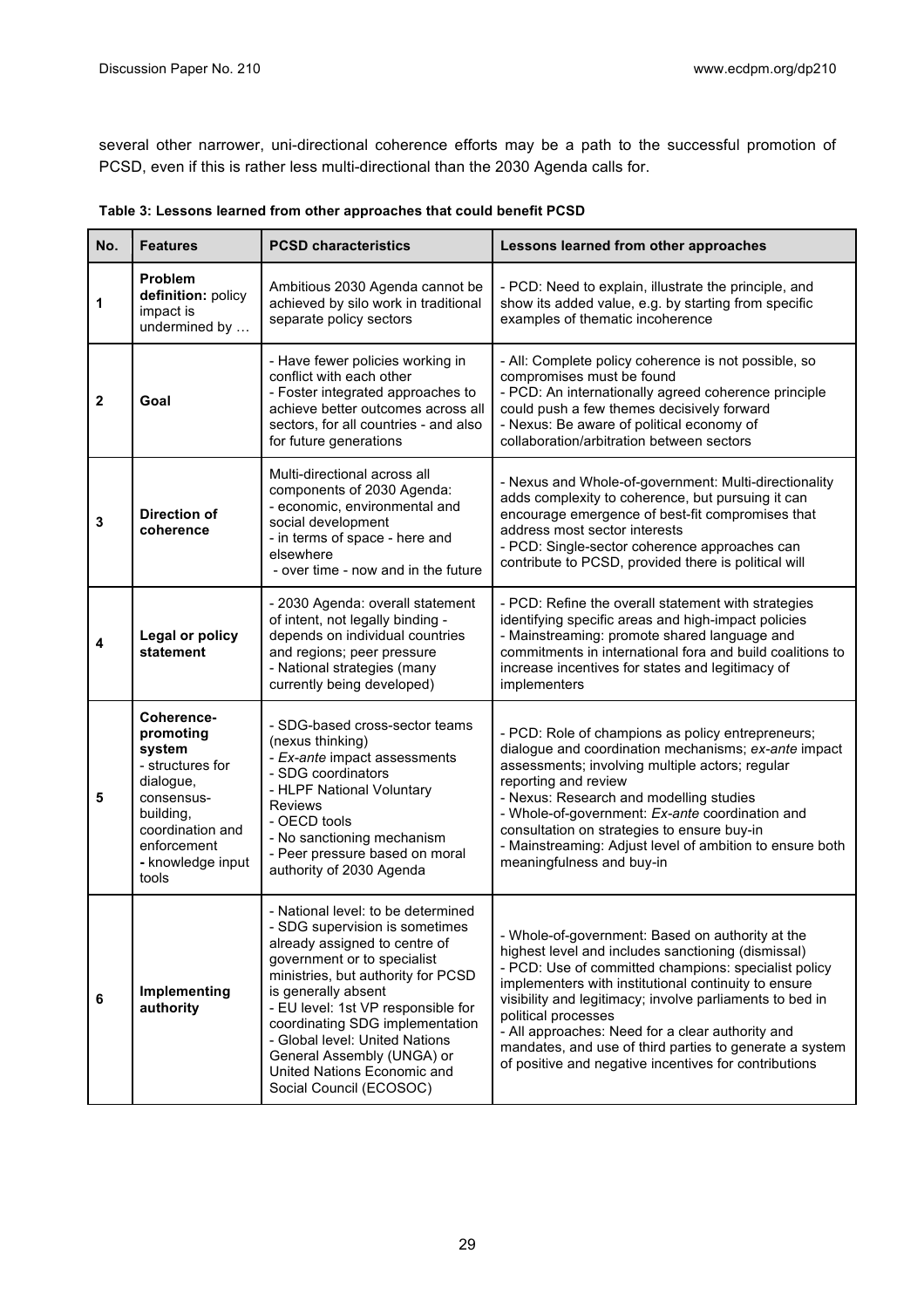|   | <b>Monitoring &amp;</b><br>evaluation<br>- progress<br>reports, scrutiny,<br>ex-post<br>evaluations,<br>studies.<br>learning<br>processes | - Annual UN HLPF meetings<br>- HLPF National Voluntary<br>Reviews<br>- UNGA or ECOSOC<br>- National parliaments<br>- National auditing institutions<br>- Ad-hoc gap analyses, studies | - Mainstreaming: Developing indicators able to see<br>through purely 'cosmetic' changes (changes in<br>language, but not in practice)<br>- PCD: OECD peer reviews; EU biennial reports;<br>thematic progress reports, gap analyses; consultations<br>and training in lessons learned in order to incrementally<br>improve the system                                                                          |
|---|-------------------------------------------------------------------------------------------------------------------------------------------|---------------------------------------------------------------------------------------------------------------------------------------------------------------------------------------|---------------------------------------------------------------------------------------------------------------------------------------------------------------------------------------------------------------------------------------------------------------------------------------------------------------------------------------------------------------------------------------------------------------|
| 8 | <b>Constraints and</b><br>challenges                                                                                                      | - Extremely multi-directional and<br>complex, so many intrinsic trade-<br>offs arise<br>- Concerns many different areas;<br>will require operational strategies                       | - All: No one-size-fits-all approaches; risk of generating<br>complexity; context and political economy analysis<br>matter<br>- Nexus: Research into managing complexity<br>- PCD: Start with key areas with decisive synergies or<br>trade-offs rather than trying to cover everything; PCD<br>can contribute to PCSD for developing countries<br>- All: Danger of cherry-picking & avoiding difficult cases |

It is also important to bear in mind that problematic situations addressed by PCSD will not present a single 'best possible outcome', to be achieved by reconciling (or buying in) sectors. Indeed, depending on the perspective and ideological considerations, the perceived best outcome may be altogether different. Although PCSD can (as PCD does) offer a relatively consensual principle and a technical set of tools and mechanisms, the final outcomes will depend on politically and ideologically motivated decisions. This means that, to be successful, PCSD must become part of the national political debate. It also means that as it is possible to achieve results in line with PCD or PCSD without using or even knowing the principles, it is also possible to undermine sustainable development while claiming to serve PCSD.

#### **4. Legal or/policy/statements**

Establishing the legitimacy of PCSD in policy statements will be a key issue, as these introduce and politicise the principle at a national level. Due to its scope. PCSD necessarily involves several layers of governance. The overarching commitment, the 2030 Agenda, is not legally binding although it was adopted in a multilateral forum, thus providing the basis for some degree of peer pressure and scrutiny. Implementation is through national strategies, which present an opportunity to renew and specify commitments. Yet most implementation takes place at a third, i.e. local, level. In order to make the most of these three levels, PCSD can build on lessons learned from issue-based mainstreaming approaches. These have demonstrated the importance of building transnational, multi-stakeholders coalitions which share language and coordinate action in order to develop a system of incentives for actors at all three levels to contribute. For instance, civil-society organisations are needed at national and local levels to scrutinise public policy and implementation. Their reports will have extra impact if other countries spearheading implementation are ready to step in and voice their concern or appreciation in multilateral fora. This type of flexible, multi-stakeholder coalition is instrumental in solving issues, but it also enhances the legitimacy of actors and can incrementally consolidate the PCSD principle. Policy statements on PCSD can also benefit from the tendency for national specialisation observed with PCD; government strategies focus on a limited number of priorities in relation to which the government believes that it could make valuable progress. Whole-of-government and mainstreaming approaches show that consultation ahead of the adoption of a policy statement is important to ensure that actors embrace the principle in more than just rhetorical terms.

#### **5.** Coherence promotion system

Routines, structures and mechanisms conducive to promoting coherence in line with PCSD already abound. These include task forces, coordination committees and authorities, ex-ante impact assessments,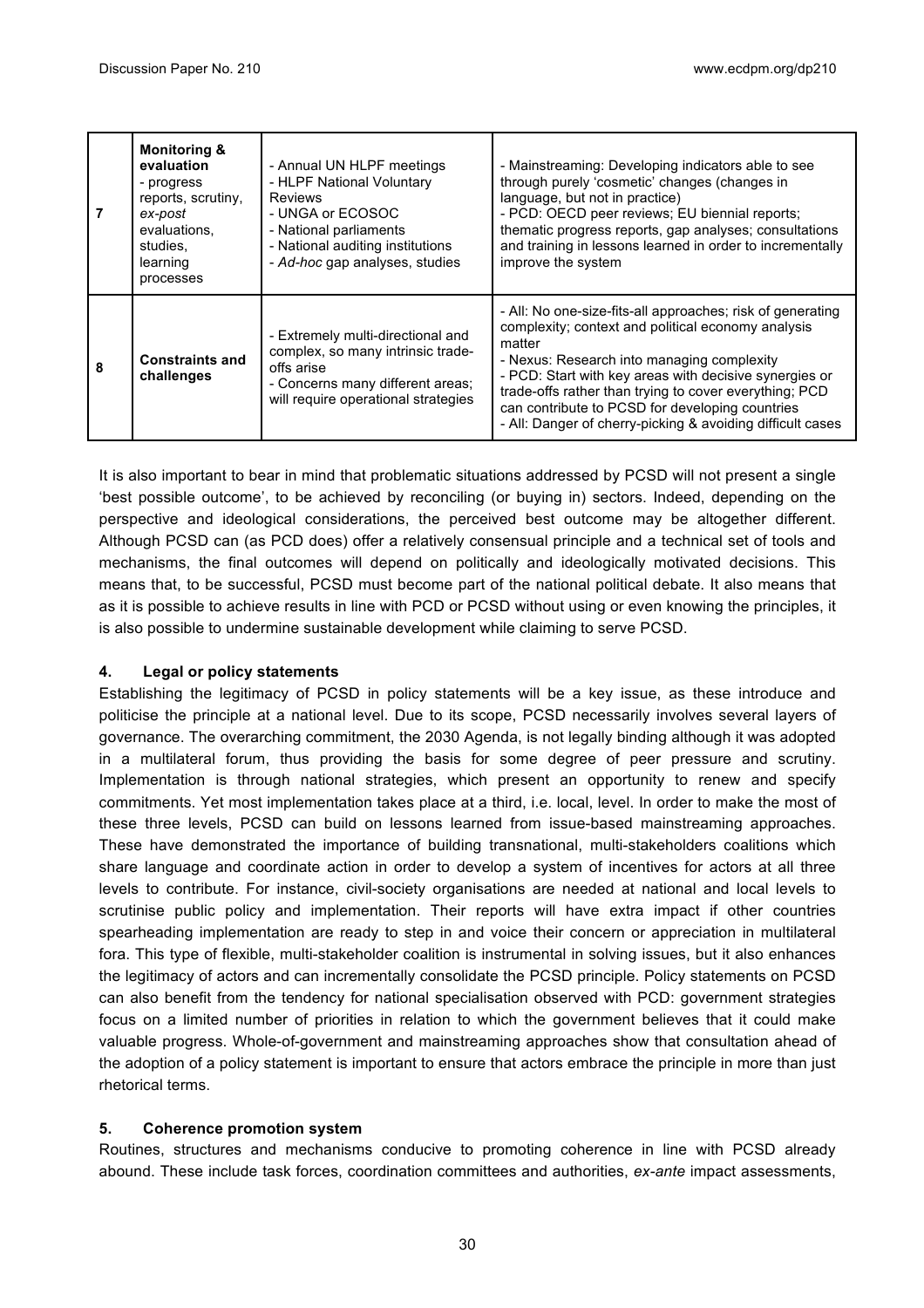national reviews, OECD guides such as the PCSD self-assessment tool, peer scrutiny of other signatories of the 2030 Agenda, including at the HLPF. Yet the scope of PCSD is such that these elements together can only form a rough outline of a PCSD system that is able to deliver on its commitments. The PCD experience has shown the importance of policy entrepreneurs and champions legitimising and empowering the principle by means of political endorsement. For PCSD, it may be useful to identify multiple champions, each with a specific policy concern (see text box), who are then tasked to work as a team, much as is done in a nexus approach. Several PCD routines, such as periodical PCD reports, could be transferred directly to PCSD, but the latter's broad scope might make it preferable to divide it into smaller areas that could be surveyed more efficiently.

All approaches underline the importance of involving a broad range of actors, particularly civil-society organisations that can inform and contribute to the legitimacy of PCSD and challenge any cases of incoherence. Thus, all approaches demonstrate that the political economy of collaboration and competition between sectors plays a crucial role in the promotion of coherence. Multi-sectoral approaches have developed advanced conceptual tools for assessing the interactions between sectoral issues and the impact of policies on sets of interrelated goals. These can be of use to PCSD, at the policy design stage and for monitoring and evaluation.

#### **Box 4: Multiple champions for PCSD**

The role played by a PCD focal point in championing the cause of developing countries within a European government policy process could well be transposed to other sectors. The result would be the creation of a series of champions for the environment, health, the private sector, etc. Viewing this group of champions as a team capable of pushing PCSD, and inviting them to work together to find coherent solutions that respect their respective policy sectors, might well prove to be a vital mechanism for promoting PCSD.

However, given the diversity of topics covered by the 2030 Agenda, it might prove difficult to agree on a limited number of champions covering all the main concerns. One possible solution might be to have one champion for each of the three pillars of sustainable development and another two to cover its spatial and temporal dimensions. The result would be five champions on the following lines:

- 1. a social champion (people);
- 2. an environmental champion (planet);
- 3. an economic champion (prosperity);
- 4. an elsewhere champion (partnerships with other countries);
- 5. a futures champion (inter-generational pact).

Other models are also conceivable of course, but this one could give maximum coverage with a diverse yet still manageable team.

Mainstreaming approaches and the resistance to them show there is a need to adopt enforcement mechanisms which create genuine incentives for change, but also for these to be commensurate with the level of ambition. There is a thin dividing line between a coherence principle that is too vague or benign to be meaningful, and one that is too specific or ambitious to be accepted and embraced. So it will be up to policy-makers to assess the context and determine the most fitting course of action.

#### **6. Implementing/authority**

In Europe, over a year since agreement was reached on the 2030 Agenda, the attribution of authority for implementing PCSD at national and European levels is still largely undetermined. In certain cases, the supervision and/or coordination of action on the 2030 Agenda has already been assigned, mostly to the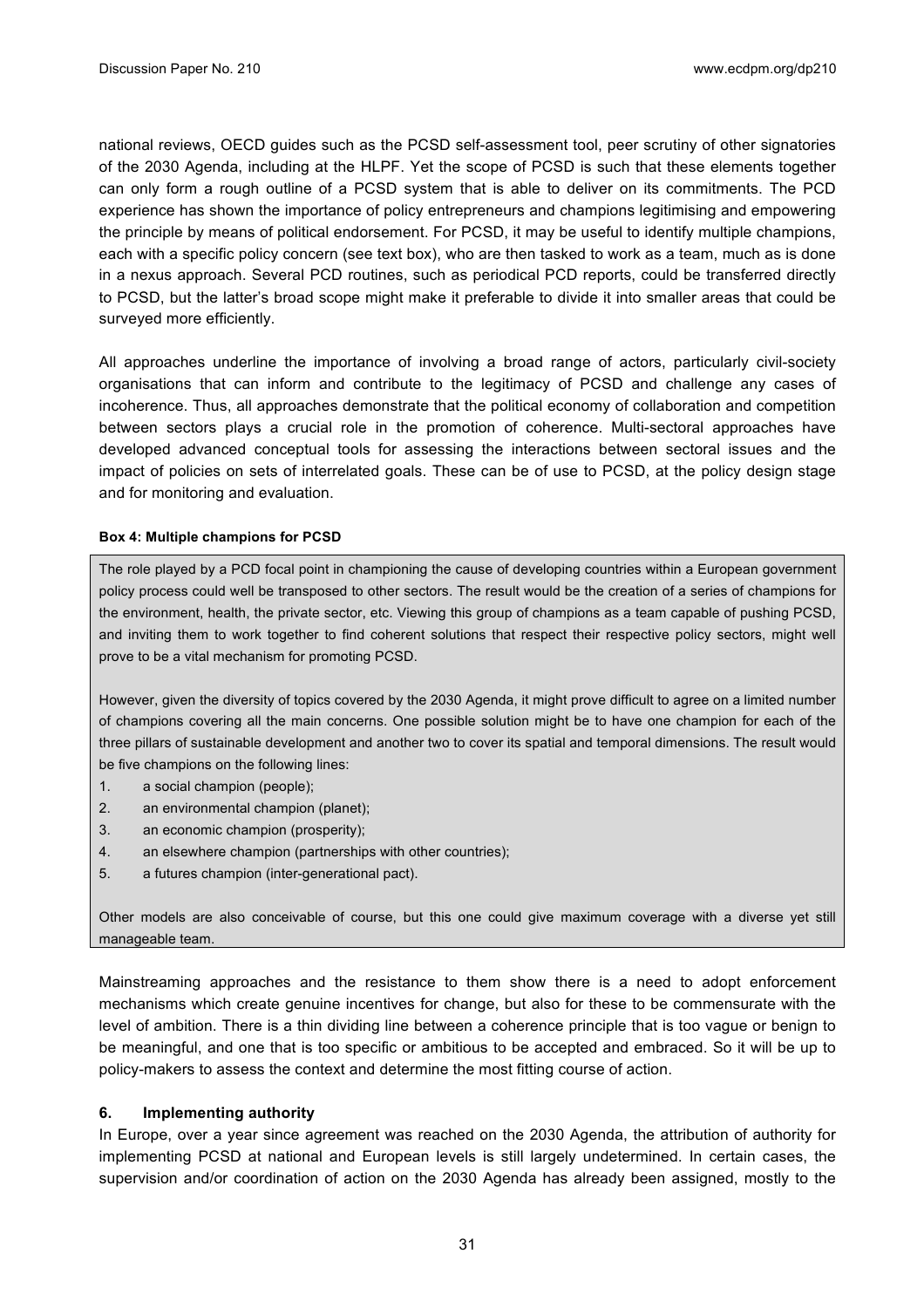centre of government. However, if PCSD is to be promoted as a unitary principle, a body in each country will have to be made responsible for supervision, and given the means to discharge this mandate. The success of champions in promoting PCD suggests that it may be preferable to identify a number of different aspects of PCSD and to appoint and legitimise a specific, specialist champion or ambassador for each of these. This need not be a major upheaval, as the institutional structure in more and more countries includes entities with a mandate to oversee and coordinate cross-cutting issues.

The challenge for PCSD is to rationalise their mandates, legitimise them and coordinate their action without recreating watertight silos and without adding too much institutional complexity. The experience with PCD has also shown the added value of involving parliaments, for example with rapporteurs and periodic reviews. Indeed, embedding the principle in political processes with this increased scrutiny consolidates the overall system of incentives for all actors to promote, implement and not obstruct coherence. Whole-ofgovernment approaches present a model of vertical enforcement, in which authority resides at the highest level and lower levels of governance have to cooperate, failing which a sanction can be imposed. Other collective responsibility approaches, such as the redistribution of ministerial portfolios, show that different institutional arrangements can be more or less favourable to the successful pursuit of coherence, and that attention must be paid to the detail of an administration's political economy.

## **7.** Monitoring and evaluation

As with the coherence promoting system (point 5 above) to which they contribute indirectly, monitoring and evaluation mechanisms already exist in profusion for the SDGs. However, it remains to be seen whether they are well adapted to assessing progress in the promotion of PCSD. Transferring PCD routines to PCSD may prove useful: for example, the chapter on coherence in OECD Peer Reviews, the biennial EU PCD reports, progress reports and gap analyses in specific thematic areas, consultations and trainings, all teach lessons that be drawn on to improve the system incrementally.

The monitoring and evaluation of a coherence principle presents certain challenges. The main lesson learned from the PCD experience is the problem of attribution. As further points, quantitative indicators are difficult to identify and qualitative assessments are not always comparable and meaningful. If indicators focus on outputs, they run the risk of monitoring trends disconnected from the final outcomes and of generating incentives for making policies regardless of their impact. In particular, as mainstreaming approaches have shown, indicators need to be able to see through purely 'cosmetic' changes, in which language is adapted to the principle of coherence but the substance remains unchanged.

#### 8. **Constraints and challenges**

A major challenge for the promotion of PCSD is the extreme multi-directionality of policy coherence, which includes social, environmental and economic aspects of development in terms of both time and space. While PCSD offers opportunities to reconcile these aspects, trade-offs remain inevitable. Adjudicating these trade-offs in a manner that is transparent and best serves the public interest requires a political mandate and authority that can really only be found at the centre of government. Operational strategies for promoting PCSD offer some scope for preparing cases for 'arbitrage' and resolving certain trade-offs at lower levels of government.

Another challenge is that all policy integration approaches have shown that there can be no universal solution. At the same time, the legitimacy of PCSD relies on an assumption that there is added value inherent to a unitary principle. This principle offers an opportunity to pool solutions and boost knowledge, visibility and legitimacy. Yet distributing its operational promotion over several sectoral coherence areas (including PCD) might be the most effective course of action: PCD has shown that focusing on a key set of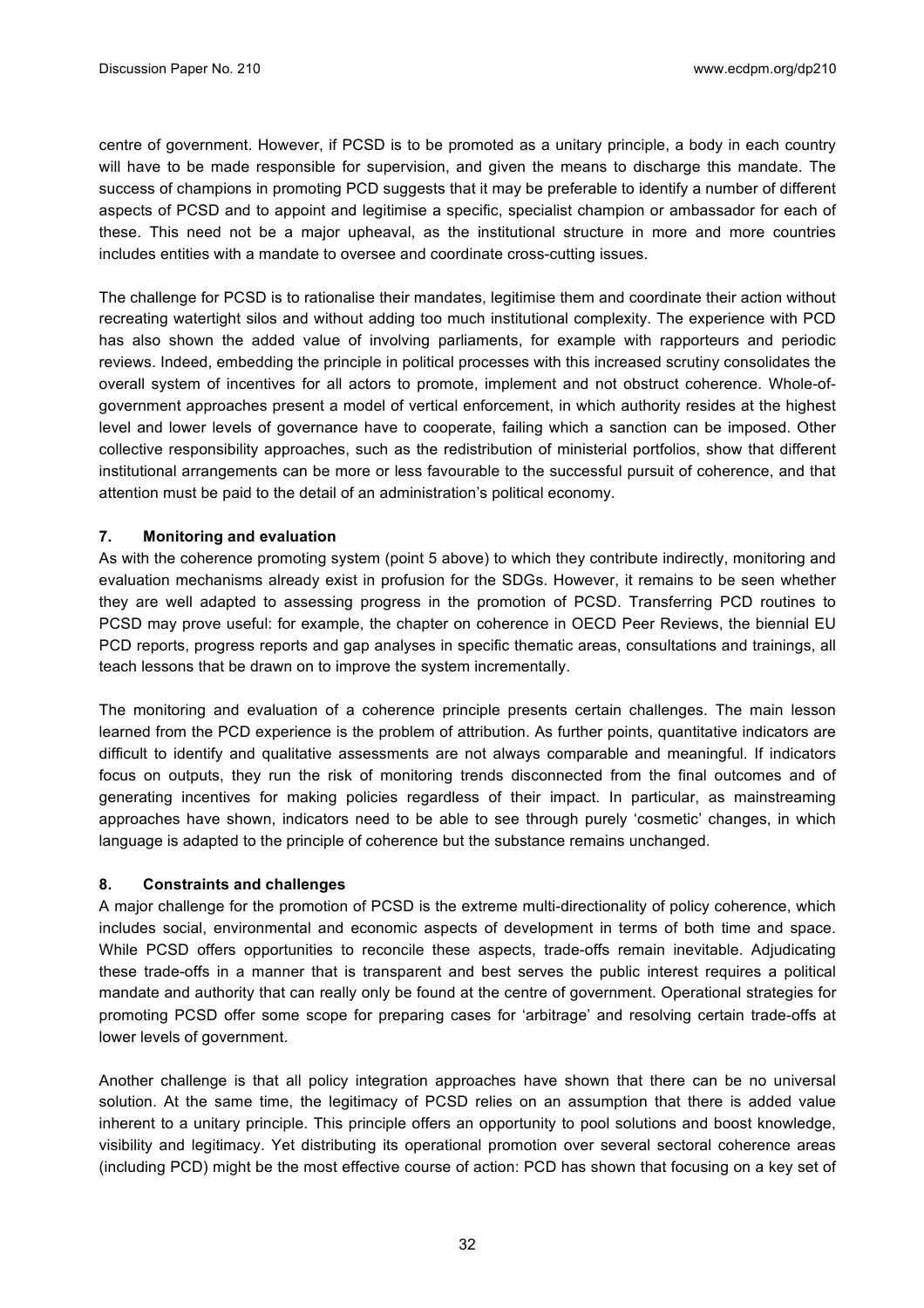areas in which it is possible to make a meaningful difference is more effective and efficient than attempting to cover all concerns simultaneously, and also more feasible in terms of resource constraints and the political economy of policy-making.

One challenge for PCSD (which is faced by all forms of coherence promotion) is the risk of adding undue complexity to an extent that reduces or cancels out the gains from greater coherence. Impact assessment is of the essence to prevent such situations, but feedback and adaptation (i.e. trial and error) are also highly important.

Another big challenge overall is the need for sustained political will over time to back any coherence promotion initiative. All approaches can be constrained by insufficient political commitment and respond in different ways to greater incentives, ranging from scrutiny and 'naming and shaming' to communication on impact and gap analyses. While the broader scope of PCSD allows for the involvement of a broad variety of actors, ranging from political parties to private companies, it also means that coalitions of the willing run the risk of being undermined by incompatible agendas or even of recreating watertight silos. This constraint is a powerful reason for building on the PCD experience of sector champions who can push the agenda, and for finding solutions that contribute to a broader PCSD effort.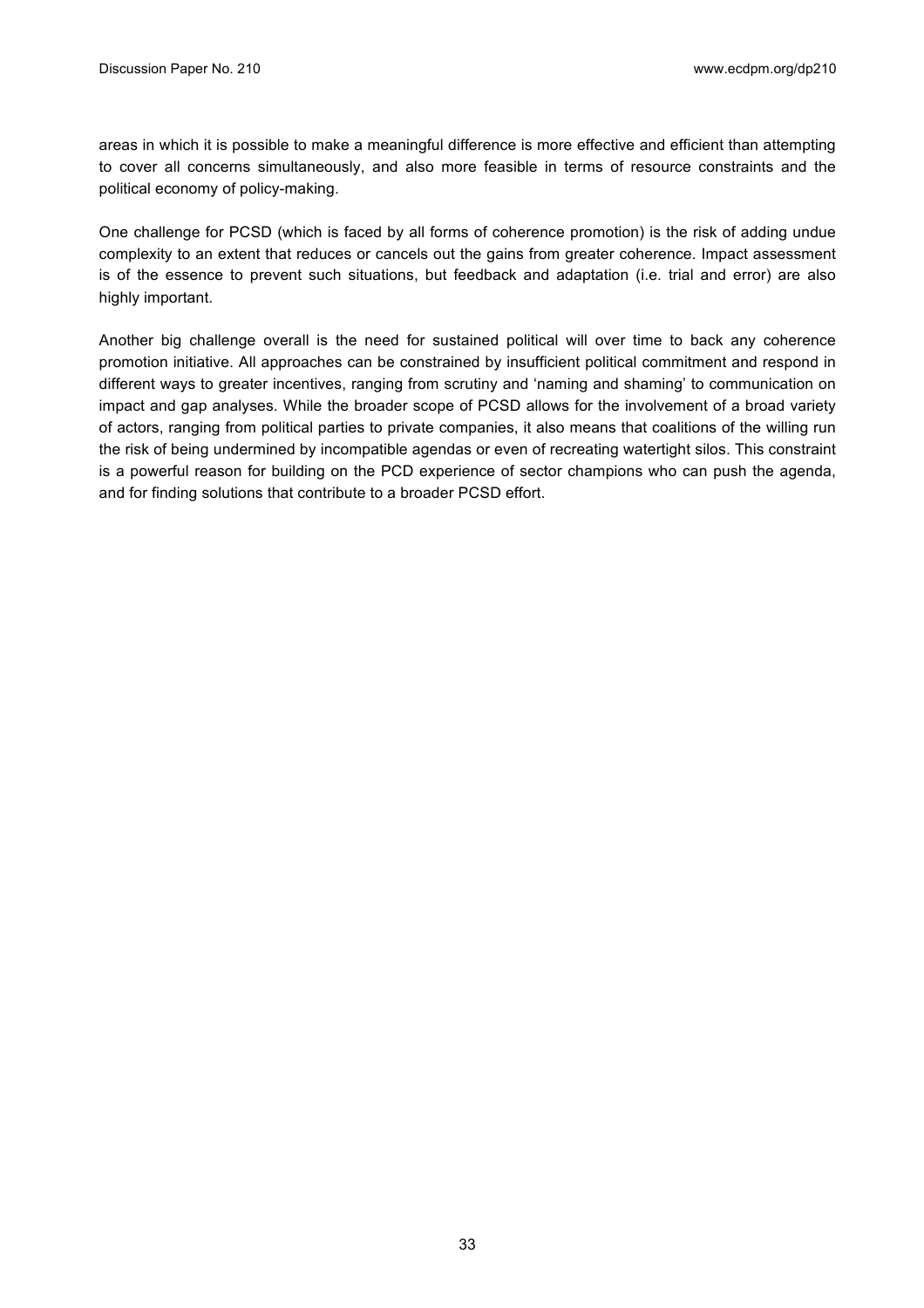# 6. Conclusions

Despite their basic similarity and semantic proximity, there is one fundamental difference between PCD and PCSD. In the case of PCSD, policy-makers have to secure multi-directional coherence by pursuing multiple goals at the same time, whereas for PCD coherence is uni-directional, i.e. it is directed towards a single cause, which is the interest of developing countries. This applies particularly when PCD is interpreted in narrow terms as being oriented towards poverty reduction.

The diversity and scope of the SDGs makes the task much more difficult for a PCSD agent who cannot either advocate a particular goal or realistically embrace the interests of all sectors at stake in sustainable development. Conversely, it is one of the key successes of the PCD approach to have fostered 'champions' for the cause of developing countries inside government policy-making systems in highincome countries. This advocacy approach, with an official or team proactively promoting their vision of the interests of developing countries within an OECD country government, has proven that it can achieve results. This is particularly true when it focuses on a key set of issues in which the focal country can make a difference, as opposed to spreading efforts thinly over many different issues.

PCSD, on the other hand, is still largely untried. There is as yet no clear consensus on how it should be tackled. So while some argue that PCD should be subsumed into PCSD and need no longer be pursued as a separate goal, PCD practitioners are reluctant to drop a principle and system that works (PCD) for one that they do not yet know will work (PCSD) and which provides no assurance that the interests of developing countries will be articulated as the same level as with PCD.

There is a middle path, however. This involves trying to build on the PCD model and using the best of it for PCSD. Along with a number of high-income countries,<sup>74</sup> the EU recently expressed a clear position on the articulation it envisions for PCD and PCSD. Its proposal for a new European Consensus on Development states that 'the EU and its member states reaffirm their commitment to policy coherence for development, as an important contribution to the collective effort towards achieving broader policy coherence for sustainable development.<sup>'75</sup> The definition of PCD as a principle covering part of the area safeguarded by the broader PCSD principle is thus likely to remain the dominant paradigm for some time, at least among PCD's own constituency and despite past calls to merge them. Rather than seeking to confront this view, a more promising tack is to take a broader look at a variety of approaches to integrated policy-making, including but not limited to PCD, and to try and build a system for PCSD on the lessons learned from and the best practices adopted by as many traditions as possible.

Although a system for implementing the SDGs is gradually taking shape, it cannot on its own deliver on the extremely ambitious commitment to secure PCSD. This paper identifies three traditions of integrated policy-making besides PCD which can teach lessons in the quest for an efficient model of PCSD:

- 1. issue-based mainstreaming;
- 2. multi-sectoral approaches;
- 3. collective responsibility approaches.

<sup>&</sup>lt;sup>74</sup> Including Switzerland.<br><sup>75</sup> European Commission (2016)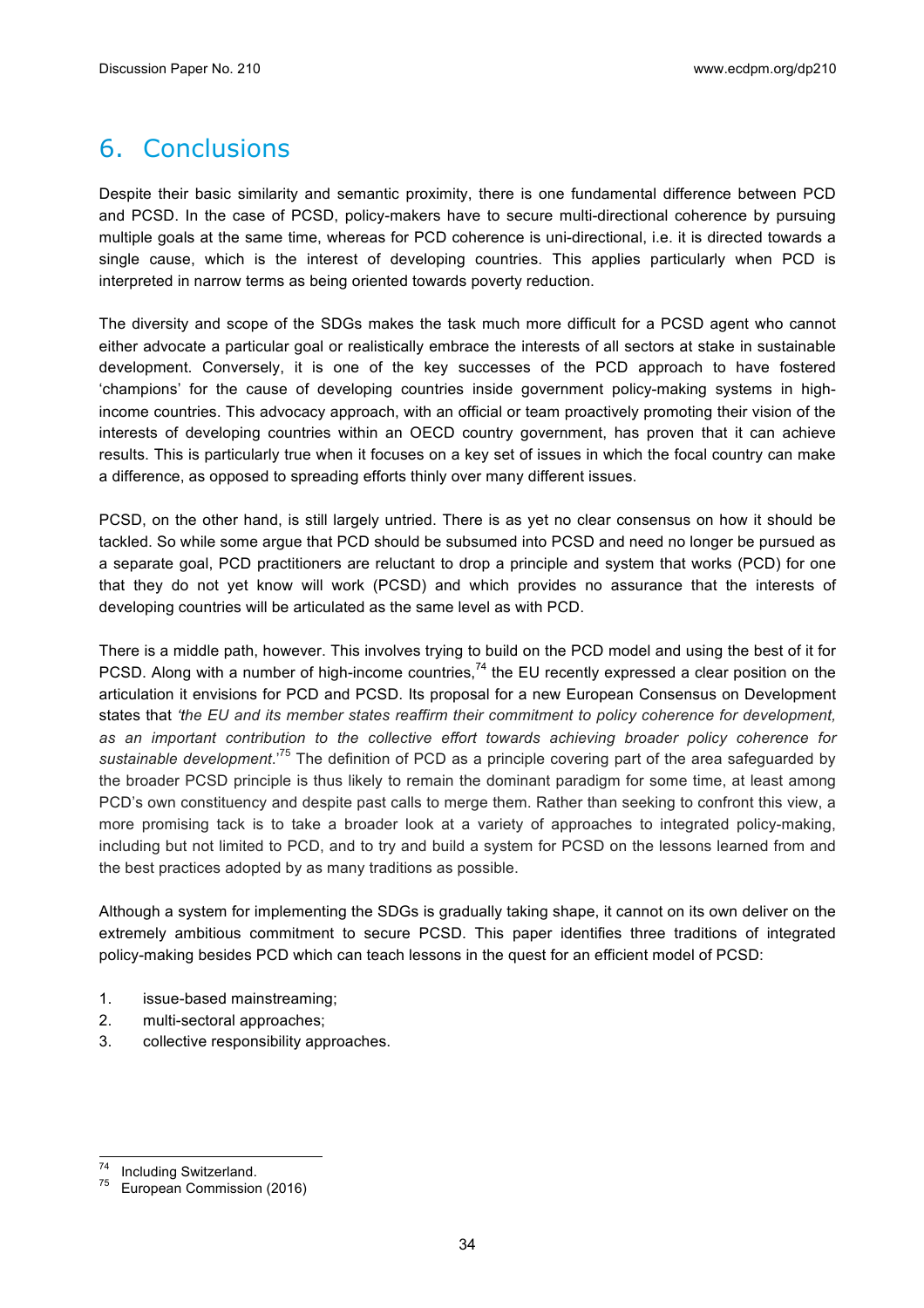All four of these traditions are assessed with the aid of an analytical framework of eight lenses, in order to identify key features bringing valuable insights. This provides the basis for sketching out a system for promoting PCSD's multi-directional coherence, and making recommendations for policy-makers tasked with taking PCSD forward.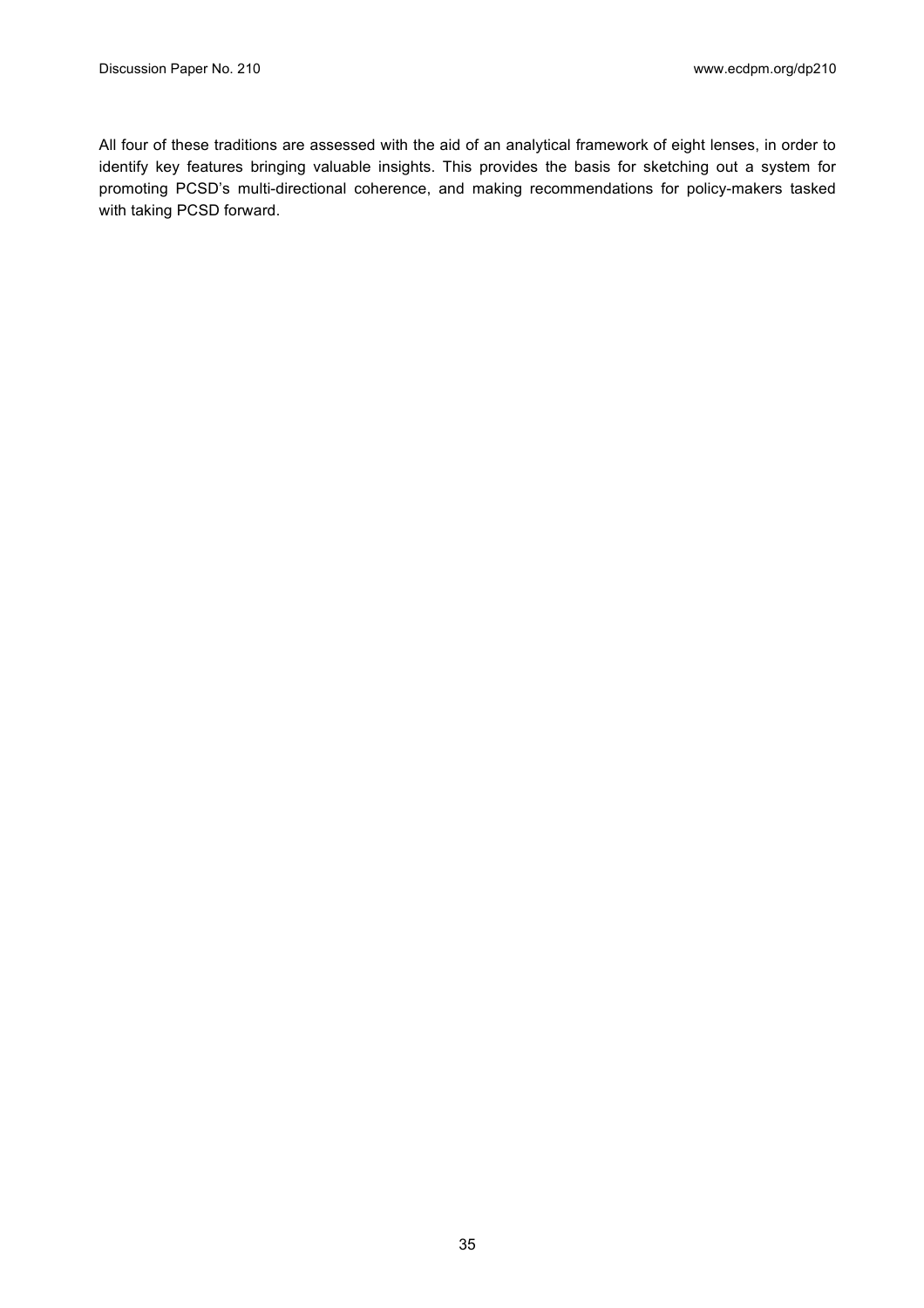# 7. Recommendations

The principles and lessons learned presented in chapter 5 could form the basis for an extensive set of recommendations. However, it is perhaps more useful to focus on a few of the most practical and pressing concerns which policy-makers wishing to promote PCSD may want to consider.

## **1. Both PCD and PCSD matter**

Policy coherence principles such as PCD and PCSD cannot cover the whole field of policy-making from one day to the next. Although part of their rationale is to improve overall coherence by fostering positive dynamics across all sectors, a more substantial part of their added value consists in pushing forward a limited number of issues, and addressing the damaging incoherence that can arise within and among these issues.

PCD focal points have progressively accumulated experience in using their mandate to promote the issues in which their country's international position, and their own institutional position, allow them to make a difference. PCSD, on the other hand, is still largely untried and offers no quarantees that it can deliver similar results immediately. This means that, in the view of many of its practitioners, if PCD were to be simply subsumed into PCSD, there is a real danger of a regression towards incoherence in several important areas of developed country policy. Moreover, PCSD is an overarching principle for multidirectional coherence, which will benefit from using existing systems where relevant. As a result, it is better to retain PCD, both as an important contribution to PCSD and as a source of expertise in integrated policymaking, and to build up a system for PCSD in tandem, as the EU and a number of countries are already advocating.

## **2. Establish sector champions to promote PCSD**

While they may not carry any flagship name such as PCD, other policy sector agents have long been acting along lines which could be described as 'policy coherence for the environment', 'policy coherence for global health', 'policy coherence for economic growth', and so on. No single entity can be an expert on the whole 2030 Agenda, so such specialist inputs can be extremely useful. Assigning responsibility for PCSD to a single body poses a risk of recreating silos within this entity, resulting in an opaque approach to tradeoff adjudication.

On the other hand, a system of multiple 'sector champions' could deliver results similar to those in PCD over the whole spectrum of SDGs. To start with, policy-makers should legitimise the existing champions in their individual missions. Over and above this, they should impose a wider imperative on them to adjust their work to the SDG framework. The advocates for each policy sector should therefore not content themselves with achieving the best outcome for their policy sector only, but wherever trade-offs may be required they would also have a responsibility to dialogue with advocates of other policy sectors in a search for common ground that would serve the wider interests of sustainable development. Thanks to the mutual scrutiny exerted by champions, no single actor could easily disregard other concerns and promote, for example, 'brown' polluting development solutions, or environmental policies that are blatantly detrimental to the poor, or again an economic growth scenario that is not inclusive and sustainable.

#### **3. Make PCSD your own**

Although coherence promotion approaches can offer principles and mechanisms, the action that is taken depends ultimately on political commitments. Achieving PCSD will take time, so there is a need to build political commitment across the spectrum, so that PCSD survives and is passed on from one government to the next. We therefore urge decision-makers to embrace the principle of PCSD, sustain their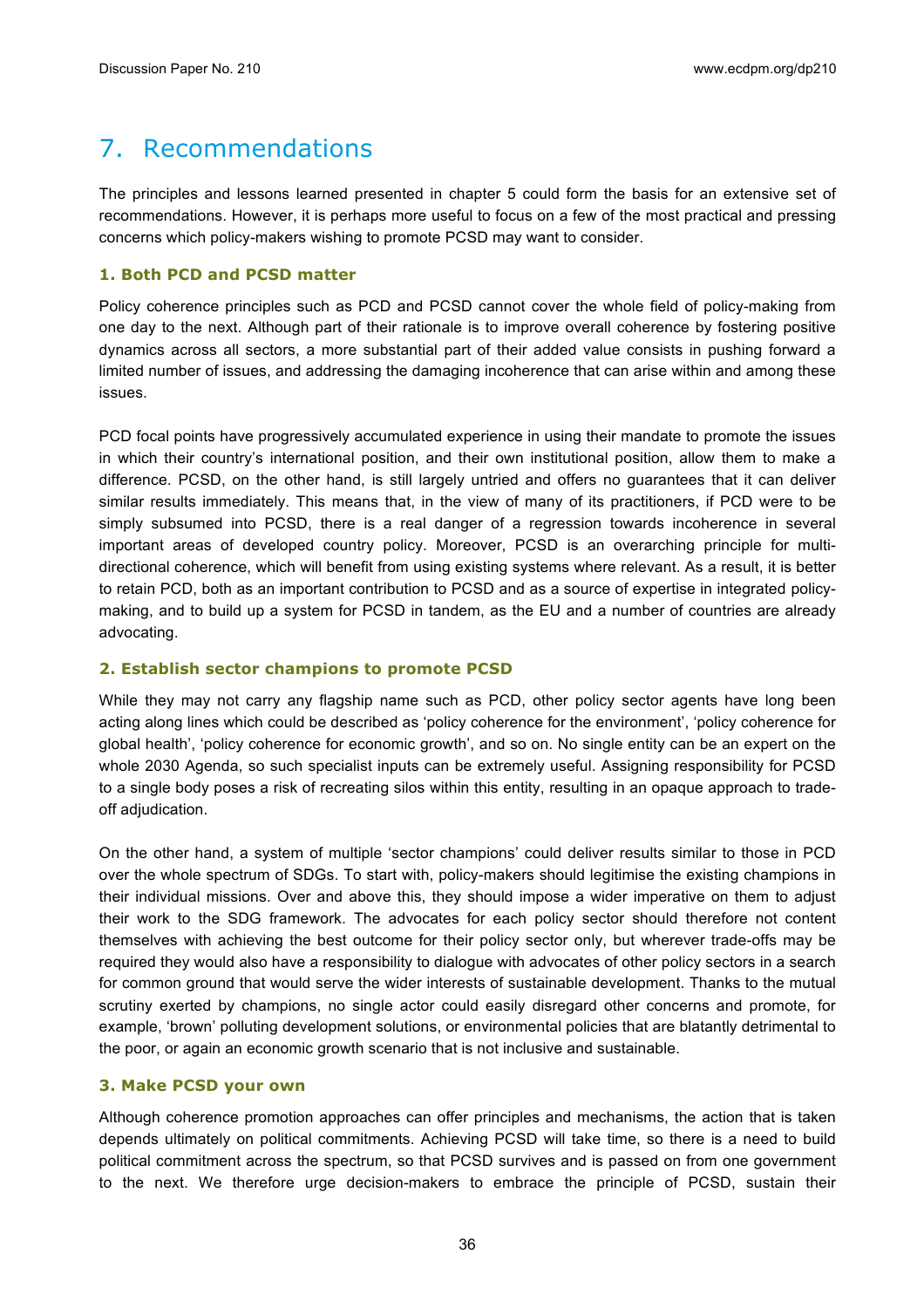endorsement, and use PCSD as part of specific strategies, be they national or international. There is no such thing as a single pathway to sustainable development, and PCSD covers such a broad spectrum of issues that it can accommodate many different political agendas. In the process of introducing and promoting PCSD in their country, decision-makers should identify those areas in which their country is most influential or best equipped and where there are most opportunities to introduce changes for more coherence. This requires extensive knowledge of sustainable development, and of domestic political and bureaucratic culture and processes, as well as leadership.

It is worth bearing in mind is that all policy and institutional changes generate winners and losers. Even within a state administration, some stand to gain and some to lose from changes. So in order for PCSD to be successful, attention should be paid to the political economy of such choices. The first step is to ensure buy-in and create incentives for aligning individual and institutional agendas with the public interest. Policy statements such as national strategies can then outline implementation and create a PCSD system.

## **4. Build a PCSD system**

Individual mechanisms aiming to promote coherence can achieve little on their own. Decision-makers should focus on the bigger picture: how to create a PCSD system that generates incentives for enforcement, contribution and non-obstruction to coherence in the service of sustainable development, within their specific governance and institutional settings. The following complementary tools, used in coordination in ways which suit each institutional context, are important features of a PCSD system:

- *1. Framework*
	- a. Clear legal and/or political statements of intent at all governance levels, to legitimise the overall PCSD system and decisions on thematic issues falling under PCSD.
	- b. Designated political leader(s) and clear locus for arbitration and decision on trade-offs.
- *2. Mechanisms*
	- a. Mandated sector champions spearheading the PCSD system as a group within institutions.
	- b. Consultation and consensus-building mechanisms between policy sectors and communities and interest groups.
	- c. Transparency on potential and competing policy options.
- 3. **Knowledge systems** 
	- a. Analytical capacity for considering options, modelling possible optimised solutions and performing *ex-ante* impact assessments, both within government and by independent actors.
	- b. Monitoring mechanisms, including measurable indicators and ex-post evaluations, for example by systematically inserting a question on PCSD in all evaluations.
	- c. Knowledge management mechanisms creating feedback loops to ensure that lessons are learned, shared and fed back to decision-making and arbitrating authorities.
- *4. Accountability*
	- a. Strategies based on thorough political economy assessments to identify how actors across different governance levels offer maximised contributions to the PCSD system.
	- b. Regular reporting to encourage both ex-ante and ex-post transparency, peer review and enable accountability.

There can be no one-size-fits-all model for a PCSD system. The political and administrative culture particularly crucial in determining the best model. Is it consensual building on coordination? Or is it more conflictual, favouring advocacy and arbitration? The PCSD system must also be adapted to the objectives pursued at a particular time, while allowing initiatives to emerge and priorities to shift.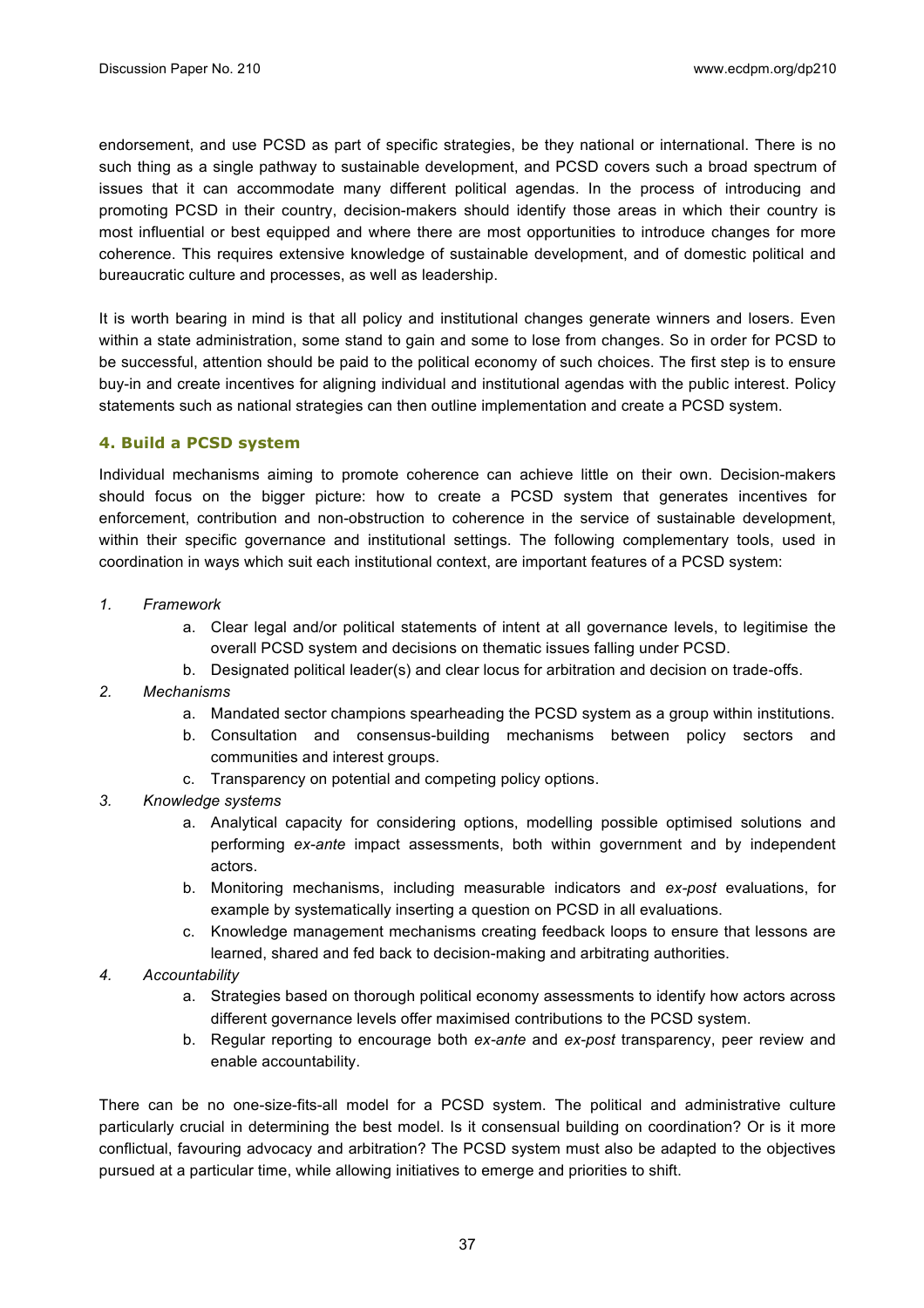## **5. Communicate on the added value of PCSD**

Resolving cases of incoherence, preventing new ones and fostering synergies between policies are selfexplanatory goals. The contribution of PCSD as a principle to these goals, on the other hand, is not selfevident. However, recognising it as a legitimate principle is a necessary pre-condition if it is to live up to expectations. Like any unself-explanatory acronym, PCSD requires some explaining. Yet its pertinence can be demonstrated quickly, both in the abstract and particularly with the aid of examples of perverse incoherence within the SDG framework. Although the discourse on the relevance of PCSD should be built explicitly on values-based statements (PCSD is about fairness), when the context requires, it can also feed on management logic (effectiveness and efficiency, i.e. value for money) as well as self-interest (sustainable development worldwide is about prosperity and ultimately our survival).

However, with the adoption of 'SDG thinking' itself still in progress and incomplete, it will be a challenge to generalise the reference to PCSD among the broad range of audiences dealing with various aspects of the SDGs. PCSD in itself, as opposed to a mere drive to increase coherence in public action, offers an opportunity to bring together many different efforts striving for coherence. It is an ambitious attempt to improve them all with the backing of a UN norm, and by enabling cross-fertilisation among coherenceproblematic areas. Coherence is always coherence for something, or someone; and PCSD is ultimately about realising sustainable development by ensuring the goal is not undermined by incoherent policies.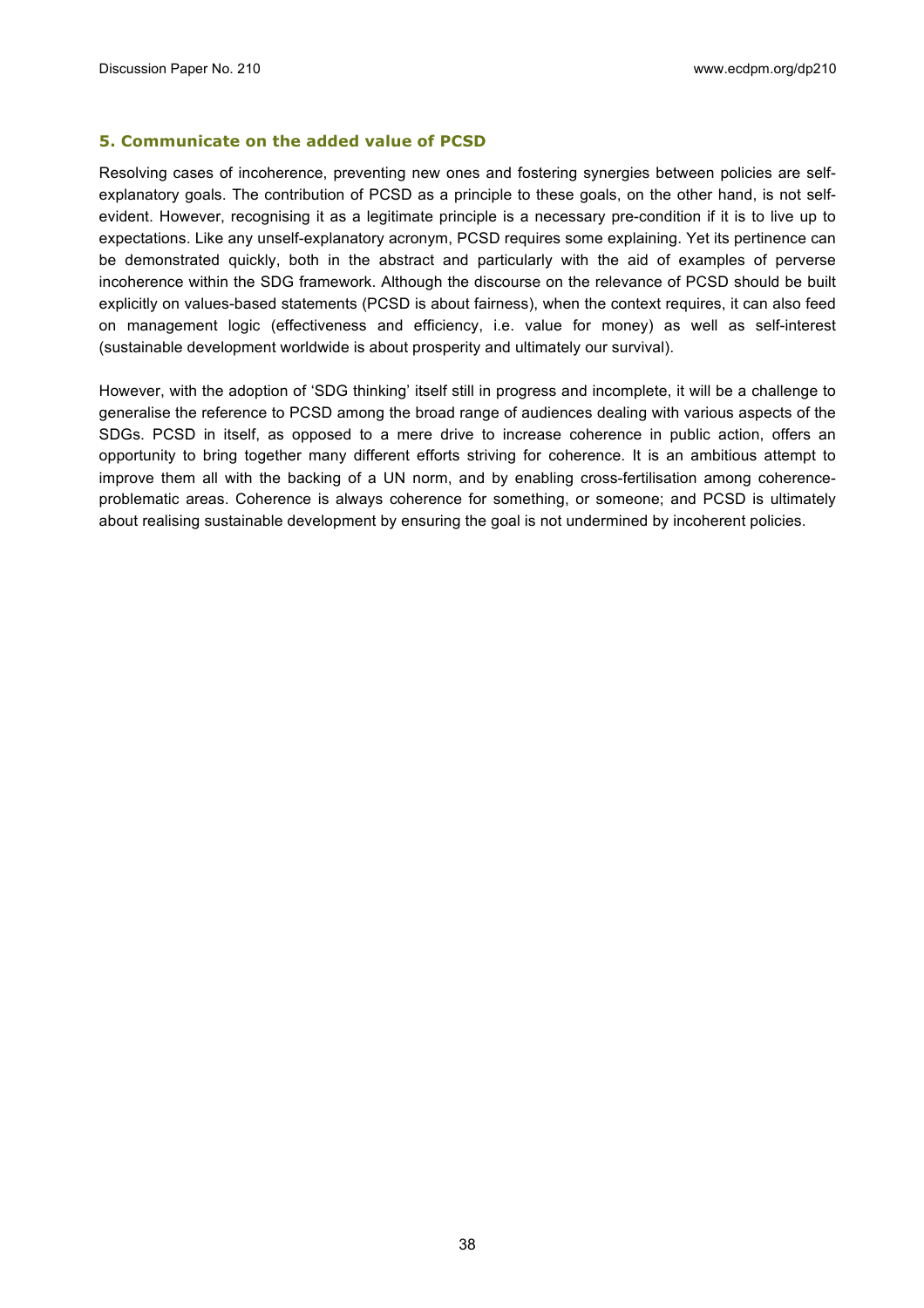# Bibliography

- Agrawala, S, & M. Van Aalst. 2015. Adapting development cooperation to adapt to climate change. In: *Development policy as a way to manage climate change risks, Metz, B. & M. Kok (eds.). London:* Routledge: 188.
- Beke, L. et al. 2014. The integration of human rights in EU development and trade policies. Leuven: Leuven Centre for Global Governance Studies.
- Boas, I., F. Biermann & N. Kanie. 2016. Cross-sectoral Strategies in Global Sustainability Governance: Towards a Nexus Approach. International Environmental Agreements. 16(3): 440-464.
- Colgan, A., L.A. Kennedy & N. Doherty. 2014. *A Primer on implementing whole of government approaches.* Dublin: Centre for Effective Services.
- Confédération Suisse. 2016a. Botschaft zur internationalen Zusammenarbeit 2017-2020. Bern: Federal Government of Switzerland.
- Confédération Suisse. 2016b. Flux financiers déloyaux et illicites en provenance des pays en développement. Rapport du Conseil fédéral en réponse aux postulats 13.3848 (Ingold) du 26 septembre 2013 et 15.3920 (Maury Pasquier) du 23 septembre 2015. Bern: Federal government of Switzerland
- Confédération Suisse. 2017. Rapport sur la politique extérieure 2016. Bern: Confédération suisse.
- Council of the European Union. 2007. Council conclusions on Policy Coherence for Development. Brussels: 20 November 2007.
- Curtis, T. 2010. The challenges and risks of innovation in social entrepreneurship. In: *Social Entrepreneurship: A skills approach, R. Gunn & C. Durkin. Chicago: University of Chicago: 83-98.*
- Davis, M. 2014. Managing environmental systems: The water-energy-food nexus. (Research Synthesis Brief). Stockholm: Stockholm Environment Institute.
- Derbyshire, H. 2012. Gender Mainstreaming: Recognising and building on progress. *Gender & Development.* 20(3): 420.
- ECDPM. 2016. Monitoring and reporting on Policy Coherence for Sustainable Development (PCSD): The example of Switzerland. (ECDPM Discussion Paper, 184). Maastricht: ECDPM
- ECDPM/CEDRES. (forthcoming). A Study on policy coherence for agricultural development and food security in Burkina Faso. Maastricht/Ouagadougou: ECDPM and Centre d'Études, de Documentation et de Recherche Économiques et Sociales.
- ECDPM/ESRF. 2015. Assessing Policy Coherence for Development: A Pilot Study on the Impacts of **OECD Countries' Policies on Food Security in Tanzania. Maastricht: ECDPM.**
- Engel, P., B. Lein, J. van Seters & B. van Helden. 2013. *EU policy coherence for food security: Aligning* parallel agendas. (ECDPM Discussion Paper, 153). Maastricht: ECDPM.
- European Commission. 2000. *ACP-EU Partnership Agreement*. Signed in Cotonou on 23 June 2000. Brussels: European Commission, Directorate-General for Development.
- European Commission. 2015a. Better Regulation 'Toolbox'. SWD(2015)111 final, 19 May 2015. Brussels: European Commission.
- European Commission. 2015b. *EU 2015 Report on Policy Coherence for Development*. (SEC(2015) 159). Brussels: European Commission.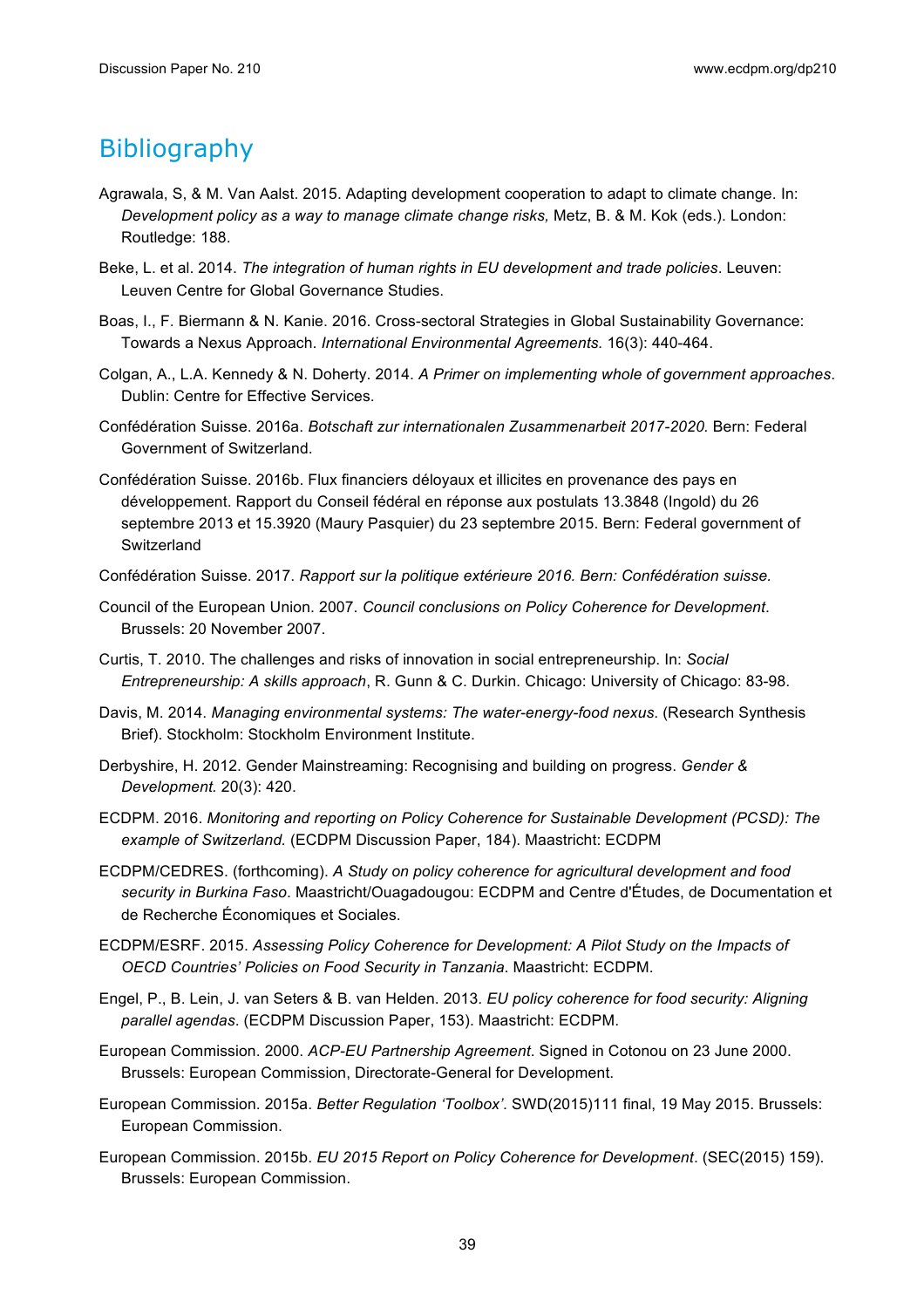- European Commission. 2016. Proposal for a new European Consensus on Development Our World, our *Dignity, our Future. Brussels: European Commission.*
- European Parliament. 2016. *Report on the EU 2015 Report on Policy Coherence for Development.* Brussels: European Parliament.
- Frey, S. & W. Thut. 2015. *The CDI: Testing its concept and database: The example of Switzerland.* (A&P) Discussion Paper). Unpublished internal paper: SDC Analysis and Policy Division.
- Galeazzi, G., A. Knoll, F. Krätke, B. Lein, A. Rosengren & A. Sherriff. 2013. *Insight from Developments in National PCD Mechanisms: Cross Cutting Issues and Dilemmas (ECDPM Discussion Paper, 144).* Maastricht: ECDPM. http://ecdpm.org/wp-content/uploads/2013/10/DP-144-Insights-from-Developments-in-NationaPolicy-Coherence-for-Development-Systems.pdf
- Government of Finland. 2015. Finland, a land of Solutions. Strategic Programme of the Finnish *Government.* Helsinki: Government of Finland.
- Government of Finland. 2016. Finland's Development Policy. One World, Common Future Towards *Sustainable Development.* Helsinki: Government of Finland.
- Gregersen, C., J. Mackie & C. Torres. 2016. *Implementation of the 2030 Agenda in the European Union: Constructing an EU approach to Policy Coherence for Sustainable Development. (Discussion Paper,* 197). Maastricht: ECDPM.
- Henökl, T. 2016. Comparing Structure and Organisation of Development Bureaucracies in Europe. A Pilot *Study of European Aid Administrations*. (DIE Discussion Paper, 27/2016). Bonn: DIE/GDI.
- Howarth, C. & I. Monasterolo. 2016. Understanding barriers to decision-making in the UK energy-foodwater nexus: The added value of interdisciplinary approaches. *Environmental Science & Policy.* 61(2016): 55.
- Jungcurt S. 2016. Towards Integrated Implementation Tools for Understanding Linkages and Developing Strategies for Policy Coherence. (SDH Knowledge Hub Policy Brief).
- Keijzer, N. 2010. *EU Policy Coherence for Development: from moving the goalposts to result-based management?* (Discussion Paper, 101). Maastricht: ECDPM.
- Knoll, A. & A. Sherriff. 2017. Making Waves: Implications of the irregular migration and refugee situation on *Official Development Assistance spending and practices in Europe. Stockholm: ECDPM for EBA.*
- Knoll, A., F. Krätke, N. Keijzer & J. Oppewal. 2013. Putting Policy Coherence for Development into *perspective: Supporting Switzerland's promotion of PCD in commodities, migration and tax policy. Bern:* Swiss Agency for Development and Cooperation SDC.
- Le Blanc, D. 2015. *Towards Integration at Last? The Sustainable Development Goals as a Network of Targets*. (United Nations Department of Economic and Social Affairs (UN-DESA) Working Paper, 141). New York: United Nations Department of Economic and Social Affairs.
- Mackie, J. et al. 2007. *Evaluation Study on the EU Institutions & Member States' Mechanisms for Promoting Policy Coherence for Development.* Maastricht: ECDPM/Particip GmbH/ICEI.
- Martínez Osés, Pablo José, et al. 2016. *Another way to grow. 2016 PCDI Report*. Madrid: Fundación Alianza por la Solidaridad, Fundación Mundubat - Mundubat Fundazioa, Instituto Sindical de Cooperación al Desarrollo (ISCOD), Fundación Paz y Solidaridad Serafín Aliaga Comisiones Obreras, Fundación (EPALA, Economistas Sin Fronteras, Comisión Española de Ayuda al Refugiado (CEAR), Paz con Dignidad, AIETI and Movimiento por la paz.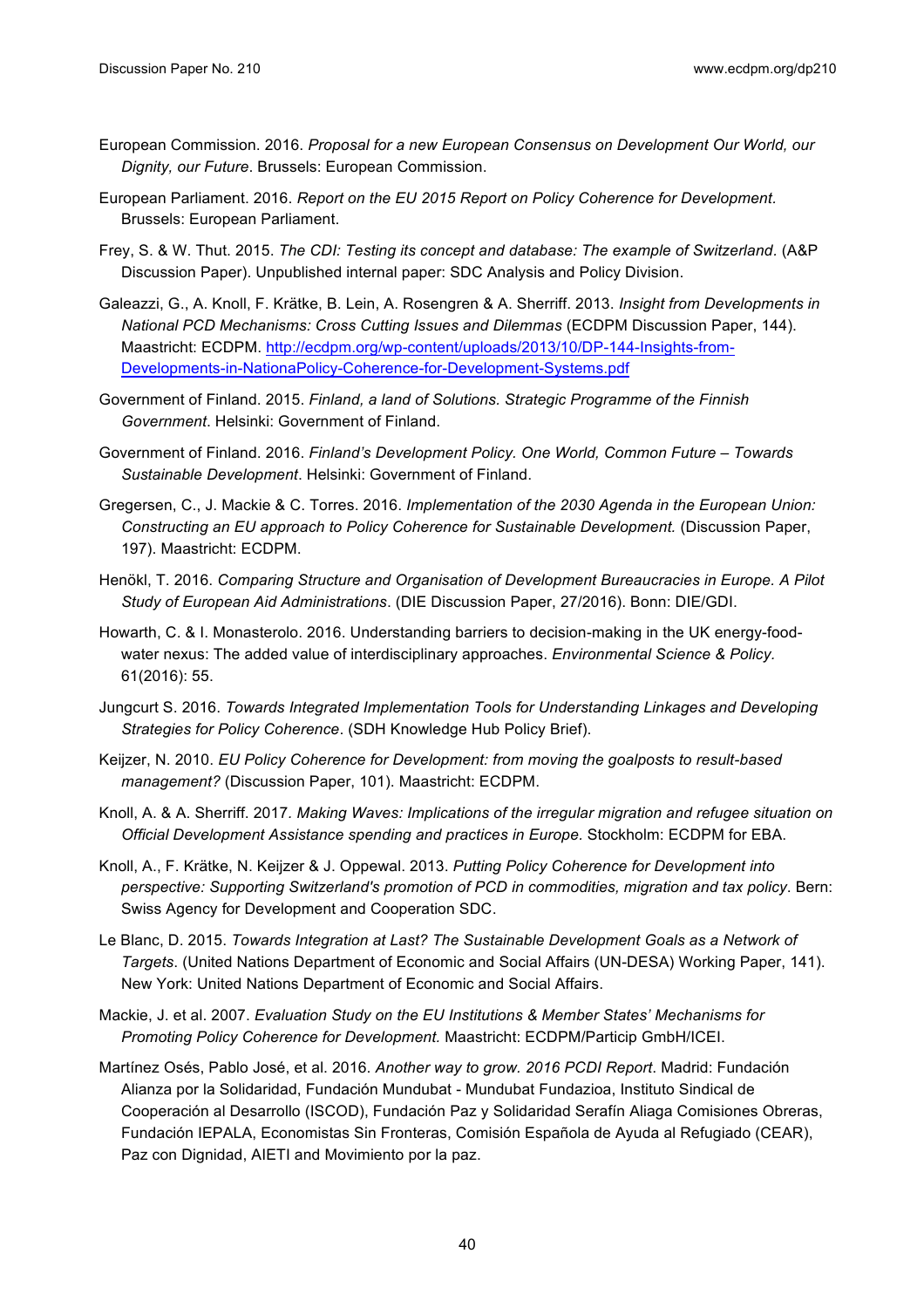- Niestroy I. & L. Meuleman. 2016. Teaching Silos to Dance: A Condition to Implement the SDGs. (International Institute for Sustainable Development guest article, 21 July 2016).
- Niestroy, I. 2016. *How are we getting ready? The 2030 Agenda for Sustainable Development in the EU and its Member States: Analysis and Action So Far. (German Development Institute Discussion Paper,* 9/2016). Bonn: DIE/GDI.
- Nilsson, M., D. Griggs & M. Visbeck. 2016. Map the Interactions between Sustainable Development Goals. *Nature* (534): 320-322.
- Nunan, F., A. Campbell, & E. Foster. 2012. Environmental mainstreaming: The organisational challenges of policy integration. Public Administration and Development 32(3): 262-277.
- O'Connor, D. et al. 2016. *Universality, Integration, and Policy Coherence for Sustainable Development: Early SDG implementation in selected OECD countries.* (World Resources Institute Working Paper). Washington DC: World Resources Institute.
- Odén, B. 2009. The Swedish Policy for Global Development. Implementation and Changes. (Perspectives, 12). Göteborg University: Göteborg.
- OECD. 2012. Policy Framework for Policy Coherence for Development (Working Paper, 1). Paris: OECD. http://www.oecd.org/pcd/50461952.pdf.
- OECD. 2015. *Better Policies for Development 2015: Policy Coherence and Green Growth*. Paris: OECD. http://www.oecd.org/development/better-policies-for-development-2015-9789264236813-en.htm
- OECD. 2016. Better Policies for Sustainable Development 2016: A New Framework for Policy Coherence. Paris: OECD.
- OECD/DAC. 2013. OECD Development Co-operation Peer Review: Switzerland
- Persson, A. 2016. *Policy integration: Don't break down those silos just yet*. (Deliver 2030 Comment Blog, 22 June 2016).
- Ploumen, L. & E. Schippers. 2016. Better life through medicine let's leave no one behind. The Lancet. http://dx.doi.org/10.1016/S0140-6736(16)31905-5.
- Ploumen, L. 2016. Letter to the Dutch Parliament on the Action Plan and Annual Report on PCD. https://www.rijksoverheid.nl/documenten/kamerstukken/2016/06/13/kamerbrief-over-actieplan-enjaarrapportage-beleidscoherentie-voor-ontwikkeling .
- Prontera, A. 2016. Subsystem politics and policy coherence in development cooperation: Evidence from four EU Member States. Comparative European Politics. 14(3): 298-318.
- Ronceray, M. 2016. *Don't throw the baby out with the bathwater: Why Policy Coherence for Development* still has a role to play. (ECDPM Talking Points blog, 24 November 2016). Maastricht: ECDPM.
- Rudolph, A. 2017. *The Concept of SDG-Sensitive Development Cooperation: Implications for OECD-DAC Members* (DIE Discussion Paper, 1/2017). Bonn: DIE/GDI.
- Seters, J. van, G. Galeazzi, D. Helly, A. Knoll, B. Lein, A. Rosengren & A. Sherriff. 2015. Use of PCD *indicators by a selection of EU Member States.* (ECDPM Discussion Paper, 171). Maastricht: ECDPM.
- Sørensen, N.N. 2016. Coherence and Contradictions in Danish Migration-Development Policy and Practice. *The European Journal of Development Research* 28(1): 62-75.
- Stepputat, F. & L. Greenwood. 2013. *Whole-of-government approaches to fragile states and situations.* (DIIS Reports, 2013:25). Copenhagen: Danish Institute for International Studies.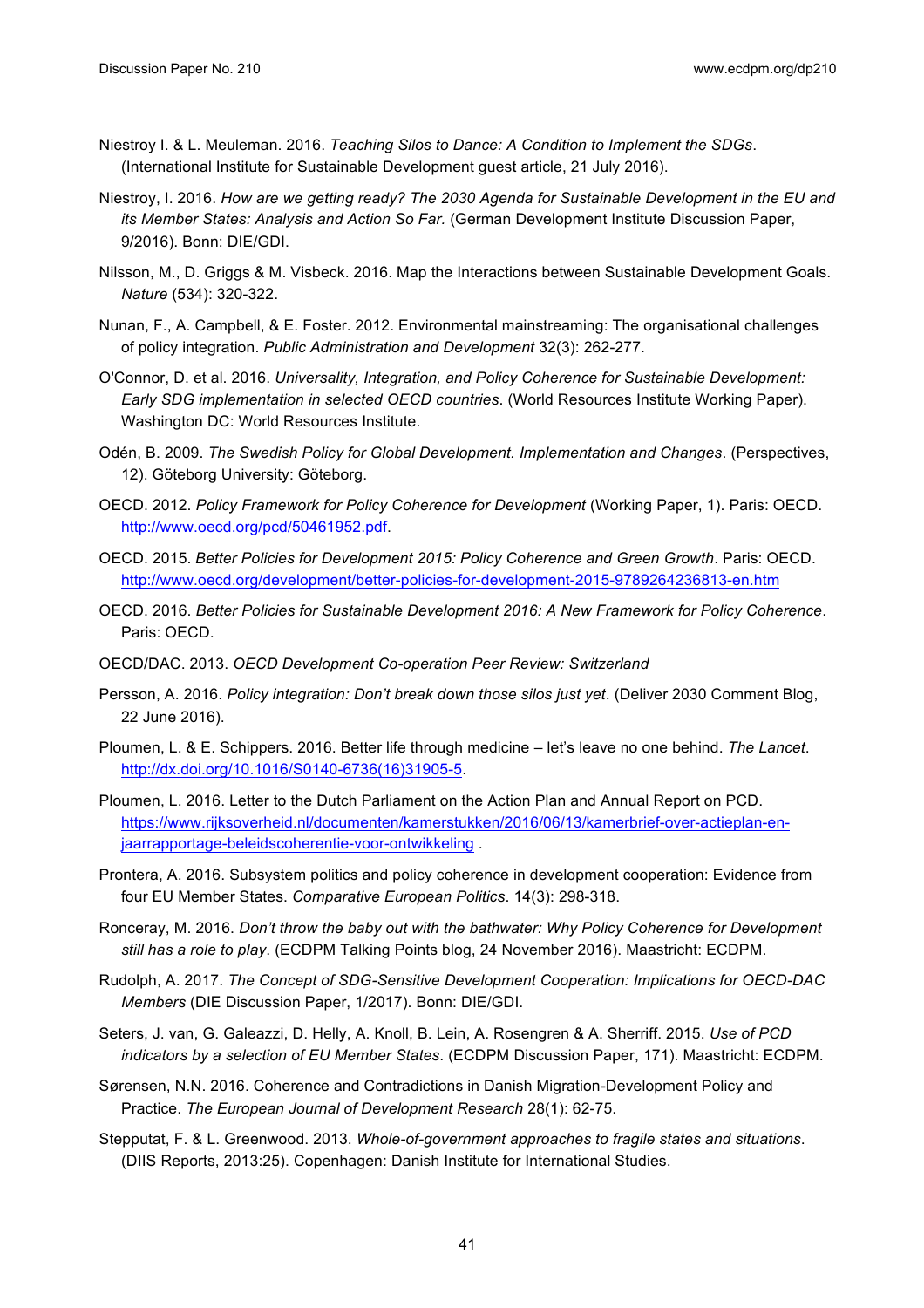Swiss Federal Council. 2016. *Sustainable Development Strategy 2016–2019*. Bern: Swiss Federal Council.

- Thut, W. & S. Kohler. 2016. *Monitoring Policy Coherence for Development.* 2015-2016, Swiss *Development Cooperation. Bern: Swiss Federal Council*
- True, J. 2010. Mainstreaming Gender in International Institutions. New York: Routledge.
- United Nations Development Group. 2016. Mainstreaming the 2030 Agenda for Sustainable Development: *Reference Guide for UN Country Teams. New York: United Nations Development Group.*
- United Nations Environment Programme. 1992. Rio declaration on environment and development. United Nations Conference on Environment and Development, Rio de Janeiro, Brazil, 3–14 June 1992. New York: United Nations.
- United Nations General Assembly. 2015a. The 2030 Agenda for Sustainable Development. (Resolution A/RES/70/1).
- United Nations General Assembly. 2015b. Transforming our world: the 2030 Agenda for Sustainable *Development*. New York: United Nations.